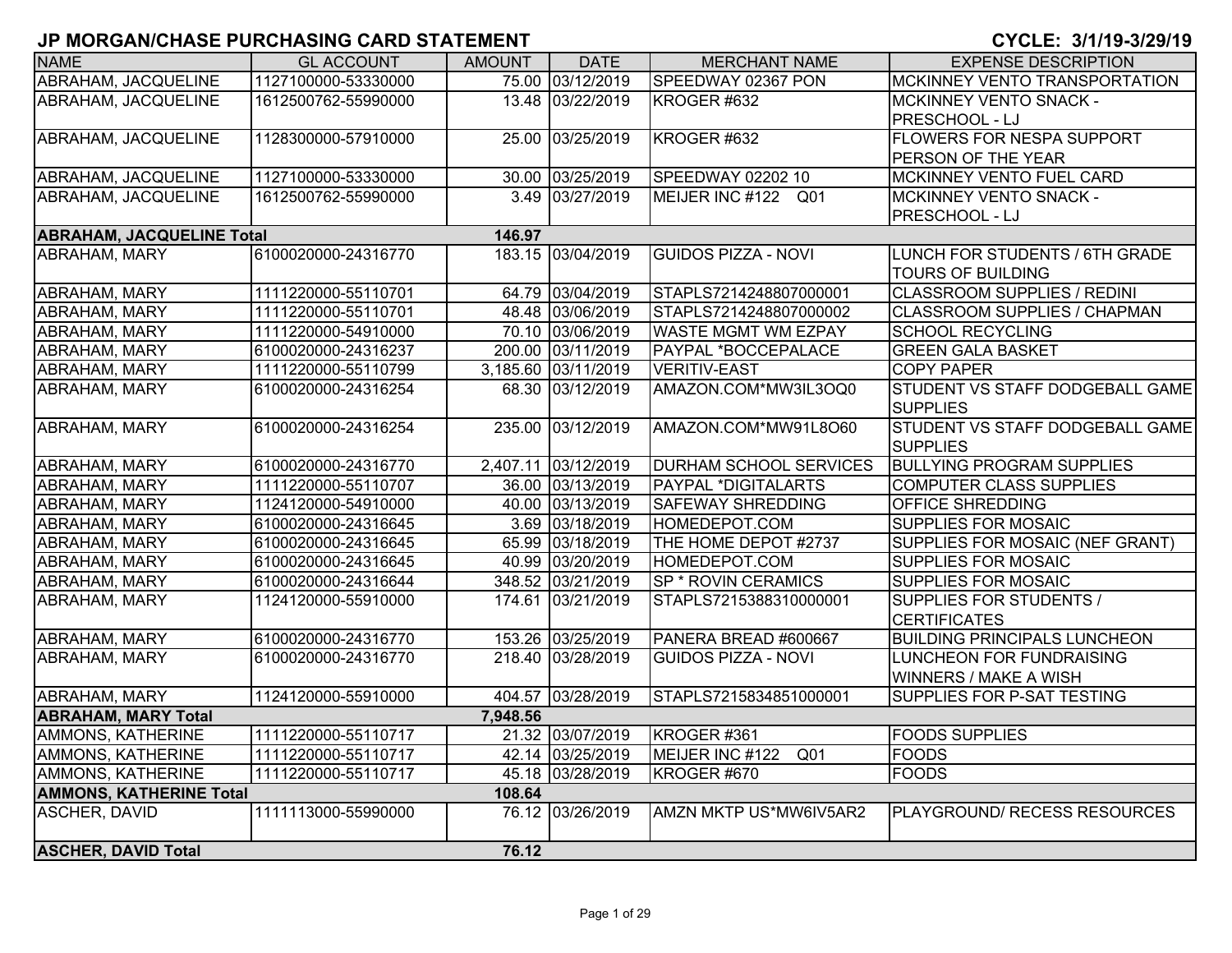| <b>NAME</b>                     | <b>GL ACCOUNT</b>   | <b>AMOUNT</b> | <b>DATE</b>       | <b>MERCHANT NAME</b>        | <b>EXPENSE DESCRIPTION</b>                              |
|---------------------------------|---------------------|---------------|-------------------|-----------------------------|---------------------------------------------------------|
| <b>BAKER, ROBERT</b>            | 6100020000-24316770 |               | 92.72 03/15/2019  | SAMS CLUB #6657             | <b>REFRESHMENTS FOR TEACHER</b>                         |
|                                 |                     |               |                   |                             | <b>MEETING</b>                                          |
| <b>BAKER, ROBERT Total</b>      |                     | 92.72         |                   |                             |                                                         |
| <b>BEDFORD, JULIE</b>           | 6100015000-24316275 |               | 23.99 03/08/2019  | AMZN MKTP US*MI1MB2D82      | COVER FOR PRINCIPAL'S COMPUTER                          |
| <b>BEDFORD, JULIE</b>           | 6100015000-24316275 |               | 21.67 03/11/2019  | <b>RED OLIVE XV</b>         | LUNCH FOR OFFICE MEETING                                |
| <b>BEDFORD, JULIE</b>           | 6100015000-24316275 |               | 63.74 03/11/2019  | <b>TARGET</b><br>00014654   | <b>TREATS FOR STAFF</b>                                 |
| <b>BEDFORD, JULIE</b>           | 6100015000-24316275 |               | 3.99 03/13/2019   | PRIME VIDEO*MW7809FP0       | <b>TO BE REIMBURSED</b>                                 |
| <b>BEDFORD, JULIE</b>           | 1124115000-55990000 |               | 133.56 03/15/2019 | IKEA.COM 322686272          | SHELF FOR BRAILE ROOM                                   |
| <b>BEDFORD, JULIE</b>           | 6100015000-24316685 |               | 453.92 03/27/2019 | HOMEDEPOT.COM               | <b>GALVANIZED METAL RAISED GARDEN</b>                   |
|                                 |                     |               |                   |                             | <b>BED BUNDLE</b>                                       |
| <b>BEDFORD, JULIE</b>           | 1124115000-55990000 |               | 12.99 03/29/2019  | <b>AMAZON PRIME</b>         | <b>BOOK</b>                                             |
| <b>BEDFORD, JULIE Total</b>     |                     | 713.86        |                   |                             |                                                         |
| <b>BELANGER, KIMBERLY</b>       | 6100041000-24316355 |               | 112.20 03/20/2019 | KROGER #361                 | TO BE REIMBURSED                                        |
| <b>BELANGER, KIMBERLY</b>       | 1311800000-55110551 |               | 66.71 03/22/2019  | OTC BRANDS, INC.            | <b>MATERIALS AND SUPPLIES</b>                           |
| <b>BELANGER, KIMBERLY Total</b> |                     | 178.91        |                   |                             |                                                         |
| <b>BENGLE, HOLLY</b>            | 1335100000-55110553 |               | 19.66 03/11/2019  | TIM HORTONS #915432         | <b>DONUTS FOR KIDS</b>                                  |
| <b>BENGLE, HOLLY Total</b>      |                     | 19.66         |                   |                             |                                                         |
| <b>BOEDEKER, ERIN</b>           | 1124922000-55999000 |               | 211.40 03/26/2019 | <b>STAPLES</b><br>00115659  | <b>PROGRAMS FOR LOCAL SCHOLARSHIP</b>                   |
|                                 |                     |               |                   |                             | <b>EVENT</b>                                            |
| <b>BOEDEKER, ERIN</b>           | 1124922000-55999000 |               | 124.75 03/26/2019 | TRADER JOE'S #667 QPS       | <b>FLOWERS FOR LOCAL SCHOLARSHIP</b>                    |
|                                 |                     |               |                   |                             | <b>EVENT</b>                                            |
| <b>BOEDEKER, ERIN Total</b>     |                     | 336.15        |                   |                             |                                                         |
| <b>BOOTZ, ASHLEY</b>            | 6100061000-24316116 |               | 634.50 03/04/2019 | <b>ALLSTARLOGO</b>          | <b>CHEER BANQUET GIFTS</b>                              |
| <b>BOOTZ, ASHLEY</b>            | 6100061000-24316116 |               | 343.68 03/04/2019 | ROBEMART.COM                | CHEER BANQUET GIFTS-                                    |
| <b>BOOTZ, ASHLEY</b>            | 6100099000-24316099 |               | 89.45 03/04/2019  | <b>ZOUP! NOVI</b>           | MENTOR MEALS- HS ROBOTICS                               |
| <b>BOOTZ, ASHLEY</b>            | 6100061000-24316116 |               | 364.00 03/05/2019 |                             | MEADOWBROOK ART CENTER CHEER BANQUET GIFTS- SENIOR PICS |
| <b>BOOTZ, ASHLEY</b>            | 6100061000-24316116 |               | 41.20 03/08/2019  | MEIJER INC #122<br>Q01      | CHEER PICS FOR BANQUET                                  |
| <b>BOOTZ, ASHLEY</b>            | 6100099000-24316099 |               | 89.45 03/08/2019  | <b>ZOUP! NOVI</b>           | HS ROBOTICS MENTOR MEALS                                |
| <b>BOOTZ, ASHLEY</b>            | 6100061000-24316104 |               | 80.53 03/11/2019  | <b>BENITOS PIZZA-NOVI</b>   | PIZZA PARTY FOR GIRLS MS                                |
|                                 |                     |               |                   |                             | <b>BASKETBALL</b>                                       |
| <b>BOOTZ, ASHLEY</b>            | 6100061000-24316104 |               | 20.82 03/11/2019  | BUSCH'S #1205               | <b>FRUIT FOR HOCKEY FINALS</b>                          |
| <b>BOOTZ, ASHLEY</b>            | 6100061000-24316104 |               | 26.76 03/11/2019  | <b>CJ'S BREWING COMPANY</b> | <b>FOOD FROM HOCKEY FINALS</b>                          |
| <b>BOOTZ, ASHLEY</b>            | 6100099000-24316099 |               | 109.00 03/11/2019 | <b>HAMPTON INN HOTELS</b>   | <b>HS ROBOTICS TRIP</b>                                 |
| <b>BOOTZ, ASHLEY</b>            | 6100099000-24316099 |               | 109.00 03/11/2019 | <b>HAMPTON INN HOTELS</b>   | <b>HS ROBOTICS TRIP</b>                                 |
| <b>BOOTZ, ASHLEY</b>            | 6100099000-24316099 |               | 228.90 03/11/2019 | <b>HAMPTON INN HOTELS</b>   | <b>HS ROBOTICS TRIP</b>                                 |
| <b>BOOTZ, ASHLEY</b>            | 6100099000-24316099 |               | 228.90 03/11/2019 | <b>HAMPTON INN HOTELS</b>   | <b>HS ROBOTICS TRIP</b>                                 |
| <b>BOOTZ, ASHLEY</b>            | 6100099000-24316099 |               | 228.90 03/11/2019 | <b>HAMPTON INN HOTELS</b>   | <b>HS ROBOTICS TRIP</b>                                 |
| <b>BOOTZ, ASHLEY</b>            | 6100099000-24316099 |               | 109.00 03/11/2019 | <b>HAMPTON INN HOTELS</b>   | <b>HS ROBOTICS TRIP</b>                                 |
| <b>BOOTZ, ASHLEY</b>            | 6100099000-24316099 |               | 109.00 03/11/2019 | <b>HAMPTON INN HOTELS</b>   | <b>HS ROBOTICS TRIP</b>                                 |
| <b>BOOTZ, ASHLEY</b>            | 6100099000-24316099 |               | 109.00 03/11/2019 | <b>HAMPTON INN HOTELS</b>   | <b>HS ROBOTICS TRIP</b>                                 |
| <b>BOOTZ, ASHLEY</b>            | 6100099000-24316099 |               | 228.90 03/11/2019 | <b>HAMPTON INN HOTELS</b>   | <b>HS ROBOTICS TRIP</b>                                 |
| <b>BOOTZ, ASHLEY</b>            | 6100099000-24316099 |               | 109.00 03/11/2019 | <b>HAMPTON INN HOTELS</b>   | <b>HS ROBOTICS TRIP</b>                                 |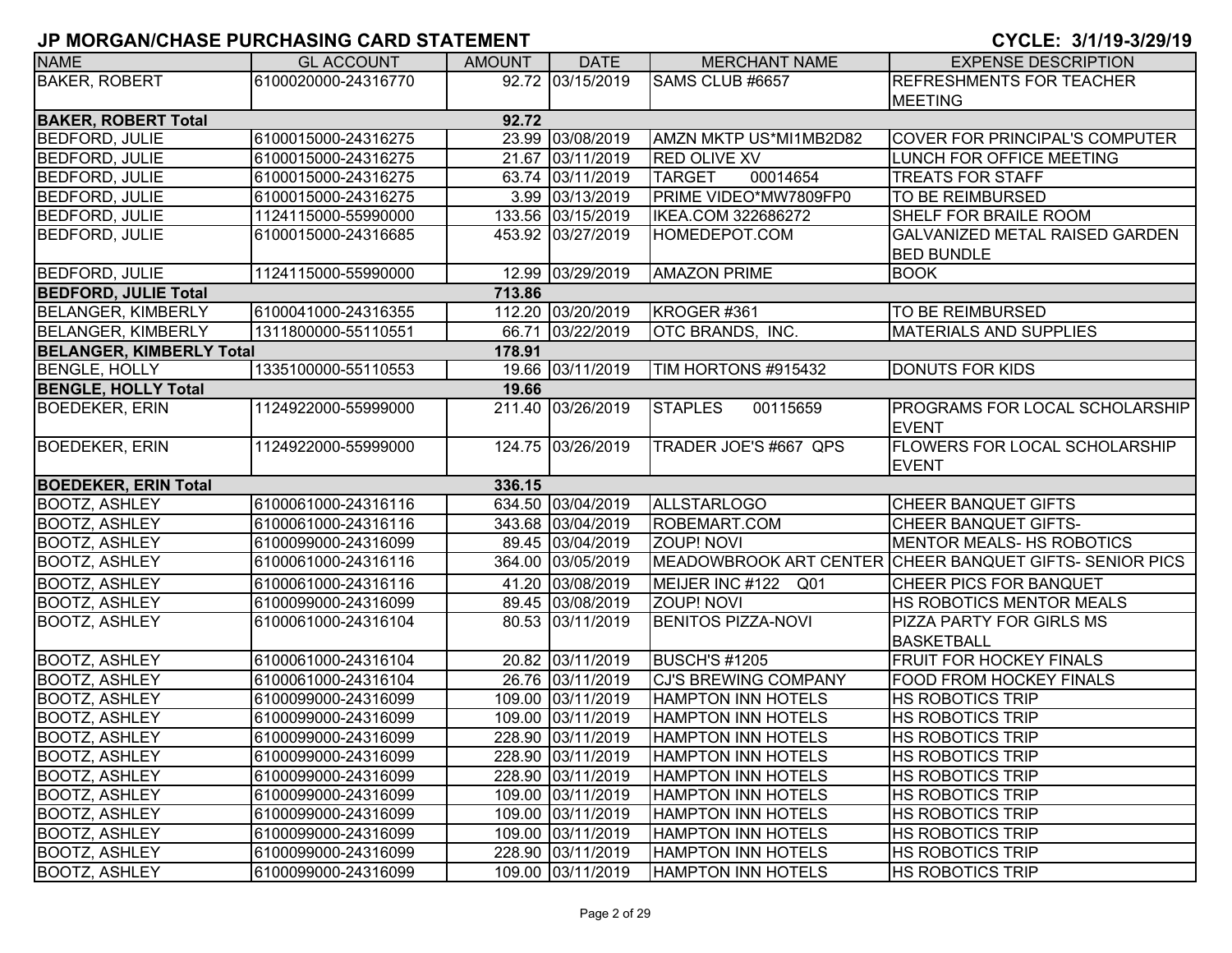| <b>NAME</b>                | <b>GL ACCOUNT</b>   | <b>AMOUNT</b> | <b>DATE</b>         | <b>MERCHANT NAME</b>          | <b>EXPENSE DESCRIPTION</b>                                              |
|----------------------------|---------------------|---------------|---------------------|-------------------------------|-------------------------------------------------------------------------|
| <b>BOOTZ, ASHLEY</b>       | 6100099000-24316099 |               | 109.00 03/11/2019   | <b>HAMPTON INN HOTELS</b>     | <b>HS ROBOTICS TRIP</b>                                                 |
| <b>BOOTZ, ASHLEY</b>       | 6100099000-24316099 |               | 228.90 03/11/2019   | <b>HAMPTON INN HOTELS</b>     | <b>HS ROBOTICS TRIP</b>                                                 |
| <b>BOOTZ, ASHLEY</b>       | 6100099000-24316099 |               | 109.00 03/11/2019   | HAMPTON INN HOTELS            | <b>HS ROBOTICS TRIP</b>                                                 |
| <b>BOOTZ, ASHLEY</b>       | 6100099000-24316099 |               | 109.00 03/11/2019   | <b>HAMPTON INN HOTELS</b>     | <b>HS ROBOTICS TRIP</b>                                                 |
| <b>BOOTZ, ASHLEY</b>       | 6100099000-24316099 |               | 228.90 03/11/2019   | <b>HAMPTON INN HOTELS</b>     | <b>HS ROBOTICS TRIP</b>                                                 |
| <b>BOOTZ, ASHLEY</b>       | 6100099000-24316099 |               | 228.90 03/11/2019   | <b>HAMPTON INN HOTELS</b>     | <b>HS ROBOTICS TRIP</b>                                                 |
| <b>BOOTZ, ASHLEY</b>       | 6100099000-24316099 |               | 228.90 03/11/2019   | <b>HAMPTON INN HOTELS</b>     | <b>HS ROBOTICS TRIP</b>                                                 |
| <b>BOOTZ, ASHLEY</b>       | 6100099000-24316099 |               | 109.00 03/11/2019   | <b>HAMPTON INN HOTELS</b>     | <b>HS ROBOTICS TRIP</b>                                                 |
| <b>BOOTZ, ASHLEY</b>       | 6100099000-24316099 |               | 109.00 03/11/2019   | <b>HAMPTON INN HOTELS</b>     | <b>HS ROBOTICS TRIP</b>                                                 |
| <b>BOOTZ, ASHLEY</b>       | 6100099000-24316099 |               | 1,500.00 03/12/2019 | <b>FIRST FOR INSPIRATION</b>  | <b>HS ROBOTICS FIRST COMPETITION</b>                                    |
|                            |                     |               |                     |                               | FEE                                                                     |
| <b>BOOTZ, ASHLEY</b>       | 6100061000-24316104 |               | 16.78 03/15/2019    | <b>GRAND TRAV RSRT FOOD/B</b> | <b>FOOD FROM MIAAA CONFERENCE</b>                                       |
| <b>BOOTZ, ASHLEY</b>       | 6100061000-24316104 |               | 16.51 03/15/2019    | OMELETTE SHOPPE               | <b>FOOD FROM MIAAA CONFERENCE</b>                                       |
| <b>BOOTZ, ASHLEY</b>       | 6100061000-24316104 |               | 27.38 03/18/2019    | <b>GRAND TRAV RSRT FOOD/B</b> | <b>FOOD FROM MIAAA CONFERENCE</b>                                       |
| <b>BOOTZ, ASHLEY</b>       | 6100061000-24316104 |               | 16.45 03/18/2019    | <b>GRAND TRAV RSRT FOOD/B</b> | <b>FOOD FROM MIAAA CONFERENCE</b>                                       |
| <b>BOOTZ, ASHLEY</b>       | 6100061000-24316104 |               | 39.86 03/18/2019    | <b>GRAND TRAV RSRT FOOD/B</b> | <b>FOOD FROM MIAAA CONFERENCE</b>                                       |
| <b>BOOTZ, ASHLEY</b>       | 6100061000-24316104 |               | 28.12 03/18/2019    | MARATHON PETRO21485           | TO BE REIMBURSED                                                        |
| <b>BOOTZ, ASHLEY</b>       | 6100061000-24316104 |               | 26.37 03/18/2019    | <b>RED MESA GRILL</b>         | <b>FOOD FROM MIAAA CONFERENCE</b>                                       |
| <b>BOOTZ, ASHLEY</b>       | 6100061000-24316116 |               | 49.97 03/20/2019    | AMZN MKTP US*MW6R12TW0        | <b>CHEER BANQUET DECORATIONS</b>                                        |
| <b>BOOTZ, ASHLEY</b>       | 6100061000-24316116 |               | 2,420.00 03/20/2019 | LAUREL MANOR BANQUET &        | <b>CHEER BANQUET</b>                                                    |
| <b>BOOTZ, ASHLEY</b>       | 6100099000-24316099 |               | 245.60 03/21/2019   | BURGER 21 NOVI                | <b>HS ROBOTICS MENTOR MEALS</b>                                         |
| <b>BOOTZ, ASHLEY</b>       | 6100061000-24316116 |               | 31.97 03/21/2019    | MEIJER INC #122 Q01           | <b>CHEER PICS</b>                                                       |
| <b>BOOTZ, ASHLEY</b>       | 6100061000-24316104 |               | 80.53 03/25/2019    | <b>BENITOS PIZZA-NOVI</b>     | CAPTAINS TRAINING LUNCH FOOD                                            |
| <b>BOOTZ, ASHLEY</b>       | 6100061000-24316116 |               | 43.15 03/25/2019    | <b>RITE AID STORE - 4534</b>  | SHARPIES FOR CHEER BANQUET                                              |
| <b>BOOTZ, ASHLEY Total</b> |                     | 9,263.28      |                     |                               |                                                                         |
| <b>BRASIL, SANDRA</b>      | 1111322735-55990000 |               | 19.77 03/01/2019    | KROGER #632                   | <b>ITEMS FOR STUDENT FOCUS GROUP</b><br><b>LUNCH WITH THE PRINCIPAL</b> |
| <b>BRASIL, SANDRA</b>      | 1124122000-53220000 |               | 95.00 03/01/2019    | <b>RVT*SALINE AREA SCHOO</b>  | CONFERENCE FOR NICOLE CARTER                                            |
| <b>BRASIL, SANDRA</b>      | 6100022000-24316275 |               | 262.80 03/01/2019   | <b>VISIONS SPA SALON INC</b>  | <b>GREEN GALA GIFT FOR DONATION</b><br><b>BASKET</b>                    |
| <b>BRASIL, SANDRA</b>      | 1111322735-55990000 |               | 50.00 03/04/2019    | COTTAGE INN PIZZA - NO        | <b>PIZZA FOR FOCUS GROUP STUDENT</b><br>LUNCHEON WITH THE PRINCIPAL     |
| <b>BRASIL, SANDRA</b>      | 6100022000-24316275 |               | 20.65 03/04/2019    | HOBBY-LOBBY #419              | <b>ITEMS FOR DONATION BASKET -</b><br><b>GREEN GALA</b>                 |
| <b>BRASIL, SANDRA</b>      | 1124122000-55990000 |               | 58.99 03/06/2019    | AMZN MKTP US*MI2EC2RQ1        | <b>BOOKS FOR OFFICE</b>                                                 |
| <b>BRASIL, SANDRA</b>      | 6100022000-24316186 |               | 41.89 03/12/2019    | AMZN MKTP US*MW7ZE7OV0        | <b>STUDENT COUNCIL WISH WEEK</b>                                        |
|                            |                     |               |                     |                               | <b>SUPPLIES</b>                                                         |
| <b>BRASIL, SANDRA</b>      | 1124122000-55990000 |               | 13.75 03/13/2019    | FEDEXOFFICE 00004754          | <b>SUPPLIES FOR BECKER MEMORIAL</b>                                     |
| <b>BRASIL, SANDRA</b>      | 1124122000-55990000 |               | 28.00 03/13/2019    | <b>PAXTON PATTERSON LLC</b>   | DOWEL RODS FOR TEACHER SIGNS                                            |
|                            |                     |               |                     |                               | <b>FOR PARENT TEACHER</b>                                               |
|                            |                     |               |                     |                               | <b>CONFERENCES</b>                                                      |
| <b>BRASIL, SANDRA</b>      | 1124122000-55910000 |               | 13.73 03/14/2019    | AMZN MKTP US*MW0GS93R1        | <b>MISC OFFICE/MEETING SUPPLIES</b>                                     |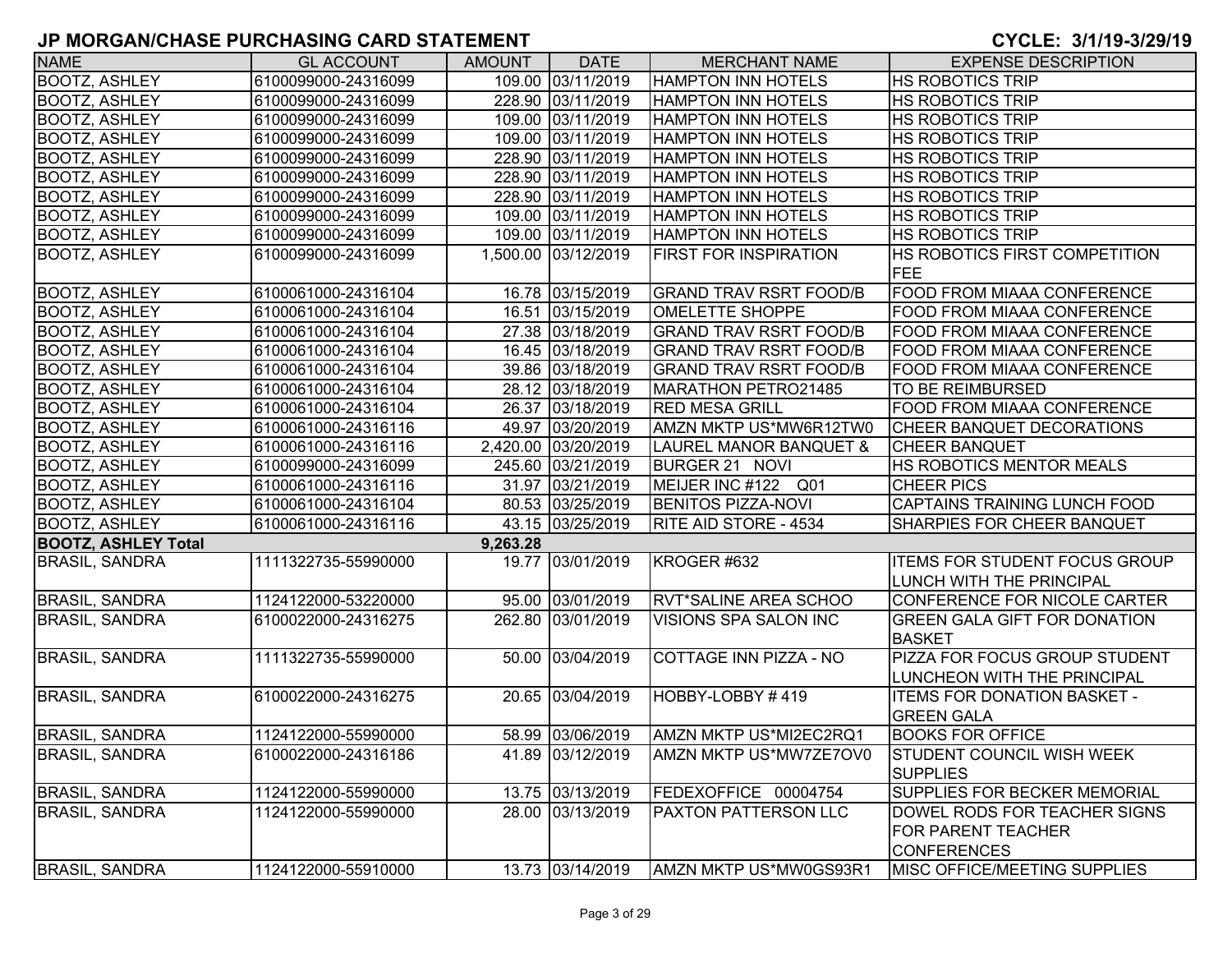| 76.23 03/14/2019<br><b>BRASIL, SANDRA</b><br>1124122000-55910000<br>AMZN MKTP US*MW1QE24H0<br><b>OFFICE SUPPLIES</b><br>120.00 03/19/2019<br><b>BRASIL, SANDRA</b><br><b>ITEMS FOR GREEN GALA</b><br>6100022000-24316275<br><b>TRICHO SALON OF NOVI</b><br>2.06 03/27/2019<br><b>SUPPLIES FOR PARENT/TEACHER</b><br><b>BRASIL, SANDRA</b><br>1124122000-55990000<br>WM SUPERCENTER #5893<br><b>CONFERENCES</b><br><b>BRASIL, SANDRA Total</b><br>802.87<br>123.93 03/15/2019<br>6100022000-24316166<br>AMAZON.COM*MW1IF5341<br><b>AUTHOR VISIT SUPPLIES &amp; MATERIALS</b><br><b>BRATNEY, BETHANY</b><br><b>BRATNEY, BETHANY</b><br>13.77 03/18/2019<br>6100022000-24316166<br>AMAZON.COM*MW72B1TX1<br><b>AUTHOR VISIT SUPPLIES</b><br>67.94 03/21/2019<br><b>BRATNEY, BETHANY</b><br>1122222000-55310000<br><b>BOOKSAMILLION.COM</b><br>NEW RELEASE MATERIALS FOR LMC<br><b>BRATNEY, BETHANY</b><br>297.88 03/27/2019<br>1122222000-55990000<br><b>FOLLETT SCHOOL SOLUTIO</b><br>NEW MATERIALS FOR LMC<br><b>BRATNEY, BETHANY Total</b><br>503.52<br>63.96 03/06/2019<br><b>BROWN, ALAINA</b><br>6100022000-24316105<br><b>FOLLETT SCHOOL SOLUTIO</b><br><b>IB MEDALS FOR GRADUATION</b> | <b>NAME</b> | <b>GL ACCOUNT</b> | <b>AMOUNT</b> | <b>DATE</b> | <b>MERCHANT NAME</b> | <b>EXPENSE DESCRIPTION</b> |
|--------------------------------------------------------------------------------------------------------------------------------------------------------------------------------------------------------------------------------------------------------------------------------------------------------------------------------------------------------------------------------------------------------------------------------------------------------------------------------------------------------------------------------------------------------------------------------------------------------------------------------------------------------------------------------------------------------------------------------------------------------------------------------------------------------------------------------------------------------------------------------------------------------------------------------------------------------------------------------------------------------------------------------------------------------------------------------------------------------------------------------------------------------------------------------------------|-------------|-------------------|---------------|-------------|----------------------|----------------------------|
|                                                                                                                                                                                                                                                                                                                                                                                                                                                                                                                                                                                                                                                                                                                                                                                                                                                                                                                                                                                                                                                                                                                                                                                            |             |                   |               |             |                      |                            |
|                                                                                                                                                                                                                                                                                                                                                                                                                                                                                                                                                                                                                                                                                                                                                                                                                                                                                                                                                                                                                                                                                                                                                                                            |             |                   |               |             |                      |                            |
|                                                                                                                                                                                                                                                                                                                                                                                                                                                                                                                                                                                                                                                                                                                                                                                                                                                                                                                                                                                                                                                                                                                                                                                            |             |                   |               |             |                      |                            |
|                                                                                                                                                                                                                                                                                                                                                                                                                                                                                                                                                                                                                                                                                                                                                                                                                                                                                                                                                                                                                                                                                                                                                                                            |             |                   |               |             |                      |                            |
|                                                                                                                                                                                                                                                                                                                                                                                                                                                                                                                                                                                                                                                                                                                                                                                                                                                                                                                                                                                                                                                                                                                                                                                            |             |                   |               |             |                      |                            |
|                                                                                                                                                                                                                                                                                                                                                                                                                                                                                                                                                                                                                                                                                                                                                                                                                                                                                                                                                                                                                                                                                                                                                                                            |             |                   |               |             |                      |                            |
|                                                                                                                                                                                                                                                                                                                                                                                                                                                                                                                                                                                                                                                                                                                                                                                                                                                                                                                                                                                                                                                                                                                                                                                            |             |                   |               |             |                      |                            |
|                                                                                                                                                                                                                                                                                                                                                                                                                                                                                                                                                                                                                                                                                                                                                                                                                                                                                                                                                                                                                                                                                                                                                                                            |             |                   |               |             |                      |                            |
|                                                                                                                                                                                                                                                                                                                                                                                                                                                                                                                                                                                                                                                                                                                                                                                                                                                                                                                                                                                                                                                                                                                                                                                            |             |                   |               |             |                      |                            |
|                                                                                                                                                                                                                                                                                                                                                                                                                                                                                                                                                                                                                                                                                                                                                                                                                                                                                                                                                                                                                                                                                                                                                                                            |             |                   |               |             |                      |                            |
|                                                                                                                                                                                                                                                                                                                                                                                                                                                                                                                                                                                                                                                                                                                                                                                                                                                                                                                                                                                                                                                                                                                                                                                            |             |                   |               |             |                      |                            |
|                                                                                                                                                                                                                                                                                                                                                                                                                                                                                                                                                                                                                                                                                                                                                                                                                                                                                                                                                                                                                                                                                                                                                                                            |             |                   |               |             |                      |                            |
| <b>BROWN, ALAINA Total</b><br>63.96                                                                                                                                                                                                                                                                                                                                                                                                                                                                                                                                                                                                                                                                                                                                                                                                                                                                                                                                                                                                                                                                                                                                                        |             |                   |               |             |                      |                            |
| 21.47 03/04/2019<br><b>BURKHARDT, LORETTA</b><br>6100020000-24316415<br>MICHAELS STORES 3744<br><b>PROPS FOR THEATER PRODUCTION</b>                                                                                                                                                                                                                                                                                                                                                                                                                                                                                                                                                                                                                                                                                                                                                                                                                                                                                                                                                                                                                                                        |             |                   |               |             |                      |                            |
| 159.50 03/08/2019<br><b>STAPLES</b><br><b>BURKHARDT, LORETTA</b><br>6100020000-24316415<br>00115659<br><b>FLYER FOR THEATER PRODUCTION</b>                                                                                                                                                                                                                                                                                                                                                                                                                                                                                                                                                                                                                                                                                                                                                                                                                                                                                                                                                                                                                                                 |             |                   |               |             |                      |                            |
| 89.26 03/14/2019<br><b>BURKHARDT, LORETTA</b><br>6100020000-24316415<br>OTC BRANDS, INC.<br>PROPS FOR THEATER PRODUCTION                                                                                                                                                                                                                                                                                                                                                                                                                                                                                                                                                                                                                                                                                                                                                                                                                                                                                                                                                                                                                                                                   |             |                   |               |             |                      |                            |
| 48.90 03/18/2019<br><b>STAPLES</b><br>00115659<br><b>BURKHARDT, LORETTA</b><br>6100020000-24316415<br><b>TICKETS FOR THEATER PRODUCTION</b>                                                                                                                                                                                                                                                                                                                                                                                                                                                                                                                                                                                                                                                                                                                                                                                                                                                                                                                                                                                                                                                |             |                   |               |             |                      |                            |
| PARTY CITY 4124<br>5.98 03/20/2019<br><b>BURKHARDT, LORETTA</b><br>6100020000-24316415<br><b>PROPS FOR THEATER PRODUCTION</b>                                                                                                                                                                                                                                                                                                                                                                                                                                                                                                                                                                                                                                                                                                                                                                                                                                                                                                                                                                                                                                                              |             |                   |               |             |                      |                            |
| <b>BURKHARDT, LORETTA</b><br>14.70 03/21/2019<br>CVS/PHARMACY #08161<br>6100020000-24316415<br><b>PRODUCTS FOR HAIR FOR THEATER</b>                                                                                                                                                                                                                                                                                                                                                                                                                                                                                                                                                                                                                                                                                                                                                                                                                                                                                                                                                                                                                                                        |             |                   |               |             |                      |                            |
| <b>PRODUCTION</b>                                                                                                                                                                                                                                                                                                                                                                                                                                                                                                                                                                                                                                                                                                                                                                                                                                                                                                                                                                                                                                                                                                                                                                          |             |                   |               |             |                      |                            |
| <b>BURKHARDT, LORETTA</b><br>6100020000-24316415<br>5.99 03/25/2019<br>PARTY CITY 4124<br><b>PROPS FOR THEATER PRODUCTION</b>                                                                                                                                                                                                                                                                                                                                                                                                                                                                                                                                                                                                                                                                                                                                                                                                                                                                                                                                                                                                                                                              |             |                   |               |             |                      |                            |
| <b>BURKHARDT, LORETTA</b><br>380.12 03/25/2019<br>00115659<br>6100020000-24316415<br><b>STAPLES</b><br><b>IPROGRAM FOR THEATER</b><br><b>PRODUCTION</b>                                                                                                                                                                                                                                                                                                                                                                                                                                                                                                                                                                                                                                                                                                                                                                                                                                                                                                                                                                                                                                    |             |                   |               |             |                      |                            |
| <b>BURKHARDT, LORETTA Total</b>                                                                                                                                                                                                                                                                                                                                                                                                                                                                                                                                                                                                                                                                                                                                                                                                                                                                                                                                                                                                                                                                                                                                                            |             |                   |               |             |                      |                            |
| 725.92<br>37.35 03/06/2019<br><b>TARGET</b><br>00008961                                                                                                                                                                                                                                                                                                                                                                                                                                                                                                                                                                                                                                                                                                                                                                                                                                                                                                                                                                                                                                                                                                                                    |             |                   |               |             |                      |                            |
| CALHOUN, STEPHANIE<br>1335100000-55110553<br><b>CLASSROOM SUPPLIES</b>                                                                                                                                                                                                                                                                                                                                                                                                                                                                                                                                                                                                                                                                                                                                                                                                                                                                                                                                                                                                                                                                                                                     |             |                   |               |             |                      |                            |
| <b>CALHOUN, STEPHANIE Total</b><br>37.35                                                                                                                                                                                                                                                                                                                                                                                                                                                                                                                                                                                                                                                                                                                                                                                                                                                                                                                                                                                                                                                                                                                                                   |             |                   |               |             |                      |                            |
| 19.80 03/01/2019<br>1111322000-55110718<br><b>BUSCH'S #1205</b><br>CANALES, BETH<br><b>BREAKFAST LAB</b>                                                                                                                                                                                                                                                                                                                                                                                                                                                                                                                                                                                                                                                                                                                                                                                                                                                                                                                                                                                                                                                                                   |             |                   |               |             |                      |                            |
| 65.84 03/05/2019<br>CANALES, BETH<br>1111322000-55110718<br>MEIJER INC #054<br>Q01<br><b>CHICKEN FAJITA LAB</b>                                                                                                                                                                                                                                                                                                                                                                                                                                                                                                                                                                                                                                                                                                                                                                                                                                                                                                                                                                                                                                                                            |             |                   |               |             |                      |                            |
| 39.88 03/18/2019<br>CANALES, BETH<br>1111322000-55110718<br>GFS STORE #1985<br><b>PIZZA/ MAC &amp; CHEESE LAB</b>                                                                                                                                                                                                                                                                                                                                                                                                                                                                                                                                                                                                                                                                                                                                                                                                                                                                                                                                                                                                                                                                          |             |                   |               |             |                      |                            |
| CANALES, BETH<br>1111322000-55110718<br>49.43 03/20/2019<br>GFS STORE #1985<br><b>SUGAR COMPARISON/MEASUREMENT</b><br><b>LAB KITCHEN STAPLES</b>                                                                                                                                                                                                                                                                                                                                                                                                                                                                                                                                                                                                                                                                                                                                                                                                                                                                                                                                                                                                                                           |             |                   |               |             |                      |                            |
| <b>CANALES, BETH Total</b><br>174.95                                                                                                                                                                                                                                                                                                                                                                                                                                                                                                                                                                                                                                                                                                                                                                                                                                                                                                                                                                                                                                                                                                                                                       |             |                   |               |             |                      |                            |
| 19.08 03/13/2019<br>CARTER, NICOLE<br>1124122000-55990000<br>FEDEXOFFICE 00004754<br><b>BECKER MEMORIAL SUPPLIES</b>                                                                                                                                                                                                                                                                                                                                                                                                                                                                                                                                                                                                                                                                                                                                                                                                                                                                                                                                                                                                                                                                       |             |                   |               |             |                      |                            |
| CARTER, NICOLE<br>21.95 03/25/2019<br>6100022000-24316275<br>PANERA BREAD #203738 E<br><b>BAGELS FOR WISH WEEK</b>                                                                                                                                                                                                                                                                                                                                                                                                                                                                                                                                                                                                                                                                                                                                                                                                                                                                                                                                                                                                                                                                         |             |                   |               |             |                      |                            |
| <b>CARTER, NICOLE Total</b><br>41.03                                                                                                                                                                                                                                                                                                                                                                                                                                                                                                                                                                                                                                                                                                                                                                                                                                                                                                                                                                                                                                                                                                                                                       |             |                   |               |             |                      |                            |
| CHRISTOPOULOS, COURTNE1311800000-55110551<br>11.97 03/21/2019<br><b>TARGET</b><br>00003541<br>CLASSROOM SPRING DECORATIONS                                                                                                                                                                                                                                                                                                                                                                                                                                                                                                                                                                                                                                                                                                                                                                                                                                                                                                                                                                                                                                                                 |             |                   |               |             |                      |                            |
| CHRISTOPOULOS, COURTNE1311800000-55110551<br>6.99 03/25/2019<br>KROGER <sub>#361</sub><br><b>CLASSROOM SNACKS</b>                                                                                                                                                                                                                                                                                                                                                                                                                                                                                                                                                                                                                                                                                                                                                                                                                                                                                                                                                                                                                                                                          |             |                   |               |             |                      |                            |
| <b>CHRISTOPOULOS, COURTNEY Total</b><br>18.96                                                                                                                                                                                                                                                                                                                                                                                                                                                                                                                                                                                                                                                                                                                                                                                                                                                                                                                                                                                                                                                                                                                                              |             |                   |               |             |                      |                            |
| 167.19 03/04/2019<br>CIANCIO, WANDA<br>1122500000-55910000<br>AMAZON.COM*MI0JI7KM0<br>2 DYMO LABEL WRITERS                                                                                                                                                                                                                                                                                                                                                                                                                                                                                                                                                                                                                                                                                                                                                                                                                                                                                                                                                                                                                                                                                 |             |                   |               |             |                      |                            |
| CIANCIO, WANDA<br>393.25 03/04/2019<br>AMZN MKTP US*MI11A8SU0<br><b>MISC TECH MATERIALS AND SUPPLIES</b><br>1122500000-55990000                                                                                                                                                                                                                                                                                                                                                                                                                                                                                                                                                                                                                                                                                                                                                                                                                                                                                                                                                                                                                                                            |             |                   |               |             |                      |                            |
| CIANCIO, WANDA<br>920.00 03/11/2019<br>1122500000-54120000<br>SQU*SQ *POD DROP REPAI<br><b>IPAD REPAIRS BURSTING BATTERIES</b>                                                                                                                                                                                                                                                                                                                                                                                                                                                                                                                                                                                                                                                                                                                                                                                                                                                                                                                                                                                                                                                             |             |                   |               |             |                      |                            |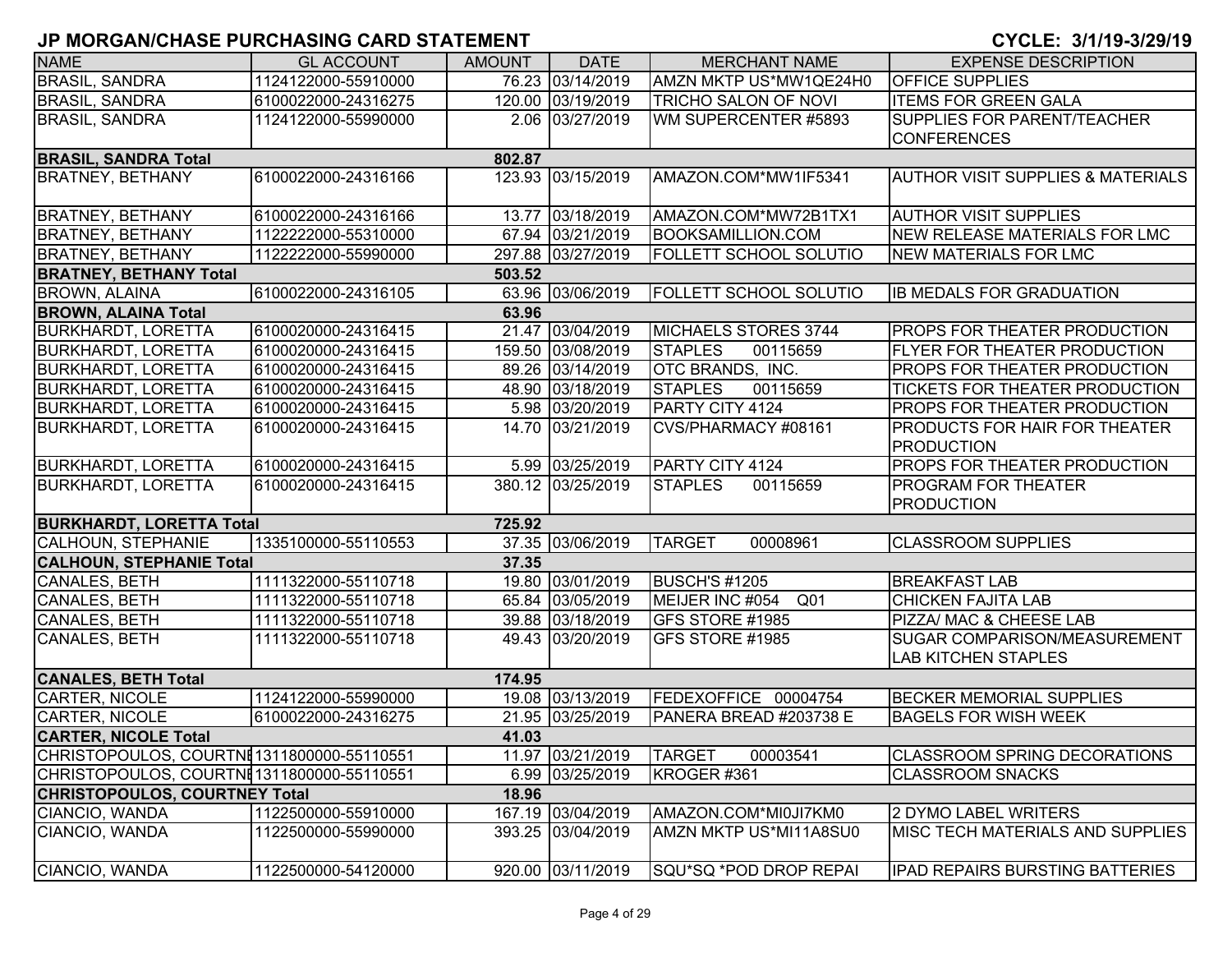| <b>NAME</b>                   | <b>GL ACCOUNT</b>   | <b>AMOUNT</b> | <b>DATE</b>         | <b>MERCHANT NAME</b>         | <b>EXPENSE DESCRIPTION</b>              |
|-------------------------------|---------------------|---------------|---------------------|------------------------------|-----------------------------------------|
| CIANCIO, WANDA                | 1122500000-55990000 |               | 82.78 03/12/2019    | CDW GOVT #RKW4155            | <b>MICROSOFT SURFACE PEN</b>            |
| CIANCIO, WANDA                | 1122500000-55990000 |               | 287.91 03/13/2019   | AMAZON.COM*MW7T21FY0         | <b>HDMI CABLES FOR MICROSOFT</b>        |
|                               |                     |               |                     |                              | SURFACE-TO BE RETURNED                  |
| CIANCIO, WANDA                | 1122500000-55990000 |               | 153.96 03/13/2019   | AMZN MKTP US*MI6NL2912       | 4 EVERYWHERE TABLE STAND IPAD           |
|                               |                     |               |                     |                              | <b>HOLDER</b>                           |
| CIANCIO, WANDA                | 4445601000-56423958 |               | 1,385.94 03/13/2019 | AMZN MKTP US*MW7124ZL1       | 6 ASUS CHROMEBOXES                      |
| CIANCIO, WANDA                | 1128300000-55990000 |               | 93.77 03/15/2019    | AMZN MKTP US*MW3VX6LR0       | <b>DOOR ACCESS MISC SUPPLIES, ID</b>    |
|                               |                     |               |                     |                              | <b>CARD HOLDERS, LANYARDS</b>           |
| CIANCIO, WANDA                | 4445612000-56422958 |               | 289.04 03/18/2019   | AMZN MKTP US*MI9JQ1YH2       | <b>STORAGE SYSTEM FOR OH MAKER</b>      |
|                               |                     |               |                     |                              | <b>SPACE</b>                            |
| CIANCIO, WANDA                | 1122500000-55990000 |               | 164.35 03/18/2019   | AMZN MKTP US*MW0DC6NZ0       | <b>CABLING SUPPLIES</b>                 |
| CIANCIO, WANDA                | 1122500000-53450000 |               | 150.00 03/18/2019   | <b>LENOX SOFTWORKS</b>       | HS SOFTWARE FOR TELEPROMPTER            |
|                               |                     |               |                     |                              | (SCRIPT-Q-BASIC)                        |
| CIANCIO, WANDA                | 1126114000-54120824 |               | 125.00 03/18/2019   | <b>SECURITY DESIGNS</b>      | PARKVIEW DOOR SYSTEM DOWN,              |
|                               |                     |               |                     |                              | <b>SERVICE CALL</b>                     |
| CIANCIO, WANDA                | 1126103000-54120824 |               | 125.00 03/18/2019   | <b>SECURITY DESIGNS</b>      | <b>ITC- POLICE ID CARDS NOT WORKING</b> |
|                               |                     |               |                     |                              | IN SYSTEM, SERVICE CALL                 |
| CIANCIO, WANDA                | 1126122000-54120824 |               | 559.00 03/18/2019   | <b>SECURITY DESIGNS</b>      | HS INTERCOM SYSTEM REPLACED             |
| CIANCIO, WANDA                | 1122500000-54120000 |               | 1,580.00 03/18/2019 | SQU*SQ *POD DROP REPAI       | <b>IPAD REPAIRS BURSTING BATTERIES</b>  |
| CIANCIO, WANDA                | 1122500000-55990000 |               | (280.15) 03/19/2019 | AMAZON.COM                   | <b>RETURNED HDMI CABLES</b>             |
| CIANCIO, WANDA                | 1122500000-55990000 |               | 41.28 03/19/2019    | AMZN MKTP US*MW9BG7T10       | MISC TECH MATERIALS AND SUPPLIES        |
|                               |                     |               |                     |                              |                                         |
| CIANCIO, WANDA                | 4445600000-56423958 |               | 2,249.00 03/20/2019 | APL*APPLE ONLINE STORE       | MACBOOK FOR ITC TO STAGE NEW            |
|                               |                     |               |                     |                              | MACBOOKS (IMAGING)                      |
| CIANCIO, WANDA                | 4445622000-56422958 |               | 5,128.66 03/20/2019 | CDW GOVT #RMZ1938            | 2- WACOM CINTIQ PRO 24 CREATIVE         |
|                               |                     |               |                     |                              | PEN & TOUCH DISPLAY - DIGITIZER -       |
|                               |                     |               |                     |                              | USB, DISPLAY FOR HS GRAPHIC ARTS        |
|                               |                     |               |                     |                              | <b>CLASS</b>                            |
| CIANCIO, WANDA                | 1122500000-55990000 |               | 331.12 03/20/2019   | CDW GOVT #RNF2704            | 4 MICROSOFT SURFACE PENS                |
| CIANCIO, WANDA                | 1122500000-55910000 |               | 31.95 03/28/2019    | AMZN MKTP US*MW75E5PD2       | OFFICE SUPPLIES                         |
| <b>CIANCIO, WANDA Total</b>   |                     | 13,979.05     |                     |                              |                                         |
| CIANFERRA, LINDA              | 1528300331-53220000 |               | 570.00 03/20/2019   | <b>MPHI</b>                  | <b>ADULT ED CONFERENCE</b>              |
|                               |                     |               |                     |                              | <b>REGISTRATION (2)</b>                 |
| <b>CIANFERRA, LINDA</b>       | 1528300331-53220000 |               | 40.00 03/22/2019    | <b>MACAE</b>                 | <b>GED WORKSHOP</b>                     |
| <b>CIANFERRA, LINDA</b>       | 1528200331-54910000 |               | 96.00 03/25/2019    | <b>CITY OF NOVI PARKSREC</b> | <b>ESL CLASS AT CIVIC CENTER</b>        |
| <b>CIANFERRA, LINDA Total</b> |                     | 706.00        |                     |                              |                                         |
| <b>CLARK, KIMBERLY</b>        | 1128300000-55910000 |               | 32.73 03/08/2019    | STAPLS7214603547000001       | <b>HR OFFICE SUPPLIES</b>               |
| <b>CLARK, KIMBERLY</b>        | 1128300000-55990000 |               | 46.89 03/15/2019    | <b>BEST NAME BADGES</b>      | <b>STAFF NAME BADGES - JOB FAIR</b>     |
| <b>CLARK, KIMBERLY</b>        | 1128300000-55910000 |               | 28.39 03/22/2019    | STAPLS7215474070000001       | <b>HR OFFICE SUPPLIES</b>               |
| <b>CLARK, KIMBERLY</b>        | 1128300000-55990000 |               | 334.86 03/22/2019   | <b>STATEFEDERALPOSTER</b>    | STATE AND FEDERAL LAW POSTERS           |
| <b>CLARK, KIMBERLY</b>        | 1128300000-55910000 |               | 18.00 03/25/2019    | STAPLS7215474070000002       | <b>HR OFFICE SUPPLIES</b>               |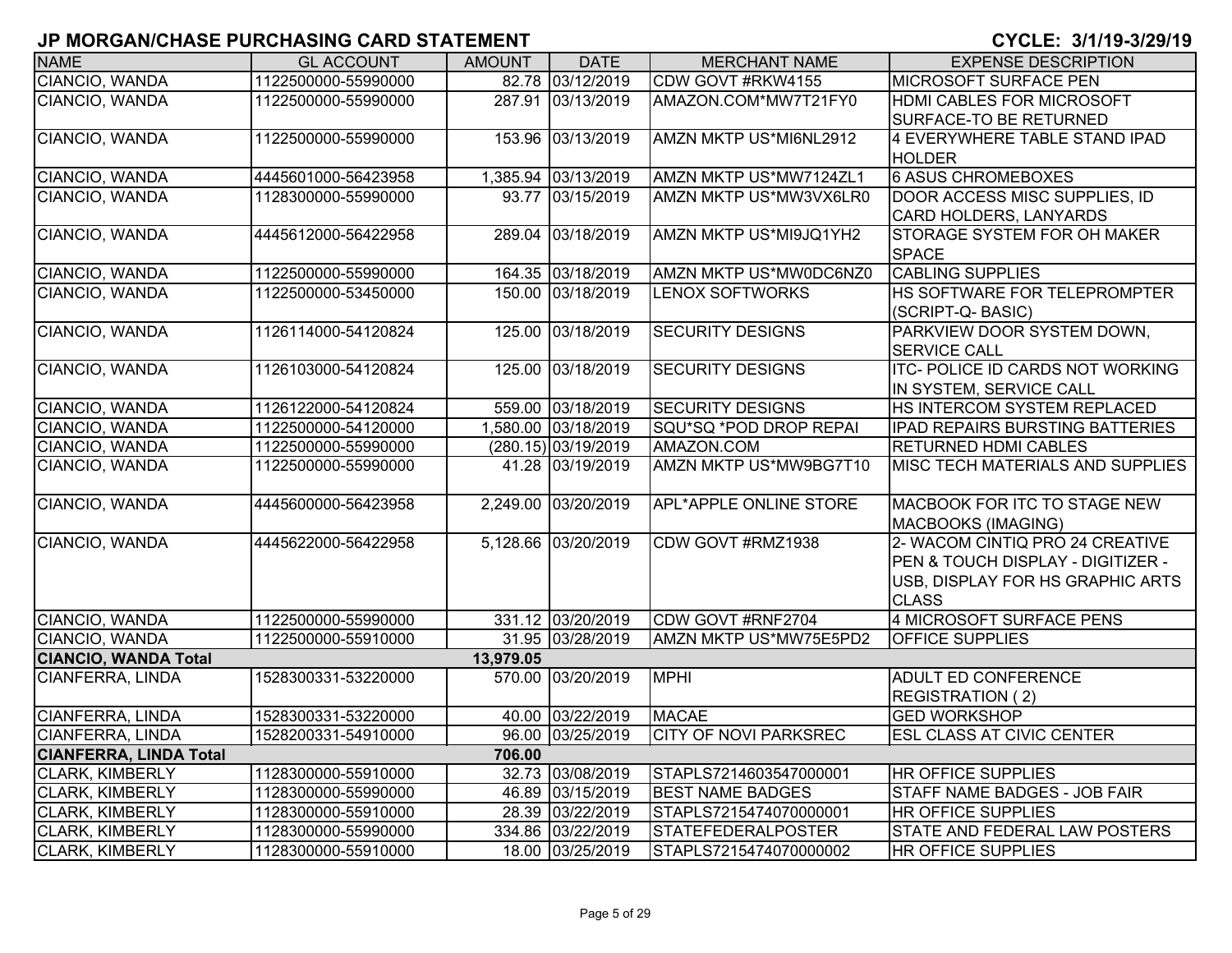| <b>NAME</b>                  | <b>GL ACCOUNT</b>   | <b>AMOUNT</b> | <b>DATE</b>             | <b>MERCHANT NAME</b>          | <b>EXPENSE DESCRIPTION</b>                        |
|------------------------------|---------------------|---------------|-------------------------|-------------------------------|---------------------------------------------------|
| <b>CLARK, KIMBERLY</b>       | 1212252191-55110021 |               | 39.00 03/29/2019        | <b>WPS</b>                    | <b>BRIEF TEACHER SCORING SUMMARY</b>              |
|                              |                     |               |                         |                               | <b>PROFILE FORMS</b>                              |
| <b>CLARK, KIMBERLY Total</b> |                     | 499.87        |                         |                               |                                                   |
| COMB, ANDREW                 | 6100020000-24316275 |               | 9.99 03/08/2019         | APL*ITUNES.COM/BILL           | MUSIC FEES FOR PASSING TIME MUSIC                 |
| <b>COMB, ANDREW Total</b>    |                     | 9.99          |                         |                               |                                                   |
| COOLMAN, ROBERT              | 1126160000-55992000 |               | 34.78 03/06/2019        | THE HOME DEPOT #2737          | <b>MTCE MISC ELECTRICAL SUPPLIES</b>              |
| COOLMAN, ROBERT              | 1126160000-55992000 |               | 169.60 03/14/2019       | <b>COMPLETE BATTERY SOURC</b> | <b>MTCE STOCK BATTERIES</b>                       |
| COOLMAN, ROBERT              | 1126160000-55992000 |               | 390.87 03/15/2019       | <b>AMERICAN TIME</b>          | <b>MTCE CLOCK</b>                                 |
| <b>COOLMAN, ROBERT</b>       | 1126160000-55992000 |               | 480.00 03/18/2019       | <b>CONSERVA ELECTRIC SUPP</b> | <b>MTCE STOCK BALLASTS</b>                        |
| <b>COOLMAN, ROBERT</b>       | 1126160000-55992000 |               | 137.50 03/18/2019       | <b>CONSERVA ELECTRIC SUPP</b> | <b>MTCE STOCK LAMPS</b>                           |
| <b>COOLMAN, ROBERT</b>       | 1126160000-55992000 |               | 129.50 03/20/2019       | <b>CONSERVA ELECTRIC SUPP</b> | <b>MTCE STOCK BALLASTS</b>                        |
| COOLMAN, ROBERT              | 1126160000-55992000 |               | 3.18 03/20/2019         | <b>LIGHTING SUPPLY</b>        | <b>MTCE STOCK SOCKETS</b>                         |
| COOLMAN, ROBERT              | 1126160000-55992000 |               | 47.94 03/20/2019        | THE HOME DEPOT #2737          | <b>HS CORDS</b>                                   |
| COOLMAN, ROBERT              | 1126160000-55992000 |               | 5.72 03/25/2019         | <b>CITY ELECTRIC</b>          | HS BASEBALL WATER HEATER                          |
| COOLMAN, ROBERT              | 1126160000-55992000 |               | 62.24 03/25/2019        | THE HOME DEPOT #2737          | HS BASEBALL WATER HEATER                          |
| COOLMAN, ROBERT              | 1126160000-55992000 |               | 34.25 03/25/2019        | THE HOME DEPOT #2737          | <b>HS BASEBALL WATER HEATER</b>                   |
| <b>COOLMAN, ROBERT</b>       | 1126160000-55992000 |               | 7.77 03/27/2019         | THE HOME DEPOT #2737          | <b>HS BASEBALL WATER HEATER</b>                   |
| <b>COOLMAN, ROBERT Total</b> |                     | 1,503.35      |                         |                               |                                                   |
| CROAD, LORI                  | 1335100000-57410553 |               | (12.99) 03/04/2019      | <b>AMAZON PRIME</b>           | <b>REFUND FOR MEMBERSHIP</b>                      |
| CROAD, LORI                  | 1335100000-55110553 |               | 11.00 03/05/2019        | <b>BOOKS ARE FUN</b>          | <b>CRAFT SUPPLIES CHALK MARKERS</b>               |
| CROAD, LORI                  | 1335100000-55110553 |               | 50.11 03/11/2019        | MICHAELS STORES 3744          | CRAFT AND ROOM DECORATIONS                        |
| CROAD, LORI                  | 1335100000-55110553 |               | 9.74 03/11/2019         | WAL-MART #5893                | <b>EDIBLE CRAFT MAKING SUPPLIES</b>               |
| CROAD, LORI                  | 1335100000-55110553 |               | 16.98 03/12/2019        | GFS STORE #1985               | <b>EDIBLE CRAFT SUPPLIES</b>                      |
| CROAD, LORI                  | 1335100000-55110553 |               | 54.95 03/14/2019        | AMZN MKTP US*MI7BH0I82        | <b>GAME SUPPLIES FOR MAGIC TRICKS</b>             |
| CROAD, LORI                  | 1335100000-55110553 |               | 26.58 03/15/2019        | AMZN MKTP US*MI5WY3W02        | ART KIT SUPPLIES AND WHISTLES FOR<br><b>AIDES</b> |
| CROAD, LORI                  | 1335100000-55110553 |               | 4.99 03/28/2019         | <b>SCHOLASTIC BOOK FAIRS</b>  | <b>BOOK FOR KIDS</b>                              |
| CROAD, LORI                  | 1335100000-55110553 |               | 45.95 03/28/2019        | <b>SCHOLASTIC BOOK FAIRS</b>  | <b>MORE BOOKS FOR KIDS</b>                        |
| <b>CROAD, LORI Total</b>     |                     | 207.31        |                         |                               |                                                   |
| DIATIKAR, CHRISTINE          | 1126600000-55990000 |               | 237.60 03/04/2019       | AMAZON.COM*MI7RG97Z1          | <b>EMERGENCY GO KIT SUPPLIES</b>                  |
| DIATIKAR, CHRISTINE          | 1127170000-55710000 |               | 14,928.97 03/06/2019    | CORRIGAN OIL #2 - BRI         | 2/6/19 7203 GAL OF DIESEL                         |
| <b>DIATIKAR, CHRISTINE</b>   | 1126120061-55520000 |               | 3,942.77 03/07/2019     | <b>DTE ENERGY 800-477-474</b> | 2/19 MS ELECTRICITY                               |
| <b>DIATIKAR, CHRISTINE</b>   | 1126122061-55520000 | 7,858.27      | 03/07/2019              | <b>DTE ENERGY 800-477-474</b> | 2/19 HS ELECTRICITY                               |
| <b>DIATIKAR, CHRISTINE</b>   | 2326161000-55520000 |               | 2,950.26 03/07/2019     | <b>DTE ENERGY 800-477-474</b> | 2/19 RM ELECTRICITY                               |
| <b>DIATIKAR, CHRISTINE</b>   | 1126161000-55520000 |               | $(2,950.26)$ 03/07/2019 | <b>DTE ENERGY 800-477-474</b> | 2/19 RM ELECTRICITY REDUCTION                     |
| <b>DIATIKAR, CHRISTINE</b>   | 1127170000-55710000 |               | 8,076.36 03/11/2019     | CORRIGAN OIL #2 - BRI         | 1/7/19 5033.50 GAL DIESEL                         |
| <b>DIATIKAR, CHRISTINE</b>   | 1126162061-55520000 |               | 112.52 03/11/2019       | <b>DTE ENERGY 800-477-474</b> | 2/19 BOSCO ELECTRICITY                            |
| <b>DIATIKAR, CHRISTINE</b>   | 2326161000-55520000 |               | 28.13 03/11/2019        | <b>DTE ENERGY 800-477-474</b> | 2/19 RM ELECTRICITY                               |
| DIATIKAR, CHRISTINE          | 1126161000-55520000 |               | $(28.13)$ 03/11/2019    | <b>DTE ENERGY 800-477-474</b> | 2/19 RM ELECTRICITY REDUCTION                     |
| <b>DIATIKAR, CHRISTINE</b>   | 1127170000-55710000 |               | 15,119.59 03/20/2019    | CORRIGAN OIL #2 - BRI         | 3/11/19 7001 GAL OF DIESEL                        |
| <b>DIATIKAR, CHRISTINE</b>   | 1125200000-55910000 |               | 6.66 03/20/2019         | STAPLS7215351349000001        | <b>OFFICE SUPPLIES</b>                            |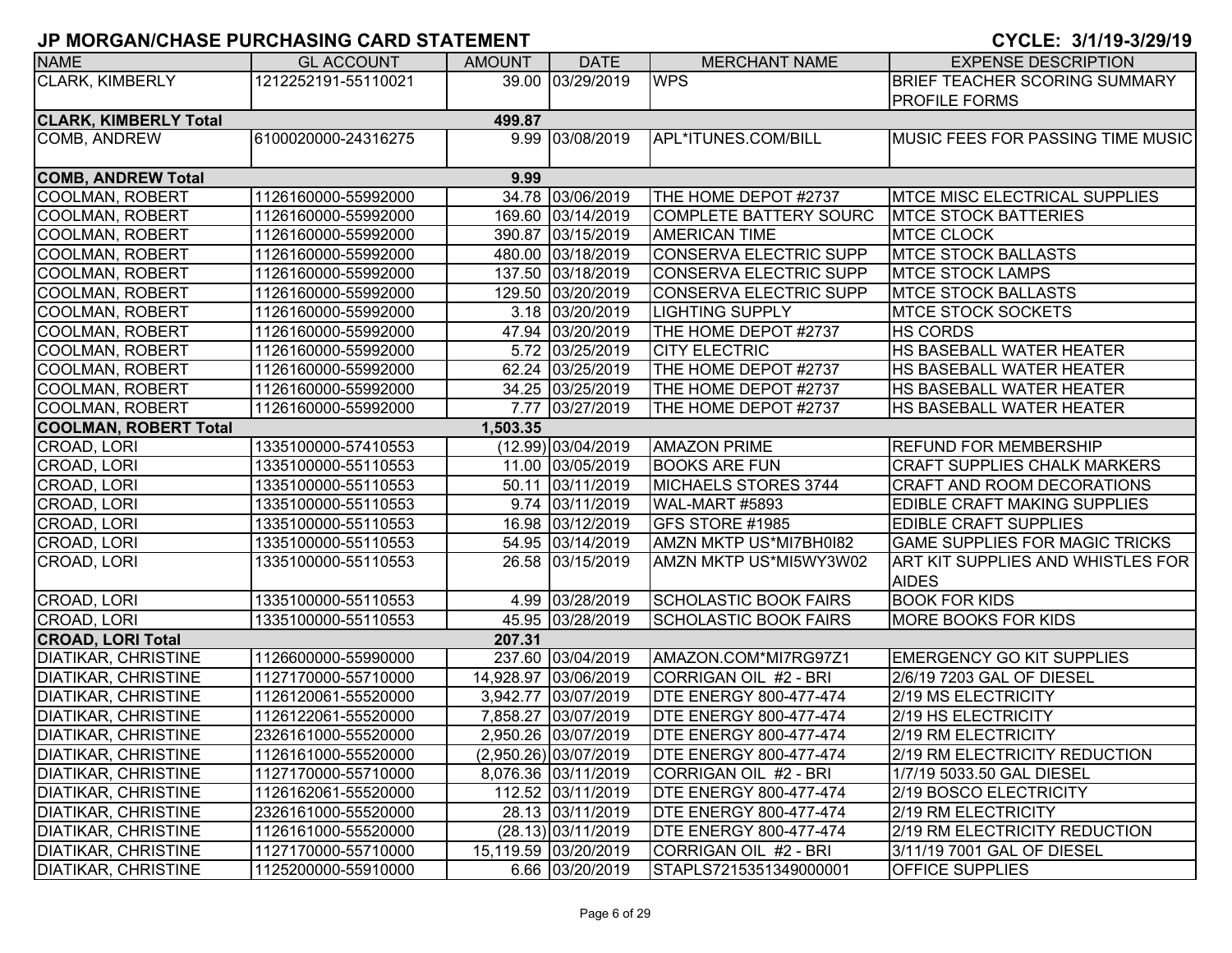| <b>NAME</b>                      | <b>GL ACCOUNT</b>   | <b>AMOUNT</b> | <b>DATE</b>             | <b>MERCHANT NAME</b>              | <b>EXPENSE DESCRIPTION</b>                   |
|----------------------------------|---------------------|---------------|-------------------------|-----------------------------------|----------------------------------------------|
| <b>DIATIKAR, CHRISTINE</b>       | 1126122061-55510000 |               | 400.59 03/21/2019       | CONSUMERS ENERGY CO               | 3/19 HS GAS                                  |
| <b>DIATIKAR, CHRISTINE</b>       | 1126103061-55510000 |               | 430.93 03/21/2019       | CONSUMERS ENERGY CO               | 3/19 ITC GAS                                 |
| <b>DIATIKAR, CHRISTINE</b>       | 1126111061-55510000 |               | 1,069.72 03/21/2019     | CONSUMERS ENERGY CO               | 3/19 VO GAS                                  |
| <b>DIATIKAR, CHRISTINE</b>       | 1126112061-55510000 |               | 1,384.30 03/21/2019     | CONSUMERS ENERGY CO               | 3/19 OH GAS                                  |
| <b>DIATIKAR, CHRISTINE</b>       | 2326161000-55510000 |               | 1,255.16 03/21/2019     | CONSUMERS ENERGY CO               | 3/19 RM GAS                                  |
| <b>DIATIKAR, CHRISTINE</b>       | 1126161000-55510000 |               | $(1,255.16)$ 03/21/2019 | CONSUMERS ENERGY CO               | 3/19 RM GAS REDUCTION                        |
| <b>DIATIKAR, CHRISTINE</b>       | 1126101061-55510000 |               | 1,735.08 03/21/2019     | CONSUMERS ENERGY CO               | 3/19 ESB GAS                                 |
| <b>DIATIKAR, CHRISTINE</b>       | 6100022000-24316190 |               | 8,340.41 03/21/2019     | COURTYARD BY MARRIOTT             | <b>HOSA STATE LEADERSHIP COUNCIL</b>         |
| <b>DIATIKAR, CHRISTINE</b>       | 6100022000-24316190 |               | 8,340.41 03/21/2019     | COURTYARD BY MARRIOTT             | <b>HOSA STATE LEADERSHIP COUNCIL</b>         |
| <b>DIATIKAR, CHRISTINE</b>       | 6100022000-24316190 |               | 8,340.41 03/21/2019     | COURTYARD BY MARRIOTT             | <b>HOSA STATE LEADERSHIP COUNCIL</b>         |
| <b>DIATIKAR, CHRISTINE</b>       | 6100022000-24316190 |               | 8,340.40 03/21/2019     | COURTYARD BY MARRIOTT             | <b>HOSA STATE LEADERSHIP COUNCIL</b>         |
| <b>DIATIKAR, CHRISTINE</b>       | 6100022000-24316190 |               | 678.79 03/27/2019       | COURTYARD BY MARRIOTT             | <b>HOSA STATE LEADERSHIP COUNCIL</b>         |
| <b>DIATIKAR, CHRISTINE</b>       | 1125200000-57910000 |               | 58.29 03/27/2019        | <b>MARIA S ITALIAN BAKERY</b>     | <b>WORKING LUNCH WITH TMP</b>                |
| <b>DIATIKAR, CHRISTINE</b>       | 1126103061-55520000 |               | 847.31 03/29/2019       | <b>DTE ENERGY 800-477-474</b>     | 3/19 ITC ELECTRICITY                         |
| <b>DIATIKAR, CHRISTINE</b>       | 1126114061-55520000 |               | 1,568.64 03/29/2019     | <b>DTE ENERGY 800-477-474</b>     | 3/19 PV ELECTRICITY                          |
| <b>DIATIKAR, CHRISTINE</b>       | 1126170061-55520000 |               | 870.73 03/29/2019       | <b>DTE ENERGY 800-477-474</b>     | 3/19 TRANS ELECTRICITY                       |
| <b>DIATIKAR, CHRISTINE</b>       | 1126101061-55520000 |               | 299.63 03/29/2019       | <b>DTE ENERGY 800-477-474</b>     | 3/19 ESB ELECTRICITY                         |
| <b>DIATIKAR, CHRISTINE</b>       | 1126160061-55520000 |               | 252.27 03/29/2019       | <b>DTE ENERGY 800-477-474</b>     | 3/19 MTC ELECTRICITY                         |
| <b>DIATIKAR, CHRISTINE</b>       | 1126105061-55520000 |               | 410.14 03/29/2019       | <b>DTE ENERGY 800-477-474</b>     | 3/19 NATC ELECTRICITY                        |
| <b>DIATIKAR, CHRISTINE</b>       | 1126152061-55520000 |               | 3,900.28 03/29/2019     | <b>DTE ENERGY 800-477-474</b>     | 3/19 ECEC ELECTRICITY                        |
| <b>DIATIKAR, CHRISTINE</b>       | 2326161000-55520000 |               | 4,535.04 03/29/2019     | <b>DTE ENERGY 800-477-474</b>     | 3/19 RM ELECTRICITY                          |
| <b>DIATIKAR, CHRISTINE</b>       | 1126161000-55520000 |               | $(4,535.04)$ 03/29/2019 | <b>DTE ENERGY 800-477-474</b>     | 3/19 RM REDUCTION ELECTRICITY                |
| <b>DIATIKAR, CHRISTINE</b>       | 1126115061-55520000 |               | 1,600.22 03/29/2019     | <b>DTE ENERGY 800-477-474</b>     | 3/19 DF ELECTRICITY                          |
| <b>DIATIKAR, CHRISTINE</b>       | 1126118061-55520000 |               | 255.69 03/29/2019       | <b>DTE ENERGY 800-477-474</b>     | 3/19 NM BUILDING LIGHTIN                     |
|                                  |                     |               |                         |                                   | <b>ELECTRICITY</b>                           |
| <b>DIATIKAR, CHRISTINE</b>       | 1126118061-55520000 |               | 1,744.73 03/29/2019     | <b>DTE ENERGY 800-477-474</b>     | 3/19 NM5 ELECTRICITY                         |
| <b>DIATIKAR, CHRISTINE</b>       | 1126118061-55520000 |               | 2,254.75 03/29/2019     | <b>DTE ENERGY 800-477-474</b>     | 3/19 NM6 ELECTRICITY                         |
| <b>DIATIKAR, CHRISTINE</b>       | 1126113061-55520000 |               | 1,471.49 03/29/2019     | <b>DTE ENERGY 800-477-474</b>     | 3/19 NW ELECTRICITY                          |
| <b>DIATIKAR, CHRISTINE</b>       | 6100020000-24316239 |               | 10,480.48 03/29/2019    | <b>EPN TRAVEL</b>                 | <b>CEDAR POINT TRIP</b>                      |
| <b>DIATIKAR, CHRISTINE Total</b> |                     | 115,358.43    |                         |                                   |                                              |
| DONOVAN, KATHRYN                 | 1128300000-57410000 |               | 520.00 03/01/2019       | <b>MSU PAYMENTS</b>               | <b>MSU JOB FAIR</b>                          |
| DONOVAN, KATHRYN                 | 1128300000-57410000 |               | 225.00 03/04/2019       | THE CAREER CENTER                 | <b>CAREER CENTER</b>                         |
| DONOVAN, KATHRYN                 | 1128300000-55990000 |               | 50.00 03/21/2019        | KROGER #632                       | GIFT CARD FOR SUPPORT PERSON OF              |
|                                  |                     |               |                         |                                   | <b>THE YEAR</b>                              |
| DONOVAN, KATHRYN                 | 1128300000-55990000 |               | 46.76 03/21/2019        | <b>STAPLES</b><br>00115659        | SUPPORT PERSON OF THE YEAR                   |
|                                  |                     |               |                         |                                   | <b>GIANT FOAM BOARD</b>                      |
| <b>DONOVAN, KATHRYN Total</b>    |                     | 841.76        |                         |                                   |                                              |
| DRAGOO, MICHAEL                  | 1126160000-55980000 |               | 425.66 03/04/2019       | AMZN MKTP US*MI2IV6VH2            | <b>MTCE TABLE TROLLEY CART</b>               |
| <b>DRAGOO, MICHAEL</b>           | 1126160000-55992000 |               | 1,219.79 03/04/2019     | NATIONAL ENERGY CONTRO            | <b>IMTCE BOILER BURNER CONTROL FOR</b>       |
|                                  |                     |               |                         |                                   | NW, STOCK                                    |
| DRAGOO, MICHAEL                  | 1126122000-54120000 |               | 3,535.00 03/13/2019     | <b>AMERICAN FENCE &amp; SUPPL</b> | HS CHILD CARE CENTER FENCE<br><b>REPAIRS</b> |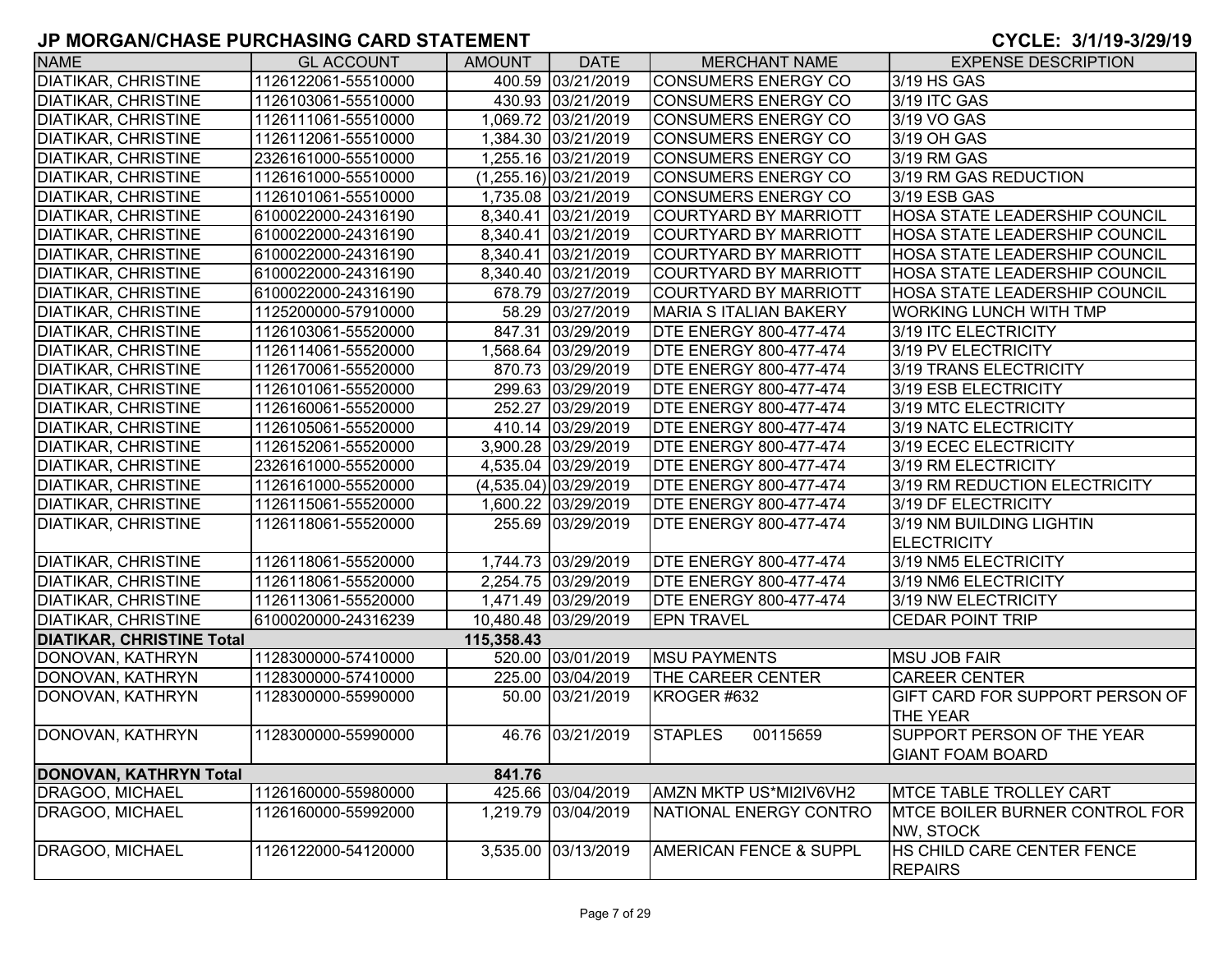| <b>NAME</b>                   | <b>GL ACCOUNT</b>   | <b>AMOUNT</b> | <b>DATE</b>         | <b>MERCHANT NAME</b>              | <b>EXPENSE DESCRIPTION</b>                             |
|-------------------------------|---------------------|---------------|---------------------|-----------------------------------|--------------------------------------------------------|
| <b>DRAGOO, MICHAEL Total</b>  |                     | 5,180.45      |                     |                                   |                                                        |
| <b>DUQUETTE, EDWARD</b>       | 1126160000-55992000 |               | 146.18 03/01/2019   | <b>TODAY'S CLASSROOM</b>          | <b>VO RISER</b>                                        |
| <b>DUQUETTE, EDWARD</b>       | 1126160000-55992000 |               | 161.69 03/04/2019   | <b>ROBERT BROOKE &amp; ASSOCI</b> | VO COAT HOOKS                                          |
| <b>DUQUETTE, EDWARD</b>       | 4126112951-54110000 |               | 374.40 03/05/2019   | IDN HARDWARE SALES, INC           | OH RM 121 DOOR LOCK                                    |
| <b>DUQUETTE, EDWARD</b>       | 1126160000-55992000 |               | 79.66 03/11/2019    | THE HOME DEPOT #2737              | HS FRONT DOOR SECURE MULLION                           |
| <b>DUQUETTE, EDWARD</b>       | 1126160000-55992000 |               | 116.41 03/11/2019   | THE HOME DEPOT #2737              | NM6 STAFF WOMEN'S BATHROOM                             |
| <b>DUQUETTE, EDWARD</b>       | 1126160000-55992000 |               | 62.68 03/12/2019    | <b>VIRGINIA TILE FAR</b>          | NM6 STAFF BATHROOM TILE FLOOR                          |
| <b>DUQUETTE, EDWARD</b>       | 1126160000-55992000 |               | 8.35 03/13/2019     | <b>GREAT LAKES ACE HDWE</b>       | <b>VO DESK HARDWARE</b>                                |
| <b>DUQUETTE, EDWARD</b>       | 1126160000-55992000 |               | 66.80 03/15/2019    | <b>DECKER EQUIPMENT</b>           | <b>DISTRICT NO PARKING SIGNS</b>                       |
| <b>DUQUETTE, EDWARD</b>       | 1126160000-55992000 |               | 764.04 03/15/2019   | IDN HARDWARE SALES, INC           | NM5 & NM6 DOOR HARDWARE                                |
| <b>DUQUETTE, EDWARD</b>       | 1126160000-55990000 |               | 339.95 03/19/2019   | AUTO ONE OF WIXOM                 | MTCE WORK PICK UP BED TOP                              |
| <b>DUQUETTE, EDWARD</b>       | 1126160000-55992000 |               | 321.79 03/19/2019   | <b>DECKER EQUIPMENT</b>           | VO HALLWAY COAT RACKS                                  |
| DUQUETTE, EDWARD              | 1126160000-55992000 |               | 56.80 03/20/2019    | IDN HARDWARE SALES, INC           | VO CUSTODIAN DOOR, PARTS                               |
| DUQUETTE, EDWARD              | 1126160000-55992000 | 107.23        | 03/21/2019          | THE HOME DEPOT #2737              | NM6 STAFF BATHROOM FLOOR REPAIR                        |
|                               |                     |               |                     |                                   |                                                        |
| <b>DUQUETTE, EDWARD</b>       | 1126160000-55992000 |               | 9.78 03/22/2019     | THE HOME DEPOT #2737              | <b>MTCE TRUCK DIVIDER</b>                              |
| <b>DUQUETTE, EDWARD</b>       | 1126160000-55992000 |               | 50.82 03/25/2019    | <b>FASTENAL COMPANY01</b>         | <b>HS BATHROOM PARTITION SCREWS</b>                    |
| <b>DUQUETTE, EDWARD</b>       | 1126160000-55992000 |               | 8.54 03/25/2019     | <b>GREAT LAKES ACE HDWE</b>       | VO COAT HOOK SCREWS                                    |
| <b>DUQUETTE, EDWARD</b>       | 1126160000-55992000 |               | 67.35 03/25/2019    | THE HOME DEPOT #2737              | <b>HS STADIUM RAMP</b>                                 |
| <b>DUQUETTE, EDWARD</b>       | 1126160000-55992000 |               | 964.62 03/26/2019   | <b>DECKER EQUIPMENT</b>           | VO COAT HOOKS                                          |
| <b>DUQUETTE, EDWARD</b>       | 1126160000-55992000 |               | 44.67 03/26/2019    | <b>FASTENAL COMPANY01</b>         | <b>HS LOCKERS &amp; DOOR HARDWARE</b>                  |
| <b>DUQUETTE, EDWARD</b>       | 1126160000-55992000 |               | 99.08 03/26/2019    | IDN HARDWARE SALES, INC           | <b>NM6 DOOR STOPS</b>                                  |
| <b>DUQUETTE, EDWARD</b>       | 1126160000-55992000 |               | 482.40 03/26/2019   | IDN HARDWARE SALES, INC           | <b>ITC FRONT DOOR HARDWARE</b>                         |
| <b>DUQUETTE, EDWARD</b>       | 1126160000-55992000 |               | 235.97 03/28/2019   | THE HOME DEPOT 2737               | NM CONCESSION STAND DRAWER                             |
| <b>DUQUETTE, EDWARD</b>       | 1126160000-55992000 |               | 31.92 03/29/2019    | THE HOME DEPOT #2737              | NM CONSESSION HARDWARE MOUNT                           |
|                               |                     |               |                     |                                   | KIT                                                    |
| <b>DUQUETTE, EDWARD Total</b> |                     | 4,601.13      | 105.78 03/01/2019   | AMZN MKTP US*MI0BT3K01            |                                                        |
| <b>ERICKSON, TODD</b>         | 1122218000-55990000 |               |                     |                                   | <b>BOOKMARKS FOR MARCH IS READING</b>                  |
| <b>ERICKSON, TODD</b>         | 1122218000-55990000 |               | 2.00 03/01/2019     | PAYPAL *SCRIBBLE                  | <b>MONTH</b><br><b>BOOK MARKS FOR MARCH IS READING</b> |
|                               |                     |               |                     |                                   | <b>MONTH</b>                                           |
| ERICKSON, TODD                | 1122218000-55990000 |               | 10.00 03/11/2019    | AMZN MKTP US*MI35F1KA2            | <b>SPYGLASSES FOR BREAKOUTS</b>                        |
| <b>ERICKSON, TODD</b>         | 1122218000-55310000 |               | 653.10 03/13/2019   | <b>DEMCO INC</b>                  | <b>BOOK PROCESSING MATERIALS</b>                       |
| <b>ERICKSON, TODD</b>         | 1122218000-55410000 | 525.71        | 03/13/2019          | <b>W T COX INFORMATION SE</b>     | <b>MAGAZINE SUBSCRIPTIONS</b>                          |
| <b>ERICKSON, TODD</b>         | 6100018000-24316217 |               | 31.26 03/18/2019    | GFS STORE #2583                   | <b>BAGGIES FOR HEADPHONES</b>                          |
| <b>ERICKSON, TODD</b>         | 6100018000-24316217 |               | 20.11 03/18/2019    | PANERA BREAD #600667              | <b>BOOKS &amp; BAGELS</b>                              |
| <b>ERICKSON, TODD</b>         | 6100018000-24316217 |               | 1,449.88 03/19/2019 | <b>FOLLETT SCHOOL SOLUTIO</b>     | <b>BOOKS FOR LIBRARY</b>                               |
| <b>ERICKSON, TODD</b>         | 6100018000-24316217 |               | 313.20 03/19/2019   | <b>INTERSTATE BOOKS4SCHOO</b>     | <b>BOOKS FOR LIBRARY</b>                               |
| <b>ERICKSON, TODD</b>         | 6100018000-24316217 |               | 140.56 03/21/2019   | AMZN MKTP US*MW00O2AR0            | <b>POSTER PAPER</b>                                    |
| <b>ERICKSON, TODD</b>         | 6100018000-24316217 |               | 397.06 03/29/2019   | <b>FOLLETT SCHOOL SOLUTIO</b>     | <b>BOOKS FOR LIBRARY</b>                               |
| <b>ERICKSON, TODD Total</b>   |                     | 3,648.66      |                     |                                   |                                                        |
| <b>FENCHEL, LISA</b>          | 1124118000-55990000 |               | 7.30 03/11/2019     | MICHAELS STORES 3744              | <b>HOOKS</b>                                           |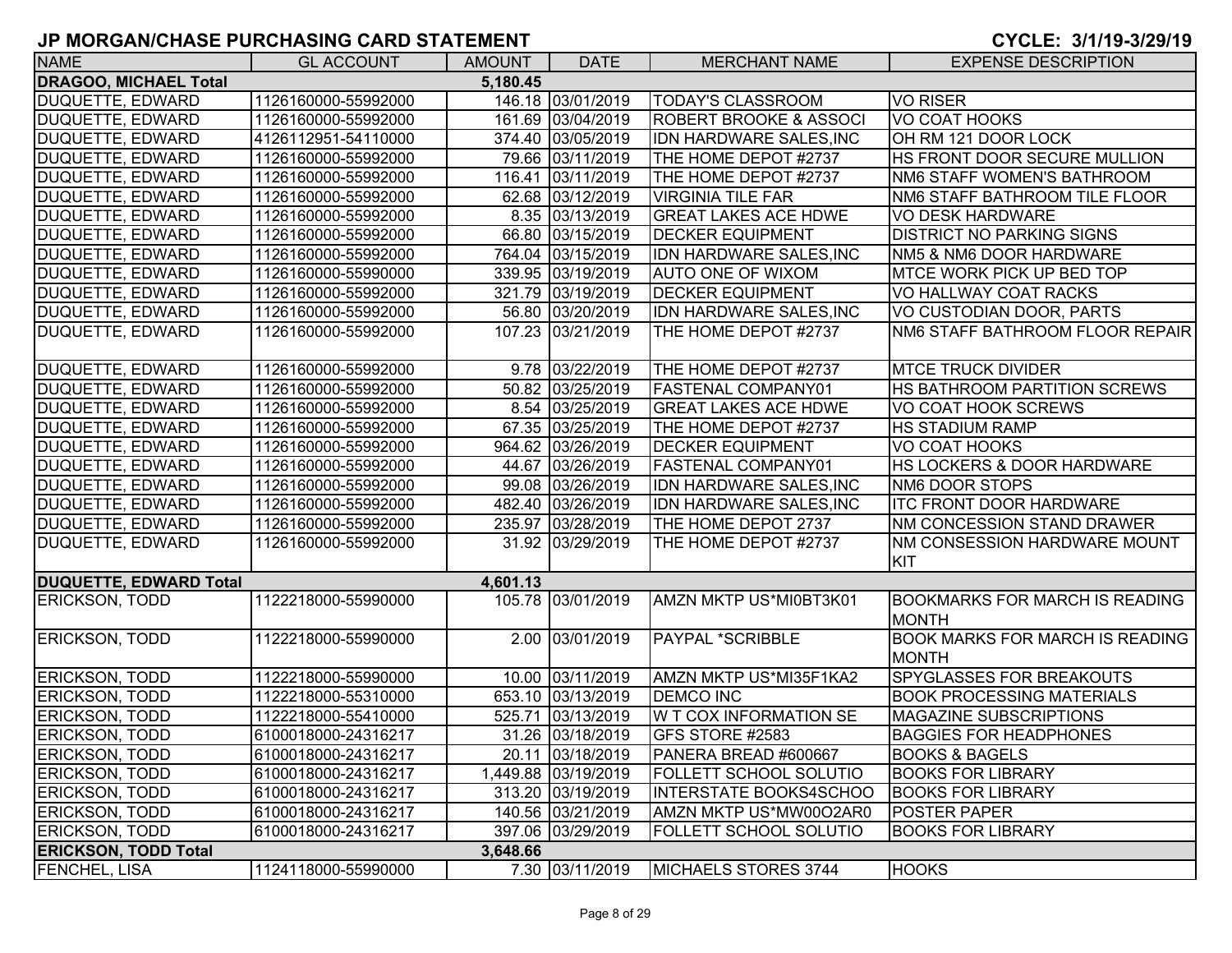| <b>NAME</b>                     |                     |               |                      |                                          |                                                    |
|---------------------------------|---------------------|---------------|----------------------|------------------------------------------|----------------------------------------------------|
|                                 | <b>GL ACCOUNT</b>   | <b>AMOUNT</b> | <b>DATE</b>          | <b>MERCHANT NAME</b>                     | <b>EXPENSE DESCRIPTION</b>                         |
| FENCHEL, LISA                   | 1111118000-55110708 |               | 59.70 03/29/2019     | <b>SCHOLASTIC BOOK FAIRS</b>             | <b>BOOKS FOR STUDENTS</b>                          |
| <b>FENCHEL, LISA Total</b>      |                     | 67.00         |                      |                                          |                                                    |
| <b>FULAR, JAMES</b>             | 1126160000-55993000 |               | 529.00 03/01/2019    | <b>BADER AND SONS CO.</b>                | <b>NM TRACTOR BLADE</b>                            |
| FULAR, JAMES                    | 1126160000-54120000 |               | 534.63 03/05/2019    | <b>BADER AND SONS CO.</b>                | <b>MTCE GATOR #3 REPAIRS</b>                       |
| FULAR, JAMES                    | 1126160000-55980000 |               | 258.68 03/05/2019    | <b>BEACON ATHLETICS</b>                  | HS SOFTBALL FIELD TOOLS                            |
| <b>FULAR, JAMES</b>             | 1126160000-53220000 |               | 290.00 03/06/2019    | <b>MICHIGAN GREEN INDUSTR</b>            | <b>MTCE CONTINUING EDUCATION FOR</b>               |
|                                 |                     |               |                      |                                          | <b>PESTICIDE LICENSE, FULAR &amp; NESMITH</b>      |
|                                 |                     |               |                      |                                          |                                                    |
| <b>FULAR, JAMES</b>             | 1126160000-55992000 |               | 48.35 03/06/2019     | THE HOME DEPOT #2737                     | <b>MTCE SUPPLIES</b>                               |
| FULAR, JAMES                    | 1126160000-55992000 |               | 32.91 03/06/2019     | THE HOME DEPOT #2737                     | <b>MTCE SUPPLIES</b>                               |
| FULAR, JAMES                    | 1126160000-55993000 |               | 70.29 03/07/2019     | J THOMAS                                 | <b>IMTCE SNOW PLOW PART</b>                        |
| <b>FULAR, JAMES</b>             | 1126160000-55993000 |               | 452.69 03/08/2019    | MARKS OUTDOOR POWER EQ MTCE MOWER BAGGER |                                                    |
| FULAR, JAMES                    | 1126160000-55992000 |               | 21.94 03/11/2019     | THE HOME DEPOT #2737                     | <b>MTCE SUPPLIES</b>                               |
| FULAR, JAMES                    | 1126160000-55993000 |               | 241.45 03/15/2019    | J THOMAS                                 | <b>NM TRACTOR CUTTING EDGE</b>                     |
| FULAR, JAMES                    | 1126160000-55993000 |               | 277.63 03/15/2019    |                                          | MARKS OUTDOOR POWER EQ GRNDS MOWER #3 TIRES, PARTS |
| FULAR, JAMES                    | 1126160000-54220000 |               | 392.00 03/19/2019    | <b>CHETS RENT ALL</b>                    | HS OUTDOOR SCOREBOARD LIFT                         |
|                                 |                     |               |                      |                                          | <b>RENTAL</b>                                      |
| <b>FULAR, JAMES</b>             | 1126160000-55993000 |               | 23.78 03/25/2019     |                                          | MARKS OUTDOOR POWER EQ GRNDS AIR FILTERS FOR WALK- |
|                                 |                     |               |                      |                                          | <b>BEHIND SWEEPER</b>                              |
| <b>FULAR, JAMES</b>             | 1126160000-55993000 |               | 186.66 03/26/2019    | SITEONE LANDSCAPE SUPP                   | <b>GRNDS DISTRICT LANDSCAPE BED</b>                |
|                                 |                     |               |                      |                                          | <b>WEED CONTROL</b>                                |
| <b>FULAR, JAMES Total</b>       |                     | 3,360.01      |                      |                                          |                                                    |
| FURLOW, SETH                    | 1711322000-55110614 |               | 16.07 03/08/2019     | <b>FLINN SCIENTIFIC INC</b>              | IB INTERNAL ASSESSMENT MATERIALS                   |
|                                 |                     |               |                      |                                          |                                                    |
| FURLOW, SETH                    | 1711322000-55110614 |               | 79.00 03/20/2019     | PAYPAL *SKULLNMORE                       | <b>PERIODIC TABLE DISPLAY</b>                      |
| FURLOW, SETH                    | 1711322000-55110614 |               | 163.35 03/21/2019    | <b>FLINN SCIENTIFIC INC</b>              | IB INTERNAL ASSESSMENT MATERIALS                   |
|                                 |                     |               |                      |                                          |                                                    |
| FURLOW, SETH                    | 1711322000-55110614 |               | 52.40 03/21/2019     | <b>FLINN SCIENTIFIC INC</b>              | IB INTERNAL ASSESSMENT MATERIALS                   |
|                                 |                     |               |                      |                                          |                                                    |
| FURLOW, SETH                    | 1711322000-55110614 |               | 72.50 03/22/2019     | <b>FLINN SCIENTIFIC INC</b>              | IB INTERNAL ASSESSMENT MATERIALS                   |
|                                 |                     |               |                      |                                          |                                                    |
| FURLOW, SETH                    | 1711322000-55110614 |               | $(12.00)$ 03/28/2019 | <b>FLINN SCIENTIFIC INC</b>              | SHIPPING REFUND                                    |
| <b>FURLOW, SETH Total</b>       |                     | 371.32        |                      |                                          |                                                    |
| <b>GILCHRIST, BETHANY</b>       | 1335100000-55110553 |               | 23.26 03/06/2019     | MICHAELS STORES 3744                     | CRAFTS FOR CARE AND CHALK FOR                      |
|                                 |                     |               |                      |                                          | OUTDOOR RECESS                                     |
| <b>GILCHRIST, BETHANY Total</b> |                     | 23.26         |                      |                                          |                                                    |
| <b>GILMORE, MEGAN</b>           | 1311800000-55110551 |               | 83.70 03/26/2019     | <b>IOTC BRANDS. INC.</b>                 | <b>TEACHING SUPPLIES</b>                           |
| <b>GILMORE, MEGAN Total</b>     |                     | 83.70         |                      |                                          |                                                    |
| <b>GORDON, BRIAN</b>            | 1429300000-57410000 |               | 187.20 03/01/2019    | MIAAA MEMBERSHIP                         | MIAAA MEMBERSHIP                                   |
| <b>GORDON, BRIAN</b>            | 6100061000-24316104 |               | 38.77 03/04/2019     | <b>BENITOS PIZZA-NOVI</b>                | <b>PIZZA FOR KIDS</b>                              |
| <b>GORDON, BRIAN</b>            | 6100061000-24316183 |               | 304.98 03/04/2019    | <b>DOUBLETREE</b>                        | <b>STATE SWIM MEET</b>                             |
|                                 |                     |               |                      |                                          |                                                    |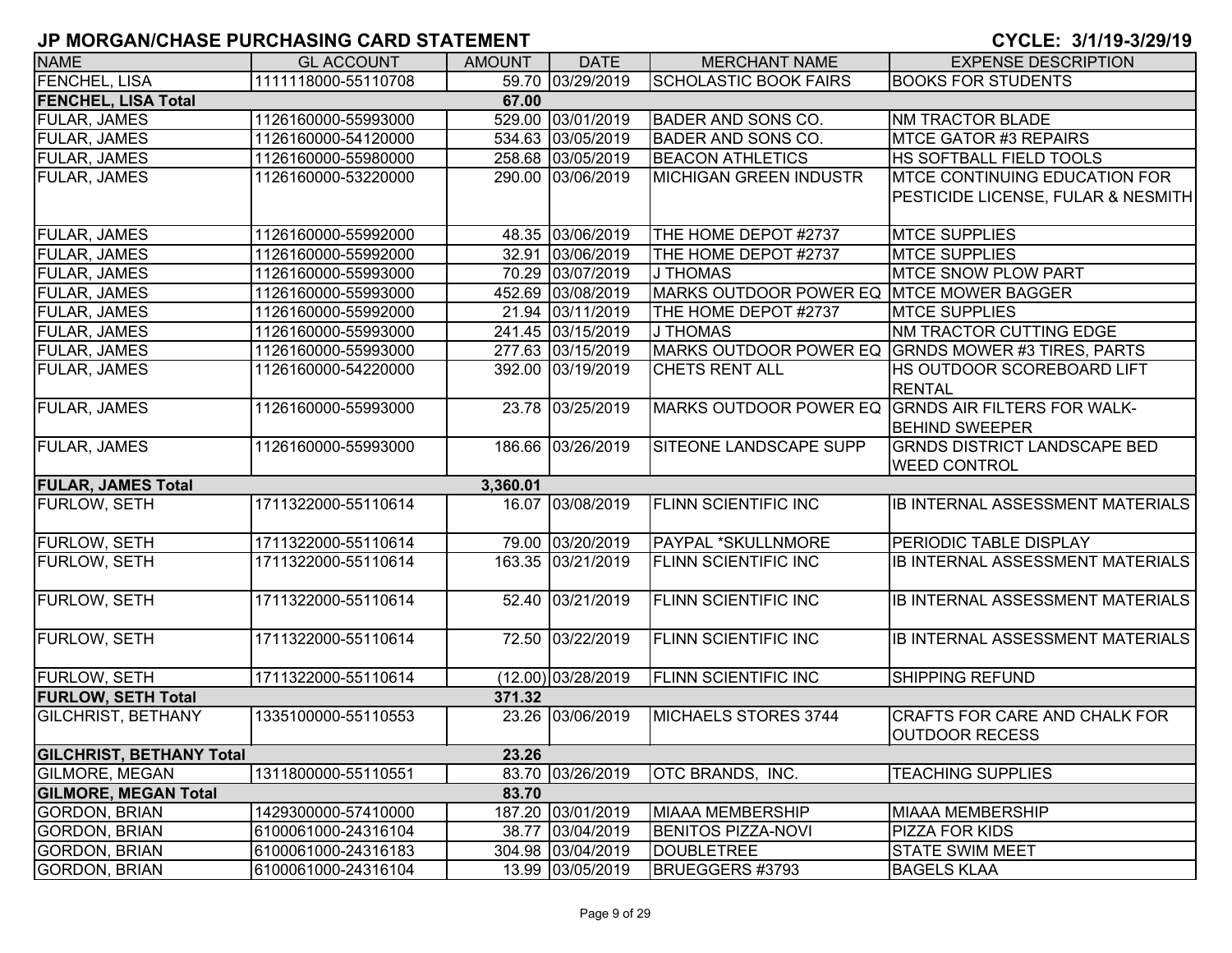| <b>NAME</b>                | <b>GL ACCOUNT</b>   | <b>AMOUNT</b> | <b>DATE</b>         | <b>MERCHANT NAME</b>          | <b>EXPENSE DESCRIPTION</b>          |
|----------------------------|---------------------|---------------|---------------------|-------------------------------|-------------------------------------|
| <b>GORDON, BRIAN</b>       | 6100061000-24316183 |               | 518.32 03/05/2019   | HOTELS.COM156486863589        | <b>HOTEL ROOMS BOYS STATE SWIM</b>  |
|                            |                     |               |                     |                               | <b>MEET</b>                         |
| <b>GORDON, BRIAN</b>       | 6100061000-24316104 |               | 37.50 03/05/2019    | SQU*SQ *KNAPP'S DONUTS        | <b>DONUTS KLAA</b>                  |
| <b>GORDON, BRIAN</b>       | 6100061000-24316113 |               | 1,770.00 03/08/2019 | <b>UCS INCORPORATION</b>      | <b>POLE VAULT PADDING</b>           |
| <b>GORDON, BRIAN</b>       | 6100061000-24316104 |               | 65.25 03/11/2019    | <b>EINSTEIN BROS BAGELS30</b> | <b>BAGELS CAPTAINS TRAINING</b>     |
| <b>GORDON, BRIAN</b>       | 6100061000-24316104 |               | 47.55 03/11/2019    | <b>EINSTEIN BROS BAGELS30</b> | <b>BAGELS STATE FINALS HOCKEY</b>   |
| <b>GORDON, BRIAN</b>       | 6100061000-24316104 |               | 2,756.61 03/12/2019 | <b>DOUBLETREE</b>             | <b>SWIM STATE SWIM MEET ROOMS</b>   |
| <b>GORDON, BRIAN</b>       | 6100061000-24316104 |               | 15.50 03/12/2019    | SQU*SQ *KNAPP'S DONUTS        | <b>DONUTS ATHLETICS</b>             |
| <b>GORDON, BRIAN</b>       | 6100061000-24316128 |               | 13.77 03/14/2019    | <b>AMAZON PRIME</b>           | <b>MEMBERSHIP</b>                   |
| <b>GORDON, BRIAN</b>       | 6100061000-24316104 |               | 17.00 03/14/2019    | <b>RED MESA GRILL</b>         | <b>DINNER MIAAA</b>                 |
| <b>GORDON, BRIAN</b>       | 6100061000-24316104 |               | 20.84 03/15/2019    | <b>NORTH PEAK BREWING COM</b> | <b>DINNER MIAAA</b>                 |
| <b>GORDON, BRIAN</b>       | 6100061000-24316104 |               | 38.16 03/18/2019    | <b>APACHE TROUT GRILL</b>     | <b>DINNER MIAAA</b>                 |
| <b>GORDON, BRIAN</b>       | 6100061000-24316104 |               | 32.05 03/18/2019    | <b>MACKINAW BREWING CO</b>    | <b>LUNCH MIAAA</b>                  |
| <b>GORDON, BRIAN</b>       | 6100061000-24316104 |               | 152.85 03/19/2019   | <b>GRAND TRAV RESORT</b>      | <b>ROOM MIAAA</b>                   |
| <b>GORDON, BRIAN</b>       | 6100061000-24316104 |               | 305.70 03/19/2019   | <b>GRAND TRAV RESORT</b>      | <b>ROOM MIAAA</b>                   |
| <b>GORDON, BRIAN</b>       | 6100061000-24316104 |               | 918.83 03/20/2019   | <b>GRAND TRAV RESORT</b>      | <b>ROOM AT MIAAA</b>                |
| <b>GORDON, BRIAN</b>       | 1429300000-55990000 |               | 1,015.00 03/21/2019 | <b>VS ATHLETICS</b>           | <b>TIMING SYSTEM</b>                |
| <b>GORDON, BRIAN</b>       | 6100061000-24316104 |               | 42.00 03/22/2019    | SQU*SQ *KNAPP'S DONUTS        | <b>DONUTS KLAA</b>                  |
| <b>GORDON, BRIAN Total</b> |                     | 8,311.87      |                     |                               |                                     |
| HANSEN, ANN                | 1311800000-53220551 |               | 24.00 03/06/2019    | <b>APPELBAUM TRAINING INS</b> | <b>PRESCHOOL AIDE TRAINING</b>      |
| HANSEN, ANN                | 1335100000-53220553 |               | 20.00 03/06/2019    | <b>APPELBAUM TRAINING INS</b> | <b>CARE AIDE TRAINING</b>           |
| HANSEN, ANN                | 1311800000-53220551 |               | 20.00 03/12/2019    | <b>APPELBAUM TRAINING INS</b> | <b>PRESCHOOL TEACHER TRAINING</b>   |
| HANSEN, ANN                | 1335100000-53220553 |               | 24.00 03/14/2019    | <b>APPELBAUM TRAINING INS</b> | <b>INFANT/TODDLER AIDE TRAINING</b> |
| HANSEN, ANN                | 6100041000-24316355 |               | 17.88 03/14/2019    | SAMS CLUB #6657               | <b>COOKIES FOR ON SITE ALICE</b>    |
|                            |                     |               |                     |                               | <b>TRAINING</b>                     |
| HANSEN, ANN                | 1335100000-55990553 |               | 69.95 03/18/2019    | <b>APPELBAUM TRAINING INS</b> | TRAINING BOOKS FOR STAFF            |
| HANSEN, ANN                | 1311800000-53220551 |               | 32.00 03/19/2019    | <b>APPELBAUM TRAINING INS</b> | TRAINING FOR PRESCHOOL STAFF        |
| HANSEN, ANN                | 1335100000-53220553 |               | 20.00 03/21/2019    | <b>APPELBAUM TRAINING INS</b> | <b>TRAINING FOR CARE STAFF</b>      |
| HANSEN, ANN                | 1335100000-53220553 |               | 20.00 03/21/2019    | <b>APPELBAUM TRAINING INS</b> | <b>TRAINING FOR CARE STAFF</b>      |
| HANSEN, ANN                | 1311800000-53220551 |               | 24.00 03/26/2019    | <b>APPELBAUM TRAINING INS</b> | TRAINING FOR PRESCHOOL STAFF        |
| <b>HANSEN, ANN Total</b>   |                     | 271.83        |                     |                               |                                     |
| HARBAR, ERIN               | 1111322000-55110702 |               | 368.50 03/04/2019   | ARMSTRONG TOOL & SUPPL        | SILVER, WIRE, SOLDER, SAW BLADES    |
| HARBAR, ERIN               | 1111322000-55110702 |               | 24.18 03/07/2019    | AMZN MKTP US*MI29166B2        | <b>WINDOW FILM FOR ART ROOMS</b>    |
| HARBAR, ERIN               | 1111322000-55110702 |               | 265.07 03/07/2019   | <b>JERRY'S ARTARAMA</b>       | <b>ACRYLIC PAINT</b>                |
| HARBAR, ERIN               | 1111322000-55110702 |               | 199.73 03/08/2019   | <b>DBC*BLICK ART MATERIAL</b> | DRAWING PAPER, WATERCOLOR,          |
|                            |                     |               |                     |                               | <b>ACRYLIC PAINT</b>                |
| HARBAR, ERIN               | 1111322000-55110702 |               | 89.64 03/11/2019    | AMZN MKTP US*MI7L97YJ0        | <b>PAINT PALLETS</b>                |
| HARBAR, ERIN               | 1711322000-55110614 |               | 49.98 03/20/2019    | <b>DBC*BLICK ART MATERIAL</b> | <b>PRISMACOLOR PENCILS</b>          |
| HARBAR, ERIN               | 1111322000-55110702 |               | 33.45 03/21/2019    | AMZN MKTP US*MW6HB4AU0        | JEWELRY STUDENT DISPLAY HOLDER      |
| HARBAR, ERIN               | 1111322000-55110702 |               | 155.88 03/21/2019   | <b>DBC*BLICK ART MATERIAL</b> | <b>GLAZE</b>                        |
| HARBAR, ERIN               | 1111322000-55110702 |               | 104.76 03/25/2019   | <b>DBC*BLICK ART MATERIAL</b> | <b>GLAZE</b>                        |
| HARBAR, ERIN               | 1111322000-55110702 |               | 37.18 03/29/2019    | <b>MOLLY HAWKINS HOUSE IN</b> | <b>BLACK DRAWING PAPER</b>          |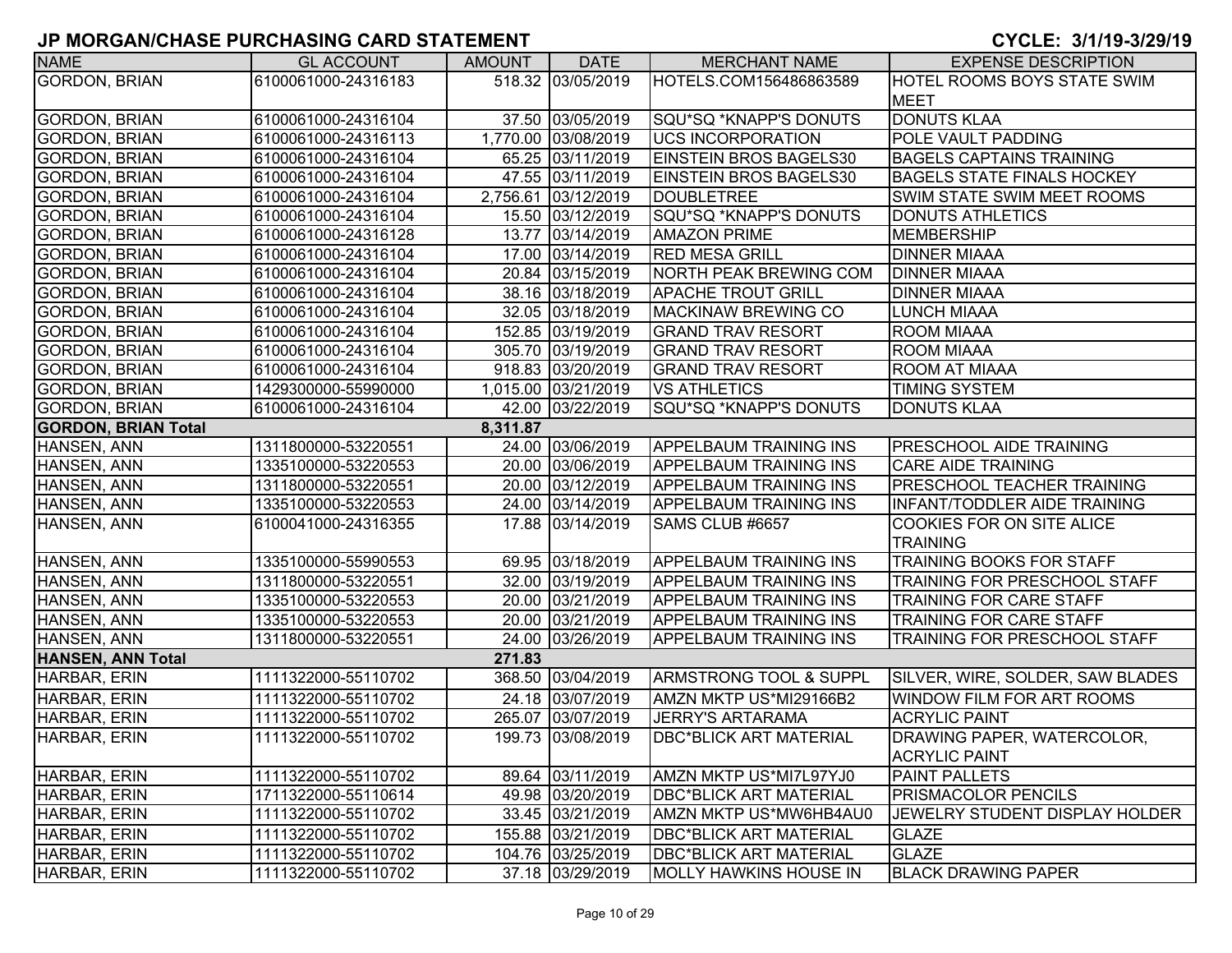| <b>NAME</b>                           | <b>GL ACCOUNT</b>   | <b>AMOUNT</b> | <b>DATE</b>          | <b>MERCHANT NAME</b>              | <b>EXPENSE DESCRIPTION</b>             |  |  |  |
|---------------------------------------|---------------------|---------------|----------------------|-----------------------------------|----------------------------------------|--|--|--|
| <b>HARBAR, ERIN Total</b><br>1,328.37 |                     |               |                      |                                   |                                        |  |  |  |
| HARRIS, CHRISTINE                     | 6100041000-24316355 |               | 5.07 03/06/2019      | <b>BUSCH'S #1205</b>              | <b>DINOSAUR WEEK PROJECT SUPPLIES</b>  |  |  |  |
| <b>HARRIS, CHRISTINE</b>              | 1311800000-55110551 |               | 12.10 03/20/2019     | MICHAELS STORES 3744              | <b>STAR OF THE WEEK; OTHER</b>         |  |  |  |
|                                       |                     |               |                      |                                   | <b>CLASSROOM SUPPLIES</b>              |  |  |  |
| <b>HARRIS, CHRISTINE Total</b>        |                     | 17.17         |                      |                                   |                                        |  |  |  |
| HAWKINS, STEPHANIE                    | 1311800000-55110551 |               | 15.39 03/13/2019     | WM SUPERCENTER #5893              | POPSICLE STICKS, MAGIC ERASERS,        |  |  |  |
|                                       |                     |               |                      |                                   | AND Q-TIPS                             |  |  |  |
| <b>HAWKINS, STEPHANIE</b>             | 1311800000-55110551 |               | 12.37 03/18/2019     | WM SUPERCENTER #2618              | <b>CUPS, RUBBER BANDS, STICKERS</b>    |  |  |  |
| <b>HAWKINS, STEPHANIE</b>             | 1311800000-55110551 |               | 9.99 03/27/2019      | AMZN MKTP US*MW0XI60J2            | <b>EYE DROPPERS</b>                    |  |  |  |
| <b>HAWKINS, STEPHANIE Total</b>       |                     | 37.75         |                      |                                   |                                        |  |  |  |
| HENDERSON, BETH                       | 1111220000-53610000 |               | 187.50 03/18/2019    | INT*IN *PRINT & MARKET            | <b>CUSTOM ENVELOPES - MS</b>           |  |  |  |
| HENDERSON, BETH                       | 1124118000-53610000 |               | 226.59 03/18/2019    | INT*IN *PRINT & MARKET            | <b>CUSTOM ENVELOPES - NM</b>           |  |  |  |
| HENDERSON, BETH                       | 1124111000-53610000 |               | 76.95 03/18/2019     | INT*IN *PRINT & MARKET            | <b>CUSTOM ENVELOPES - VO</b>           |  |  |  |
| HENDERSON, BETH                       | 1111115000-53610000 |               | 20.93 03/18/2019     | <b>INT*IN *PRINT &amp; MARKET</b> | <b>CUSTOM ENVELOPES - DF</b>           |  |  |  |
| HENDERSON, BETH                       | 1222600000-53610000 |               | 19.55 03/18/2019     | INT*IN *PRINT & MARKET            | <b>CUSTOM ENVELOPES - STUDENT</b>      |  |  |  |
|                                       |                     |               |                      |                                   | <b>SERVICES</b>                        |  |  |  |
| <b>HENDERSON, BETH</b>                | 2332100000-53610000 |               | 93.50 03/18/2019     | INT*IN *PRINT & MARKET            | <b>CUSTOM ENVELOPES - COMMUNITY ED</b> |  |  |  |
|                                       |                     |               |                      |                                   |                                        |  |  |  |
| <b>HENDERSON, BETH</b>                | 2529700000-53610000 |               | 56.78 03/18/2019     | INT*IN *PRINT & MARKET            | <b>CUSTOM ENVELOPES - FOOD</b>         |  |  |  |
|                                       |                     |               |                      |                                   | <b>SERVICES</b>                        |  |  |  |
| <b>HENDERSON, BETH</b>                | 1125200000-53610000 |               | 175.38 03/18/2019    | INT*IN *PRINT & MARKET            | <b>CUSTOM ENVELOPES - BUSINESS</b>     |  |  |  |
|                                       |                     |               |                      |                                   | <b>OFFICE</b>                          |  |  |  |
| HENDERSON, BETH                       | 1128300000-53610000 |               | 85.75 03/18/2019     | INT*IN *PRINT & MARKET            | <b>CUSTOM ENVELOPES - HUMAN</b>        |  |  |  |
|                                       |                     |               |                      |                                   | <b>RESOURCES</b>                       |  |  |  |
| <b>HENDERSON, BETH</b>                | 1722100000-53610000 |               | 36.10 03/18/2019     | INT*IN *PRINT & MARKET            | <b>CUSTOM ENVELOPES - ACADEMICS</b>    |  |  |  |
| <b>HENDERSON, BETH</b>                | 6100001000-24316770 |               | 45.00 03/19/2019     | <b>TLF*THE VILLAGE FLORIS</b>     | <b>FLOWERS</b>                         |  |  |  |
| <b>HENDERSON, BETH Total</b>          |                     | 1,024.03      |                      |                                   |                                        |  |  |  |
| HICKEY, SAMANTHA                      | 1111220725-55110000 |               | 75.99 03/14/2019     | J W PEPPER AND SON INC            | <b>SHEET MUSIC</b>                     |  |  |  |
| HICKEY, SAMANTHA                      | 1111220725-55110000 |               | 121.50 03/14/2019    | <b>LUCKS MUSIC LIBRARY</b>        | <b>SHEET MUSIC</b>                     |  |  |  |
| HICKEY, SAMANTHA                      | 1111220725-55110000 |               | 76.79 03/15/2019     | <b>LUCKS MUSIC LIBRARY</b>        | <b>SHEET MUSIC</b>                     |  |  |  |
| <b>HICKEY, SAMANTHA Total</b>         |                     | 274.28        |                      |                                   |                                        |  |  |  |
| HOLLY, SHEILA                         | 1128200000-53490000 |               | 85.00 03/11/2019     | REV.COM                           | <b>CLOSED CAPTIONING FOR THE MARCH</b> |  |  |  |
|                                       |                     |               |                      |                                   | 7, 2019 BOARD MEETING                  |  |  |  |
| HOLLY, SHEILA                         | 1123100000-53220000 |               | 90.00 03/13/2019     | <b>MASB</b>                       | MASB CBA REGISTRATION, BOBBIE          |  |  |  |
|                                       |                     |               |                      |                                   | MURPHY MARCH 14, 2019                  |  |  |  |
| <b>HOLLY, SHEILA</b>                  | 1123100000-53220000 |               | $(90.00)$ 03/14/2019 | <b>MASB</b>                       | MASB CBA, BOBBIE MURPHY MARCH 4,       |  |  |  |
|                                       |                     |               |                      |                                   | 2019 CANCELLATION                      |  |  |  |
| HOLLY, SHEILA                         | 1128200000-53610000 |               | 479.31 03/25/2019    | <b>AMSTERDAM PRNT &amp; LITHO</b> | <b>MARKETING SUPPLIES</b>              |  |  |  |
| HOLLY, SHEILA                         | 1123200000-55990000 |               | 29.79 03/27/2019     | AMZN MKTP US*MW96F31N2            | ADMINISTRATIVE COUNCIL                 |  |  |  |
|                                       |                     |               |                      |                                   | <b>PROFESSIONAL DEVELOPMENT</b>        |  |  |  |
|                                       |                     |               |                      |                                   | <b>BOOKS, LEADERSHIP AND SELF-</b>     |  |  |  |
|                                       |                     |               |                      |                                   | <b>DECEPTION</b>                       |  |  |  |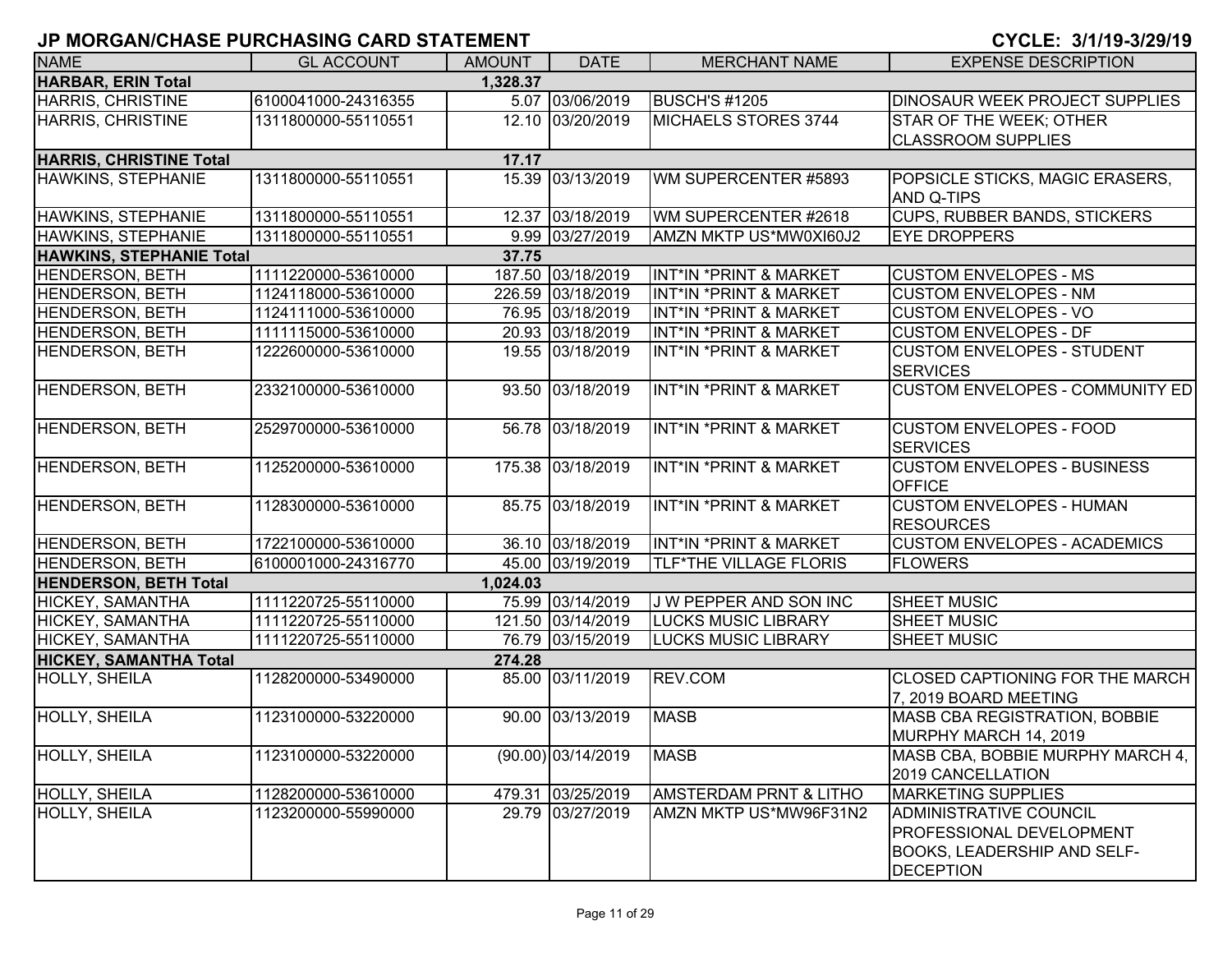| <b>NAME</b>                | <b>GL ACCOUNT</b>   | <b>AMOUNT</b> | <b>DATE</b>         | <b>MERCHANT NAME</b>          | <b>EXPENSE DESCRIPTION</b>            |
|----------------------------|---------------------|---------------|---------------------|-------------------------------|---------------------------------------|
| HOLLY, SHEILA              | 1123200000-55990000 |               | 58.90 03/28/2019    | AMZN MKTP US*MW5HH5MK0        | <b>ADMINISTRATIVE COUNCIL</b>         |
|                            |                     |               |                     |                               | <b>PROFESSIONAL DEVELOPMENT</b>       |
|                            |                     |               |                     |                               | <b>BOOKS, LEADERSHIP AND SELF-</b>    |
|                            |                     |               |                     |                               | <b>DECEPTION</b>                      |
| HOLLY, SHEILA              | 1128200000-53229000 |               | 23.06 03/29/2019    | <b>MAGGIE MCFLYS GLAS</b>     | FINALSITE TRAINING, GLASTONBURY,      |
|                            |                     |               |                     |                               | CT, DINNER GEORGE SIPPLE              |
| HOLLY, SHEILA              | 1123200000-53220000 |               | 23.06 03/29/2019    | <b>MAGGIE MCFLYS GLAS</b>     | FINALSITE TRAINING, GLASTENBURY,      |
|                            |                     |               |                     |                               | CT, DINNER SHEILA HOLLY               |
| <b>HOLLY, SHEILA Total</b> |                     | 699.12        |                     |                               |                                       |
| <b>HOSKINS, DIANE</b>      | 6100025000-24316301 |               | 143.56 03/05/2019   | <b>RED OLIVE XV</b>           | <b>STUDENT DINNER</b>                 |
| HOSKINS, DIANE             | 1622500361-55110000 |               | 116.06 03/06/2019   | STAPLS7214452376000001        | <b>TEACHER/OFFICE SUPPLY</b>          |
| <b>HOSKINS, DIANE</b>      | 6100025000-24316301 |               | 148.78 03/07/2019   | <b>BENITOS PIZZA-NOVI</b>     | <b>STUDENT DINNER</b>                 |
| HOSKINS, DIANE             | 6100025000-24316301 |               | 82.63 03/07/2019    | TLF*DONNA AND LARRYS F        | <b>GET WELL FLOWERS FOR ESL</b>       |
|                            |                     |               |                     |                               | <b>VOLUNTEER</b>                      |
| <b>HOSKINS, DIANE</b>      | 6100025000-24316301 |               | 84.54 03/08/2019    | PARTY CITY 1002               | <b>ESL PARTY</b>                      |
| HOSKINS, DIANE             | 6100025000-24316301 |               | 11.13 03/11/2019    | LEVELUP*POTBELLY847816        | <b>TO BE REIMBURSED</b>               |
| HOSKINS, DIANE             | 6100025000-24316301 |               | 13.36 03/11/2019    | LEVELUP*POTBELLY999742        | <b>TO BE REIMBURSED</b>               |
| HOSKINS, DIANE             | 6100025000-24316301 |               | 722.52 03/11/2019   | SAMSCLUB.COM                  | <b>VENDING</b>                        |
| HOSKINS, DIANE             | 6100025000-24316301 |               | 45.95 03/12/2019    | AMZN MKTP US*MW92H1LW1        | <b>ESL GAME</b>                       |
| HOSKINS, DIANE             | 6100025000-24316301 |               | 150.55 03/12/2019   | LEVELUP*POTBELLY158011        | <b>STUDENT DINNER</b>                 |
| HOSKINS, DIANE             | 6100025000-24316301 |               | 126.60 03/12/2019   | <b>RED OLIVE XV</b>           | <b>STUDENT DINNER</b>                 |
| HOSKINS, DIANE             | 1622100361-53220000 |               | 50.00 03/12/2019    | SQ *SQ *MICHIGAN PROFE        | <b>SPRING ESL WORKSHOP</b>            |
| HOSKINS, DIANE             | 1622500361-55110000 |               | 10.38 03/13/2019    | STAPLS7214452376000002        | <b>TEACHER SUPPLY</b>                 |
| HOSKINS, DIANE             | 6100025000-24316301 |               | 63.55 03/13/2019    | <b>TLF*DONNA AND LARRYS F</b> | <b>FLOWERS FOR BEREAVEMENT</b>        |
| HOSKINS, DIANE             | 6100025000-24316301 |               | 10.65 03/15/2019    | LEVELUP*POTBELLY943035        | TO BE REIMBURSED                      |
| HOSKINS, DIANE             | 6100025000-24316301 |               | 50.40 03/18/2019    | SAMSCLUB #6657                | <b>STUDENT SNACKS</b>                 |
| HOSKINS, DIANE             | 1122600511-55910000 |               | 54.00 03/18/2019    | SAMSCLUB.COM                  | KEENEX OFFICE/TEACHER SUPPLY          |
| HOSKINS, DIANE             | 1622500361-55110000 |               | 70.43 03/18/2019    | STAPLS7215194706000001        | <b>OFFICE/TEACHER SUPPLY</b>          |
| <b>HOSKINS, DIANE</b>      | 6100025000-24316301 |               | 78.90 03/19/2019    | <b>RED OLIVE XV</b>           | <b>STUDENT DINNER</b>                 |
| HOSKINS, DIANE             | 6100025000-24316301 |               | 167.28 03/20/2019   | LEVELUP*POTBELLY684575        | <b>STUDENT DINNER</b>                 |
| HOSKINS, DIANE             | 6100025000-24316301 |               | 120.93 03/21/2019   | PANERA BREAD #608009          | <b>STUDENT DINNER</b>                 |
| HOSKINS, DIANE             | 6100025000-24316301 |               | 77.69 03/22/2019    | <b>BENITOS PIZZA-NOVI</b>     | <b>STUDENT DINNER</b>                 |
| HOSKINS, DIANE             | 6100025000-24316301 |               | 117.42 03/22/2019   | PANERA BREAD #608009          | <b>ESL TESTING TREATS</b>             |
| <b>HOSKINS, DIANE</b>      | 6100025000-24316301 |               | (29.66) 03/22/2019  | PANERA BREAD #608009 P        | <b>CREDIT FOR PREVIOUS ORDER 3/20</b> |
| HOSKINS, DIANE             | 1622500361-55110000 |               | 14.49 03/25/2019    | STAPLS7215194706000002        | <b>TEACHER SUPPLY</b>                 |
| <b>HOSKINS, DIANE</b>      | 6100025000-24316301 |               | 45.12 03/25/2019    | THE MASTER TEACHER            | <b>ESL VOLUNTEER GIFT</b>             |
| HOSKINS, DIANE             | 6100025000-24316301 |               | 113.09 03/26/2019   | <b>RED OLIVE XV</b>           | <b>STUDENT DINNER</b>                 |
| HOSKINS, DIANE             | 1522600331-55910000 |               | 8.74 03/27/2019     | AMZN MKTP US*MW2KK7VA0        | <b>OFFICE SUPPLY</b>                  |
| <b>HOSKINS, DIANE</b>      | 1522600331-55910000 |               | 7.79 03/27/2019     | AMZN MKTP US*MW9785M90        | <b>OFFICE SUPPLY</b>                  |
| HOSKINS, DIANE             | 1522600331-55910000 |               | 101.96 03/28/2019   | AMZN MKTP US*MW7YA6H01        | <b>OFFICE SUPPLY</b>                  |
| <b>HOSKINS, DIANE</b>      | 6100025000-24316301 |               | 96.28 03/28/2019    | <b>BENITOS PIZZA-NOVI</b>     | <b>STUDENT DINNER</b>                 |
| HOSKINS, DIANE             | 1521600331-53220000 |               | 1,165.00 03/29/2019 | <b>MPHI</b>                   | <b>TEACHER CONFERENCE</b>             |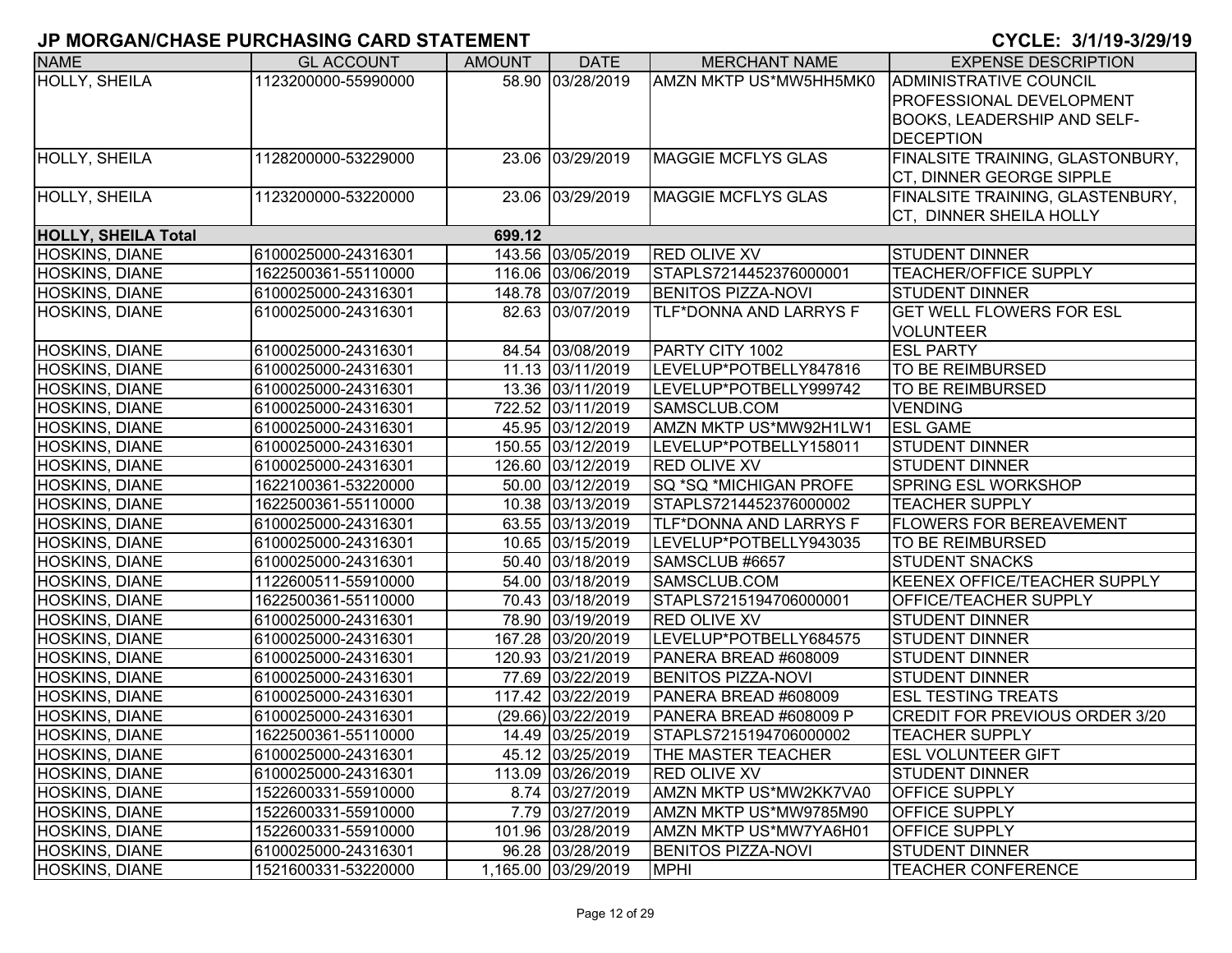| <b>NAME</b>                 | <b>GL ACCOUNT</b>   | <b>AMOUNT</b> | <b>DATE</b>         | <b>MERCHANT NAME</b>          | <b>EXPENSE DESCRIPTION</b>                                 |
|-----------------------------|---------------------|---------------|---------------------|-------------------------------|------------------------------------------------------------|
| <b>HOSKINS, DIANE Total</b> |                     | 4,040.12      |                     |                               |                                                            |
| <b>HOURIGAN, MARK</b>       | 1111322000-55110723 |               | 70.00 03/08/2019    | J W PEPPER AND SON INC        | <b>PURCHASE OF EVERLASTING FOR</b><br><b>JAZZ ENSEMBLE</b> |
| <b>HOURIGAN, MARK</b>       | 1111322000-55110723 |               | 19.79 03/08/2019    | J W PEPPER AND SON INC        | <b>VOCAL PARTS FOR GODZILLA EATS</b><br><b>LAS VEGAS</b>   |
| <b>HOURIGAN, MARK</b>       | 1111322000-53450723 |               | 164.00 03/08/2019   | <b>LEARN JAZZ STANDARDS</b>   | PURCHASE OF BAND IN A BOX<br>SOFTWARE FOR JAZZ BAND CLASS  |
| <b>HOURIGAN, MARK</b>       | 1111322000-55110723 |               | 124.00 03/19/2019   | <b>GCI* WOODWIND</b>          | PURCHASE OF 2 TROMBONE HARMON<br><b>MUTES</b>              |
| <b>HOURIGAN, MARK Total</b> |                     | 377.79        |                     |                               |                                                            |
| HOWARD, SARAH               | 1311800000-55110551 |               | 56.45 03/04/2019    | HOBBY LOBBY #417              | <b>ART SUPPLIES</b>                                        |
| HOWARD, SARAH               | 1311800000-55110551 |               | 36.99 03/04/2019    | HOMEGOODS #0165               | <b>CLASSROOM TOYS</b>                                      |
| HOWARD, SARAH               | 1311800000-55110551 |               | 14.99 03/04/2019    | HOMEGOODS #0467               | <b>CLASSROOM TOY</b>                                       |
| HOWARD, SARAH               | 1311800000-55110551 |               | 32.98 03/04/2019    | <b>TARGET</b><br>00008722     | <b>BOOKS AND TOYS</b>                                      |
| HOWARD, SARAH               | 1311800000-55110551 |               | (29.00) 03/13/2019  | HOMEGOODS #0467               | CLASSROOM TOYS (RETURNED)                                  |
| HOWARD, SARAH               | 1311800000-55110551 |               | 37.98 03/21/2019    | HOMEGOODS #0206               | <b>CLASSROOM TOYS</b>                                      |
| HOWARD, SARAH               | 1311800000-55110551 |               | 3.98 03/22/2019     | HOBBY-LOBBY #645              | <b>ART SUPPLIES</b>                                        |
| HOWARD, SARAH               | 1311800000-55110551 |               | 11.94 03/25/2019    | HOBBY LOBBY #417              | <b>ART SUPPLIES</b>                                        |
| <b>HOWARD, SARAH Total</b>  |                     | 166.31        |                     |                               |                                                            |
| JANTZ, ANGELA               | 6100015000-24316501 |               | 44.76 03/08/2019    | SSI*SCHOOL SPECIALTY          | <b>DRY ERASE MAGNETIC BOARDS</b>                           |
| JANTZ, ANGELA               | 6100015000-24316275 |               | 55.62 03/13/2019    | <b>GUIDOS PIZZA - NOVI</b>    | <b>FOOD FOR SPECIAL ED PARENT</b><br><b>MEETING</b>        |
| JANTZ, ANGELA               | 6100015000-24316745 |               | 442.34 03/20/2019   | AMAZON.COM*MB90M0IE2          | <b>BOOKS (NEF GRANT)</b>                                   |
| JANTZ, ANGELA               | 6100015000-24316745 |               | 110.73 03/21/2019   | AMAZON.COM*MW1R57ZW2          | <b>BOOKS (NEF GRANT)</b>                                   |
| JANTZ, ANGELA               | 1111115000-57913000 |               | (263.76) 03/28/2019 | STAPLS7212893583002001        | <b>REFUND FOR BROKEN CONTAINERS</b>                        |
| <b>JANTZ, ANGELA Total</b>  |                     | 389.69        |                     |                               |                                                            |
| JOB, STACEY                 | 1311800000-54910551 |               | 63.00 03/04/2019    | <b>IBT IIS FINGERPRINT CO</b> | <b>LICENSING FINGERPRINTS</b>                              |
| JOB, STACEY                 | 1311800000-54910551 |               | 63.00 03/04/2019    | <b>IBT IIS FINGERPRINT CO</b> | <b>LICENSING FINGERPRINTS</b>                              |
| JOB, STACEY                 | 1311800000-53220551 |               | 92.00 03/06/2019    | <b>APPELBAUM TRAINING INS</b> | <b>PRESCHOOL TRAINING</b>                                  |
| JOB, STACEY                 | 1335100000-53220553 |               | 20.00 03/06/2019    | <b>APPELBAUM TRAINING INS</b> | <b>CARE TRAINING</b>                                       |
| JOB, STACEY                 | 1311800000-54910551 |               | 63.00 03/06/2019    | <b>IBT IIS FINGERPRINT CO</b> | <b>LICENSING FINGERPRINTS</b>                              |
| JOB, STACEY                 | 1311800000-54910551 |               | 63.00 03/07/2019    | <b>IBT IIS FINGERPRINT CO</b> | <b>LICENSING FINGERPRINTS</b>                              |
| JOB, STACEY                 | 1311800000-54910551 |               | 63.00 03/11/2019    | <b>IBT IIS FINGERPRINT CO</b> | <b>LICENSING FINGERPRINTS</b>                              |
| JOB, STACEY                 | 1335100000-53220553 |               | 20.00 03/18/2019    | APPELBAUM TRAINING INS        | <b>CARE TRAINING</b>                                       |
| JOB, STACEY                 | 6100041000-24316355 |               | 45.00 03/18/2019    | <b>QUICK MADE TROPHY SALE</b> | <b>TROPHIES ENRICHMENT</b>                                 |
| <b>JOB, STACEY</b>          | 1311800000-53220551 |               | 32.00 03/20/2019    | <b>APPELBAUM TRAINING INS</b> | <b>PRESCHOOL TRAINING</b>                                  |
| JOB, STACEY                 | 1311800000-53220551 |               | 32.00 03/25/2019    | <b>APPELBAUM TRAINING INS</b> | <b>PRESCHOOL TRAINING</b>                                  |
| JOB, STACEY                 | 1335100000-53220553 |               | 20.00 03/26/2019    | <b>APPELBAUM TRAINING INS</b> | <b>CARE TRAINING</b>                                       |
| <b>JOB, STACEY</b>          | 6100041000-24316355 |               | 31.80 03/26/2019    | LITTLE CAESARS #0057          | IFOR CLASSROOMS FUNDRAISING<br><b>GOAL</b>                 |
| JOB, STACEY                 | 1311800000-55990551 |               | 784.10 03/27/2019   | <b>SECURITY DESIGNS</b>       | <b>KEY FOBS</b>                                            |
| JOB, STACEY                 | 1335100000-53220553 |               | 40.00 03/28/2019    | <b>APPELBAUM TRAINING INS</b> | <b>CARE TRAINING</b>                                       |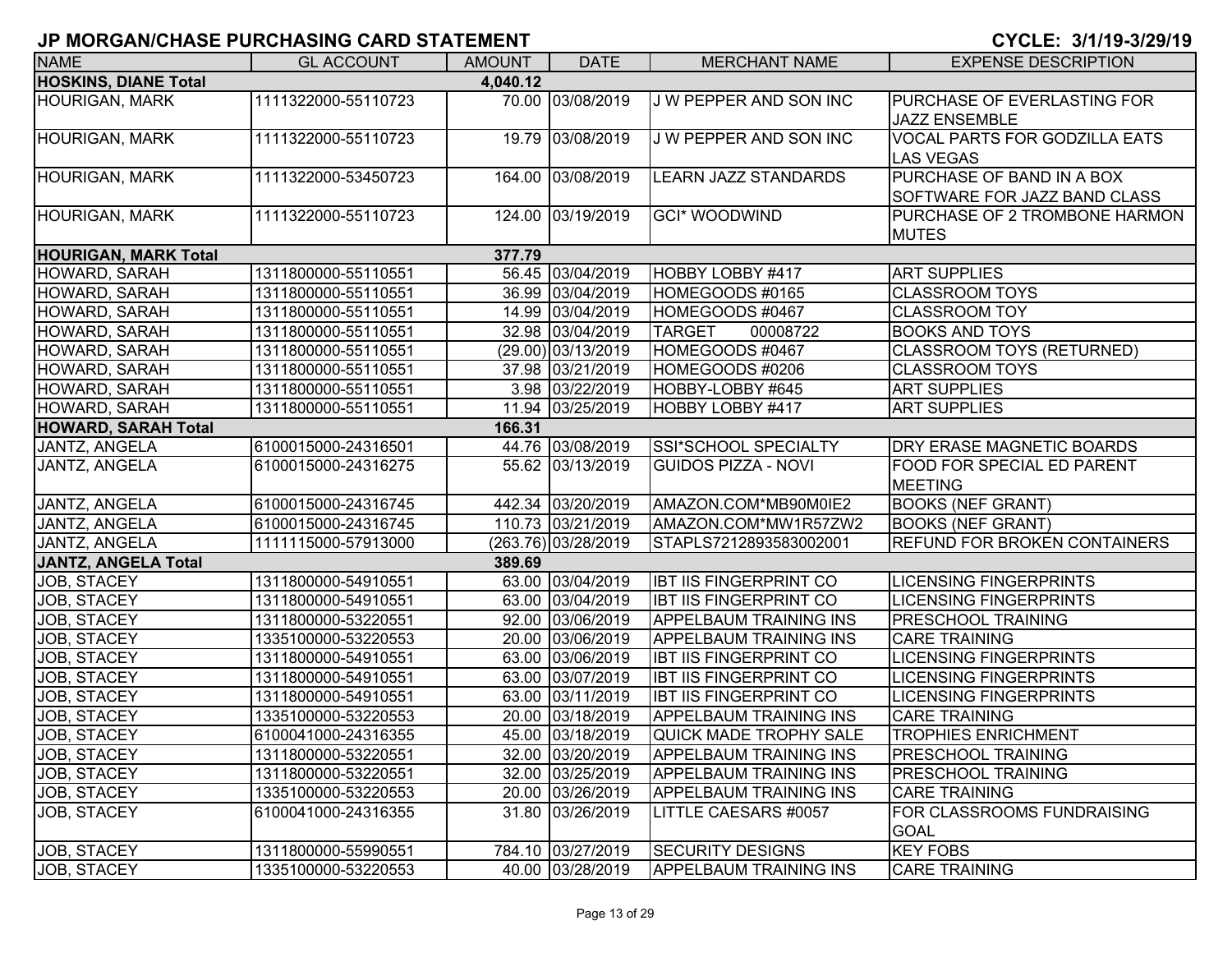| <b>NAME</b>                          | <b>GL ACCOUNT</b>   | AMOUNT   | <b>DATE</b>       | <b>MERCHANT NAME</b>              | <b>EXPENSE DESCRIPTION</b>                                |  |  |  |  |
|--------------------------------------|---------------------|----------|-------------------|-----------------------------------|-----------------------------------------------------------|--|--|--|--|
| JOB, STACEY                          | 1100000000-11923000 |          | 341.00 03/28/2019 | <b>NOVI BOWL &amp; RECREATION</b> | <b>CARE FIELD TRIP</b>                                    |  |  |  |  |
| <b>JOB, STACEY</b>                   | 1311800000-54910551 |          | 63.00 03/29/2019  | <b>IBT IIS FINGERPRINT CO</b>     | <b>LICENSING FINGERPRINTS</b>                             |  |  |  |  |
| <b>JOB, STACEY Total</b><br>1,835.90 |                     |          |                   |                                   |                                                           |  |  |  |  |
| JORDAN, CHRISTOPHER                  | 1126160000-55992000 |          | 14.99 03/04/2019  | AMZN MKTP US*MI7U059N1            | <b>DF AHU C1</b>                                          |  |  |  |  |
| JORDAN, CHRISTOPHER                  | 1126160000-55992000 |          | 157.00 03/05/2019 | <b>MICHIGAN AIR PRODUCTS</b>      | <b>TRANS BUS WASH HEATER</b>                              |  |  |  |  |
| JORDAN, CHRISTOPHER                  | 1126160000-55992000 |          | 121.92 03/06/2019 | DOWNRIVER REFRIG SUP C            | <b>BOSCO FURNACE</b>                                      |  |  |  |  |
| JORDAN, CHRISTOPHER                  | 1126160000-55992000 |          | 13.37 03/06/2019  | THE HOME DEPOT #2737              | DF AHU C1                                                 |  |  |  |  |
| JORDAN, CHRISTOPHER                  | 1126160000-55992000 |          | 3.10 03/06/2019   | THE HOME DEPOT #2737              | HS AHU-33                                                 |  |  |  |  |
| JORDAN, CHRISTOPHER                  | 1126160000-55980000 |          | 13.64 03/07/2019  | <b>GRAINGER</b>                   | <b>MTCE TRUCK TOOLS</b>                                   |  |  |  |  |
| JORDAN, CHRISTOPHER                  | 1126160000-55992000 |          | 9.48 03/07/2019   | THE HOME DEPOT #2737              | <b>BOSCO FILTERS</b>                                      |  |  |  |  |
| <b>JORDAN, CHRISTOPHER</b>           | 1126160000-55992000 |          | 566.67 03/11/2019 | ETNA DISTRIBUTORS, LLC            | PV WATER HEATER                                           |  |  |  |  |
| JORDAN, CHRISTOPHER                  | 1126160000-55992000 |          | 412.56 03/14/2019 | <b>GRAINGER</b>                   | MS RM 402 VAV MOTOR                                       |  |  |  |  |
| JORDAN, CHRISTOPHER                  | 1126160000-55980000 |          | 24.97 03/14/2019  | THE HOME DEPOT #2737              | <b>MTCE TOOLS</b>                                         |  |  |  |  |
| JORDAN, CHRISTOPHER                  | 1126160000-55992000 |          | 512.83 03/15/2019 | <b>MADISON ELECTRIC COMPA</b>     | HS CHILL PUMP #2, CHILLER E & F                           |  |  |  |  |
| <b>JORDAN, CHRISTOPHER</b>           | 1126160000-55992000 |          | 68.82 03/20/2019  | ETNA DISTRIBUTORS, LLC            | <b>NM STADIUM CONCESSION STAND</b>                        |  |  |  |  |
| <b>JORDAN, CHRISTOPHER</b>           | 1126160000-55992000 |          | 5.88 03/25/2019   | <b>GRAINGER</b>                   | NM6 OFFICE AHU-2                                          |  |  |  |  |
| <b>JORDAN, CHRISTOPHER</b>           | 1126160000-55992000 |          | 86.96 03/25/2019  | GRAINGER                          | NM6 OFFICE AHU-2                                          |  |  |  |  |
| JORDAN, CHRISTOPHER                  | 1126160000-55992000 |          | 168.12 03/25/2019 | <b>GRAINGER</b>                   | NM6 OFFICE AHU-2                                          |  |  |  |  |
| <b>JORDAN, CHRISTOPHER</b>           | 1126160000-55992000 |          | 92.84 03/25/2019  | THE HOME DEPOT 2737               | NM6 AHU-1                                                 |  |  |  |  |
| <b>JORDAN, CHRISTOPHER</b>           | 1126160000-55992000 |          | 17.43 03/27/2019  | <b>GRAINGER</b>                   | <b>NM6 EXHAUST FAN</b>                                    |  |  |  |  |
| <b>JORDAN, CHRISTOPHER</b>           | 1126160000-55992000 |          | 58.04 03/27/2019  | THE HOME DEPOT #2737              | <b>DF RM 105</b>                                          |  |  |  |  |
| JORDAN, CHRISTOPHER                  | 1126160000-55992000 |          | 663.00 03/28/2019 | R L DEPPMANN CO                   | NM5 AHU 11                                                |  |  |  |  |
| <b>JORDAN, CHRISTOPHER Total</b>     |                     | 3,011.62 |                   |                                   |                                                           |  |  |  |  |
| JR, RONALD                           | 6100022000-24316186 |          | 106.73 03/26/2019 | SQU*SQ *GUS S ORIGINAL            | PIZZA FOR STUDENT COUNCIL                                 |  |  |  |  |
|                                      |                     |          |                   |                                   | <b>STUDENTS AT STUDENT COUNCIL</b>                        |  |  |  |  |
|                                      |                     |          |                   |                                   | <b>STATE CONFERENCE</b>                                   |  |  |  |  |
| JR, RONALD Total                     |                     | 106.73   |                   |                                   |                                                           |  |  |  |  |
| KINZER, GARY                         | 6100001000-24316770 |          | 45.43 03/08/2019  | KROGER #632                       | MEETING REFRESHMENTS                                      |  |  |  |  |
| <b>KINZER, GARY Total</b>            |                     | 45.43    |                   |                                   |                                                           |  |  |  |  |
| KOBROSSY, THERESE                    | 1335100000-55110553 |          | 28.98 03/14/2019  | MEIJER INC #122<br>Q01            | <b>SCHOOL SUPPLIES</b>                                    |  |  |  |  |
| <b>KOBROSSY, THERESE Total</b>       |                     | 28.98    |                   |                                   |                                                           |  |  |  |  |
| LALONDE, LUCAS                       | 1129900000-53450000 |          | 72.00 03/04/2019  | PDF-FILLER 5083191231             | <b>WORKFLOW SOFTWARE FOR</b><br><b>AUDITORIUM PAYROLL</b> |  |  |  |  |
| LALONDE, LUCAS                       | 1129900000-55990000 | 71.44    | 03/06/2019        | THE HOME DEPOT #2737              | AUD SUPPLIES TO FIX MS ISLE LIGHTS.                       |  |  |  |  |
|                                      |                     |          |                   |                                   | <b>BULBS AND DRIVER</b>                                   |  |  |  |  |
| LALONDE, LUCAS                       | 1129900000-55990000 |          | 14.90 03/18/2019  | AMZN MKTP US*MW62P5T31            | MIDI CABLES FOR AUD AUDIO                                 |  |  |  |  |
|                                      |                     |          |                   |                                   | <b>INTERFACE</b>                                          |  |  |  |  |
| LALONDE, LUCAS                       | 1129900000-55990000 |          | 86.40 03/22/2019  | AMZN MKTP US*MW0OB0N62            | <b>BATTERY PURCHASE FOR AUD</b>                           |  |  |  |  |
|                                      |                     |          |                   |                                   | <b>WIRELESS MICS</b>                                      |  |  |  |  |
| LALONDE, LUCAS                       | 1129900000-55990000 |          | 33.64 03/25/2019  | AMZN MKTP US*MW6JJ0PL1            | <b>BATTERY PURCHASE FOR AUD</b>                           |  |  |  |  |
|                                      |                     |          |                   |                                   | <b>WIRELESS MICS</b>                                      |  |  |  |  |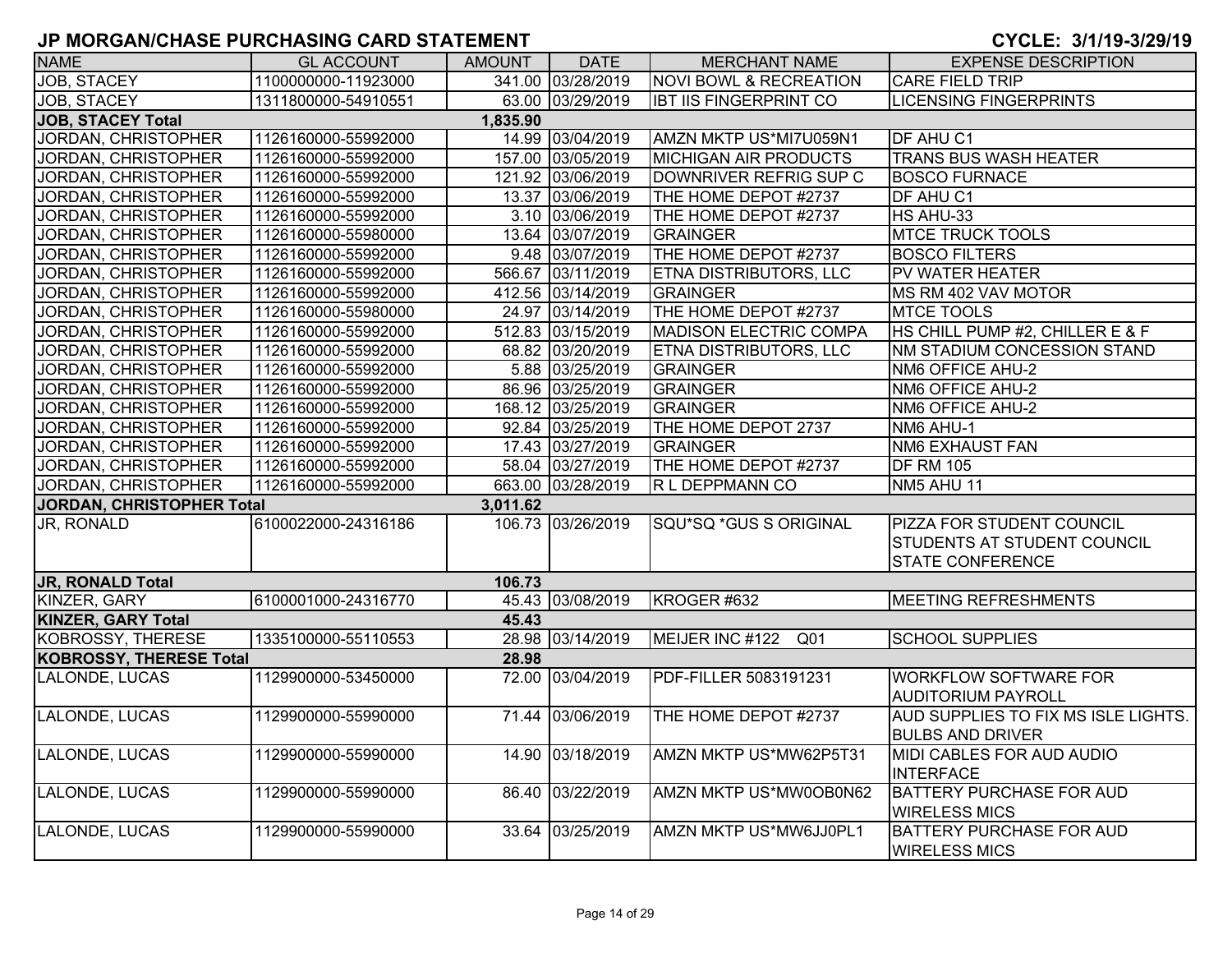| <b>NAME</b>                 | <b>GL ACCOUNT</b>   | <b>AMOUNT</b> | <b>DATE</b>         | <b>MERCHANT NAME</b>          | <b>EXPENSE DESCRIPTION</b>           |
|-----------------------------|---------------------|---------------|---------------------|-------------------------------|--------------------------------------|
| LALONDE, LUCAS              | 1129900000-55990000 |               | 53.55 03/27/2019    | THE HOME DEPOT #2725          | MISC ELECTRICAL SUPPLIES AND         |
|                             |                     |               |                     |                               | <b>BATTERIES FOR AUDS</b>            |
| <b>LALONDE, LUCAS Total</b> |                     | 331.93        |                     |                               |                                      |
| LAMBERT, ELIZABETH          | 1126161000-53840000 |               | 2,406.43 03/01/2019 | <b>WASTE MGMT WM EZPAY</b>    | <b>DISTRICT WASTE REMOVAL</b>        |
| LAMBERT, ELIZABETH          | 2326161000-53840000 |               | 802.15 03/01/2019   | <b>WASTE MGMT WM EZPAY</b>    | <b>DISTRICT WASTE REMOVAL - REC</b>  |
| LAMBERT, ELIZABETH          | 1126170000-54120000 |               | 287.62 03/05/2019   | <b>ALLIED INCORPORATED</b>    | <b>TRANS AIR COMPRESSORS REPAIRS</b> |
| LAMBERT, ELIZABETH          | 1126160000-53450000 |               | 220.00 03/05/2019   | <b>ARC - MI MADISON HGTS</b>  | <b>MTCE 2 MONTHS SKYSITE FEES</b>    |
| LAMBERT, ELIZABETH          | 1127170000-54910000 |               | 453.75 03/05/2019   | <b>ARCH ENVIRONMENTAL GRO</b> | <b>IMTCE UST CONSULTING SERVICES</b> |
| LAMBERT, ELIZABETH          | 1126101000-54120000 |               | 172.00 03/05/2019   | <b>DETROIT ELEVATOR COMPA</b> | <b>ESB ELEVATOR MAINTENANCE</b>      |
| LAMBERT, ELIZABETH          | 1126113000-54120000 |               | 210.00 03/05/2019   | INT*IN *ASPEN DOOR SUP        | NW DOOR #4 REPAIR                    |
| LAMBERT, ELIZABETH          | 1126170000-54120000 |               | 226.00 03/05/2019   | INT*IN *SECURE DOORS L        | TRANS BAY DOOR #1 REPAIR             |
| LAMBERT, ELIZABETH          | 1126113000-54120000 |               | 205.00 03/05/2019   | <b>SONITROL GREAT LAKES M</b> | <b>NW ALARM SYSTEM</b>               |
| LAMBERT, ELIZABETH          | 1126160000-54120000 |               | 349.11 03/06/2019   | <b>ALTA EQUIPMENT COMPANY</b> | <b>DISTRICT GENIE REPAIR</b>         |
| LAMBERT, ELIZABETH          | 1126122000-55990000 |               | 286.87 03/06/2019   | <b>LEONARDS SYSRUPS</b>       | HS POOL CO2                          |
| LAMBERT, ELIZABETH          | 1126160000-53610000 |               | 256.92 03/06/2019   | <b>PRINTNOLOGY INC</b>        | <b>ENVIRO-CLEAN SIGNAGE</b>          |
| LAMBERT, ELIZABETH          | 1126160000-53610000 |               | 65.00 03/06/2019    | <b>PRINTNOLOGY INC</b>        | <b>VO SIGNAGE</b>                    |
| LAMBERT, ELIZABETH          | 1126160000-55980000 |               | 410.97 03/07/2019   | <b>BEST PLUMBING SPECIALT</b> | <b>MTCE TOILET SNAKES</b>            |
| LAMBERT, ELIZABETH          | 1126105000-54120000 |               | 1,062.00 03/07/2019 | INT*IN *SERVICEPRO PLU        | <b>NATC PLUMBING REPAIRS</b>         |
| LAMBERT, ELIZABETH          | 1126160000-54120000 |               | 1,875.00 03/08/2019 | <b>ARCH ENVIRONMENTAL GRO</b> | <b>DISTRICT AHERA COMPLIANCE</b>     |
| LAMBERT, ELIZABETH          | 1126105000-54110000 |               | 31.00 03/08/2019    | <b>PREMIER PEST MANAG</b>     | NATC PEST MANAGEMENT                 |
| LAMBERT, ELIZABETH          | 1126115000-54110000 |               | 28.00 03/08/2019    | <b>PREMIER PEST MANAG</b>     | DF PEST MANAGEMENT, ROACH            |
|                             |                     |               |                     |                               | <b>CONTROL</b>                       |
| LAMBERT, ELIZABETH          | 1126152000-54110000 |               | 37.00 03/08/2019    | <b>PREMIER PEST MANAG</b>     | <b>ECEC PEST MANAGEMENT</b>          |
| LAMBERT, ELIZABETH          | 1126101000-54110000 |               | 43.00 03/08/2019    | <b>PREMIER PEST MANAG</b>     | <b>ESB PEST MANAGEMENT</b>           |
| LAMBERT, ELIZABETH          | 1126103000-54110000 |               | 28.00 03/08/2019    | <b>PREMIER PEST MANAG</b>     | <b>ITC PEST MANAGEMENT</b>           |
| LAMBERT, ELIZABETH          | 1126122000-54110000 |               | 33.00 03/08/2019    | <b>PREMIER PEST MANAG</b>     | <b>HS PEST MANAGEMENT</b>            |
| LAMBERT, ELIZABETH          | 1126118000-54110000 |               | 28.00 03/08/2019    | <b>PREMIER PEST MANAG</b>     | NM5 PEST MANAGEMENT                  |
| LAMBERT, ELIZABETH          | 1126118000-54110000 |               | 28.00 03/08/2019    | <b>PREMIER PEST MANAG</b>     | NM6 PEST MANAGEMENT                  |
| LAMBERT, ELIZABETH          | 1126120000-54110000 |               | 432.00 03/08/2019   | <b>PREMIER PEST MANAG</b>     | <b>MS PEST MANAGEMENT, RODENT</b>    |
|                             |                     |               |                     |                               | CONTROL                              |
| LAMBERT, ELIZABETH          | 1126113000-54110000 |               | 28.00 03/08/2019    | <b>PREMIER PEST MANAG</b>     | <b>NW PEST MANAGEMENT</b>            |
| LAMBERT, ELIZABETH          | 1126112000-54110000 |               | 28.00 03/08/2019    | <b>PREMIER PEST MANAG</b>     | <b>OH PEST MANAGEMENT</b>            |
| LAMBERT, ELIZABETH          | 1126114000-54110000 |               | 28.00 03/08/2019    | <b>PREMIER PEST MANAG</b>     | <b>PV PEST MANAGEMENT</b>            |
| LAMBERT, ELIZABETH          | 1126111000-54110000 |               | 35.00 03/08/2019    | <b>PREMIER PEST MANAG</b>     | <b>VO PEST MANAGEMENT</b>            |
| LAMBERT, ELIZABETH          | 1126160000-55992000 |               | 114.74 03/11/2019   | <b>AIRGASS NORTH</b>          | <b>DISTRICT WELDING SUPPLIES</b>     |
| LAMBERT, ELIZABETH          | 1126100000-54910829 |               | 2,554.45 03/11/2019 | <b>ARCH ENVIRONMENTAL GRO</b> | <b>DISTRICT STORM WATER</b>          |
|                             |                     |               |                     |                               | <b>MANAGEMENT</b>                    |
| LAMBERT, ELIZABETH          | 1126160000-55710000 |               | 679.46 03/11/2019   | CORRIGAN OIL #2 - BRI         | <b>MTCE FUEL</b>                     |
| LAMBERT, ELIZABETH          | 1126122000-55990000 |               | 340.00 03/11/2019   | INT*IN *AQUATIC SOURCE        | <b>HS POOL CHLORINE</b>              |
| LAMBERT, ELIZABETH          | 1126160000-55910000 |               | 197.35 03/11/2019   | STAPLS7214834041000001        | <b>MTCE OFFICE SUPPLIES</b>          |
| LAMBERT, ELIZABETH          | 1126160000-55980000 |               | 827.14 03/13/2019   | <b>BEST PLUMBING SPECIALT</b> | DISTRICT TOILET SNAKES               |
| LAMBERT, ELIZABETH          | 1126160000-55992000 |               | 98.99 03/13/2019    | <b>SUBURBAN PROPANE</b>       | <b>BOSCO PROPANE</b>                 |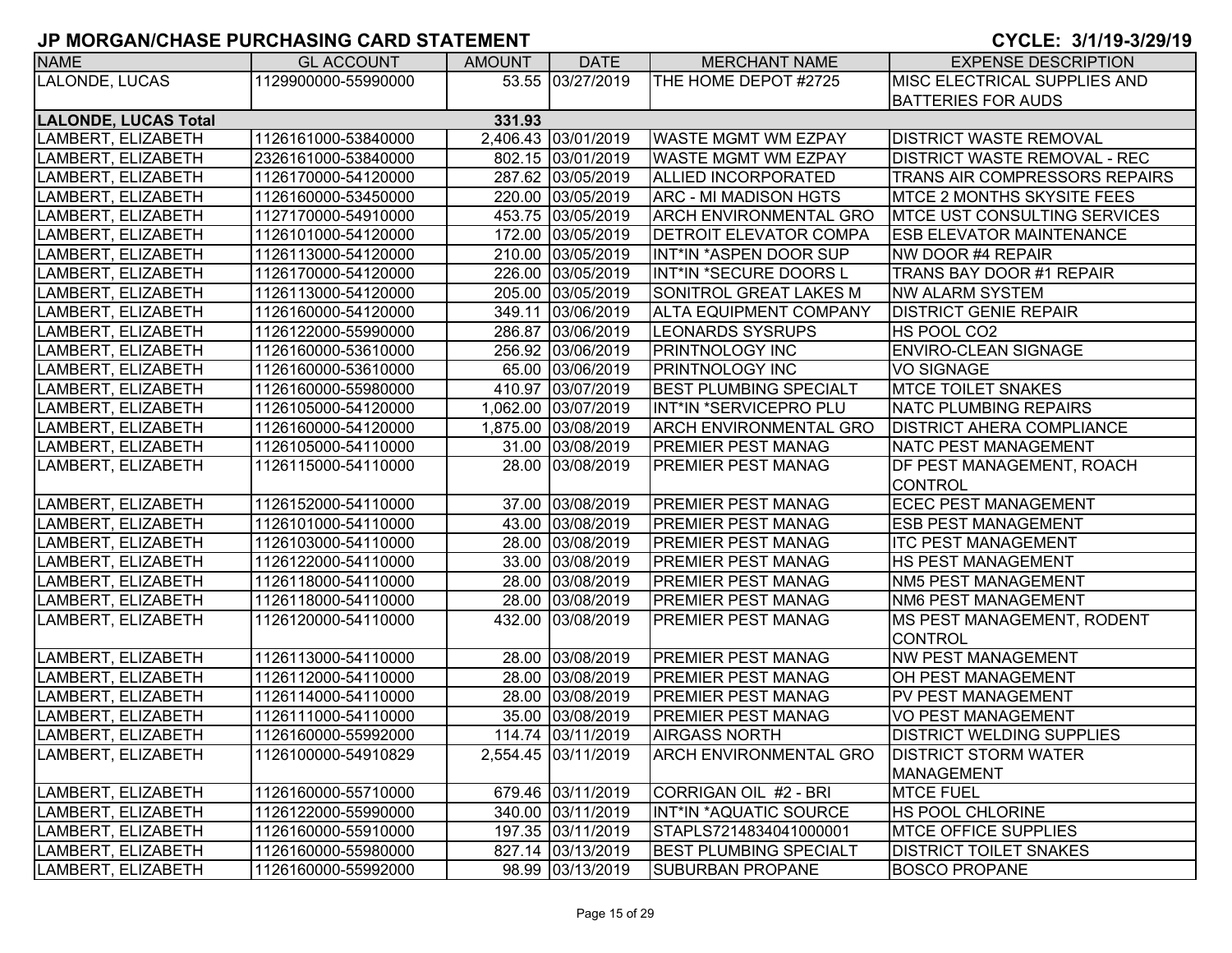| <b>NAME</b>                     | <b>GL ACCOUNT</b>   | <b>AMOUNT</b> | <b>DATE</b>         | <b>MERCHANT NAME</b>          | <b>EXPENSE DESCRIPTION</b>               |
|---------------------------------|---------------------|---------------|---------------------|-------------------------------|------------------------------------------|
| LAMBERT, ELIZABETH              | 1124111000-54120000 |               | 199.00 03/14/2019   | <b>ACCO BT USA</b>            | <b>VO LAMINATOR REPAIR</b>               |
| LAMBERT, ELIZABETH              | 4126113951-54110000 |               | 5,531.00 03/15/2019 | COMMERICAL GLASS, LLC         | NW RM 204 WINDOW REPLACEMENT             |
| LAMBERT, ELIZABETH              | 1126160000-53840000 |               | 523.90 03/18/2019   | <b>ARCH ENVIRONMENTAL GRO</b> | <b>DISTRICT MEDICAL &amp; LAMP WASTE</b> |
|                                 |                     |               |                     |                               | <b>DISPOSAL</b>                          |
| LAMBERT, ELIZABETH              | 1126122000-54120000 |               | 131.00 03/20/2019   | INT*IN *AQUATIC SOURCE        | <b>HS CO2 LINES LEAK TESTING</b>         |
| LAMBERT, ELIZABETH              | 1126120000-54120000 |               | 2,106.95 03/21/2019 | <b>DE-CAL INC</b>             | <b>MS CSD1 INSPECTIONS</b>               |
| LAMBERT, ELIZABETH              | 1126160000-55990000 |               | 90.23 03/21/2019    | QUALITY FIRST AID & SA        | <b>MTCE FIRST AID KIT REFILLS</b>        |
| LAMBERT, ELIZABETH              | 1126122000-54120000 |               | 825.00 03/26/2019   | INT*IN *SERVICEPRO PLU        | HS RM 236;266 DRAIN CLEANING             |
| LAMBERT, ELIZABETH              | 1126160000-55710000 |               | 513.05 03/27/2019   | CORRIGAN OIL #2 - BRI         | <b>MTCE FUEL</b>                         |
| <b>LAMBERT, ELIZABETH Total</b> |                     | 24,828.08     |                     |                               |                                          |
| LANEY, CHRISTOPHER              | 6100020000-24316247 |               | 49.60 03/11/2019    | THE HOME DEPOT #2737          | <b>STEM SUPPLIES</b>                     |
| LANEY, CHRISTOPHER              | 6100020000-24316247 |               | 245.67 03/15/2019   | THE HOME DEPOT 2737           | <b>STEM SUPPLIES</b>                     |
| LANEY, CHRISTOPHER              | 6100020000-24316247 |               | 33.90 03/20/2019    | THE HOME DEPOT #2737          | <b>STEM SUPPLIES</b>                     |
| LANEY, CHRISTOPHER              | 6100020000-24316247 |               | 86.41 03/22/2019    | THE HOME DEPOT 2737           | <b>STEM SUPPLIES</b>                     |
| LANEY, CHRISTOPHER              | 6100020000-24316247 |               | 38.03 03/27/2019    | THE HOME DEPOT #2737          | <b>STEM SUPPLIES</b>                     |
| LANEY, CHRISTOPHER              | 6100020000-24316247 |               | 500.00 03/28/2019   | <b>INDUSTRIAL ARTS SUPPLY</b> | <b>STEM SUPPLIES</b>                     |
| LANEY, CHRISTOPHER              | 6100020000-24316247 |               | 127.86 03/28/2019   | <b>INDUSTRIAL ARTS SUPPLY</b> | <b>STEM SUPPLIES</b>                     |
| <b>LANEY, CHRISTOPHER Total</b> |                     | 1,081.47      |                     |                               |                                          |
| LASH, NANCY                     | 1124114000-55910000 |               | 12.78 03/01/2019    | STAPLS7214215456000002        | <b>OFFICE SUPPLY</b>                     |
| LASH, NANCY                     | 1111114000-55110708 |               | 29.99 03/01/2019    | STAPLS7214239424000001        | <b>SE DEPT SUPPLY</b>                    |
| LASH, NANCY                     | 1111114000-55110702 |               | 250.10 03/04/2019   | <b>DBC*BLICK ART MATERIAL</b> | <b>ART ROOM MATERIALS</b>                |
| LASH, NANCY                     | 1124114000-55910000 |               | 23.23 03/04/2019    | STAPLS7214287439000001        | <b>OFFICE SUPPLY</b>                     |
| LASH, NANCY                     | 1124114000-54910000 |               | 50.00 03/05/2019    | <b>GFL ENVIROMENTAL USA I</b> | <b>PV RECYCLING</b>                      |
| LASH, NANCY                     | 6100014000-24316501 |               | 150.00 03/06/2019   | <b>MARQUIS THEATRE INC</b>    | KINDER FIELD TRIP                        |
| LASH, NANCY                     | 1111114000-55110708 |               | 30.90 03/06/2019    | STAPLS7214461066000001        | <b>CLASSROOM SUPPLY</b>                  |
| <b>LASH, NANCY</b>              | 6100014000-24316275 |               | 42.78 03/06/2019    | STAPLS7214481681000001        | <b>OFFICE</b>                            |
| <b>LASH, NANCY</b>              | 1111114000-55110708 |               | 35.40 03/07/2019    | AMZN MKTP US*MI1VO66N2        | <b>CLASSROOM SUPPLY</b>                  |
| <b>LASH, NANCY</b>              | 6100014000-24316275 |               | 75.00 03/07/2019    | <b>GG *NOVI EDUCATIONAL F</b> | S/A - FOR TEACHER                        |
| LASH, NANCY                     | 1124114000-55910000 |               | 37.17 03/07/2019    | STAPLS7214215456000001        | <b>OFFICE SUPPLY</b>                     |
| <b>LASH, NANCY</b>              | 1124114000-55910000 |               | 48.28 03/11/2019    | STAPLS7214842381000002        | <b>OFFICE SUPPLY</b>                     |
| <b>LASH, NANCY</b>              | 1111114000-55110708 |               | 56.97 03/12/2019    | AMZN MKTP US*MI9MT79T2        | <b>CLASSROOM SUPPLY</b>                  |
| <b>LASH, NANCY</b>              | 1124114000-55990000 |               | 28.72 03/13/2019    | AMAZON.COM*MW1414ZP1          | <b>PRINCIPAL BOOK</b>                    |
| LASH, NANCY                     | 1111114000-55110708 |               | 88.49 03/18/2019    | STAPLS7214842381000001        | <b>CLASSROOM SUPPLY</b>                  |
| LASH, NANCY                     | 1124114000-55910000 |               | 42.82 03/18/2019    | STAPLS7215188967000001        | <b>OFFICE</b>                            |
| <b>LASH, NANCY</b>              | 1111114000-55110708 |               | 82.00 03/20/2019    | <b>RICOH USA, INC</b>         | <b>PRINTING SUPPLY</b>                   |
| <b>LASH, NANCY</b>              | 1124114000-54910000 |               | 58.23 03/20/2019    | SHRED-IT USA LLC              | <b>SHREDDING SERVICE</b>                 |
| <b>LASH, NANCY</b>              | 6100014000-24316501 |               | 825.00 03/21/2019   | <b>MARQUIS THEATRE INC</b>    | KINDER FIELD TRIP                        |
| <b>LASH, NANCY</b>              | 1124114000-54910000 |               | 25.00 03/25/2019    | <b>GFL ENVIROMENTAL USA I</b> | <b>RECYCLING</b>                         |
| LASH, NANCY                     | 1111114000-55110708 |               | 1,144.00 03/25/2019 | <b>PAPER EXPRESS INC</b>      | <b>PAPER</b>                             |
| <b>LASH, NANCY</b>              | 1111114000-55110708 |               | 29.44 03/25/2019    | STAPLS7215226705000001        | <b>CLASSROOM SUPPLY</b>                  |
| <b>LASH, NANCY Total</b>        |                     | 3,166.30      |                     |                               |                                          |
| MATSON, MELISSA                 | 1128300000-55990000 |               | 17.99 03/07/2019    | AMZN MKTP US*MI4R27WQ1        | <b>STOOL CUSHION - HR DEPARTMENT</b>     |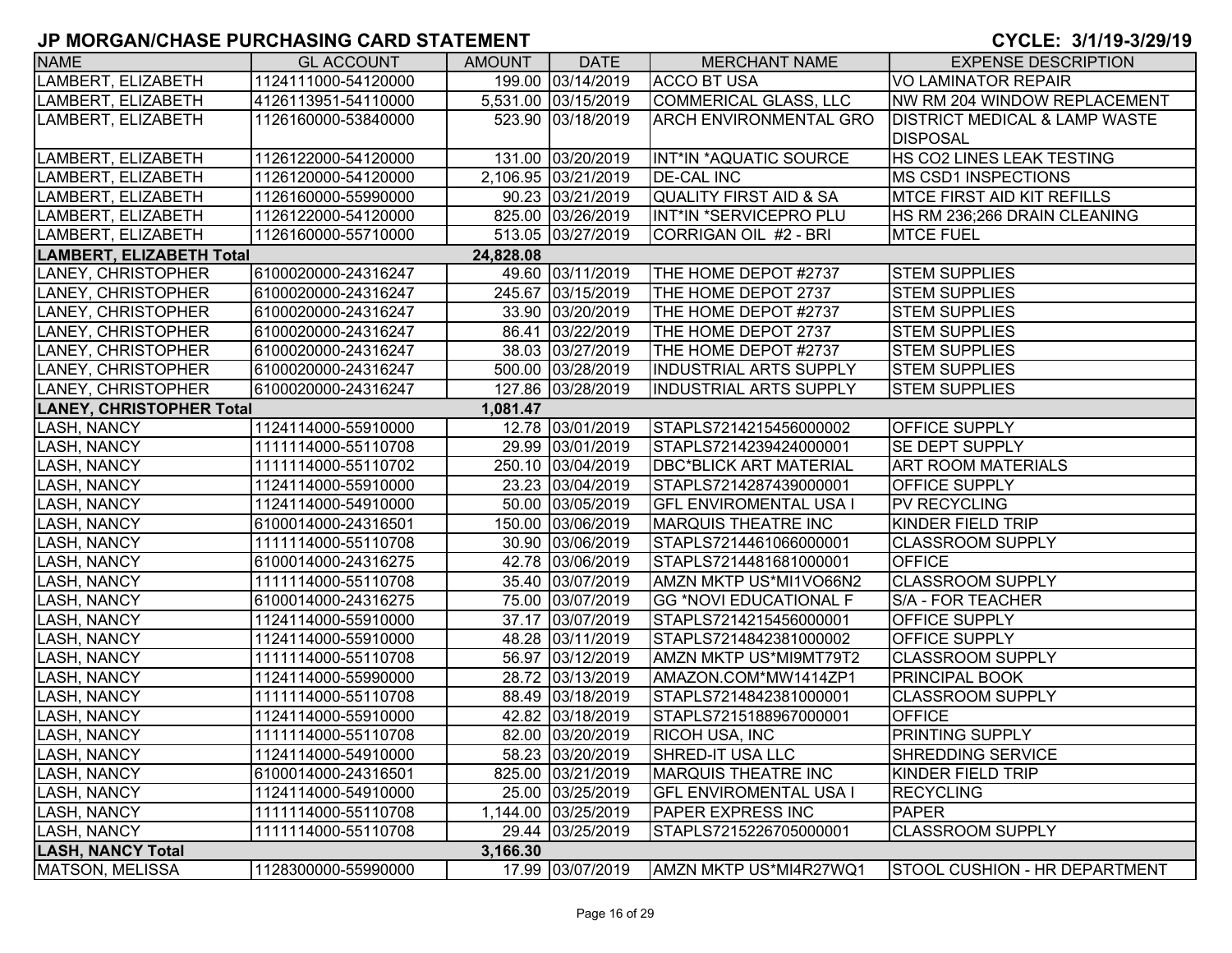| <b>NAME</b>                  | <b>GL ACCOUNT</b>   | <b>AMOUNT</b> | <b>DATE</b>         | <b>MERCHANT NAME</b>          | <b>EXPENSE DESCRIPTION</b>                                                                    |
|------------------------------|---------------------|---------------|---------------------|-------------------------------|-----------------------------------------------------------------------------------------------|
| MATSON, MELISSA              | 1722100000-53220611 |               | 185.00 03/07/2019   | <b>DEPRESSION CENTER</b>      | CONFERENCE REGISTRATION - U OF M<br><b>DEPRESSION ON COLLEGE CAMPUSES</b><br><b>B. GORDON</b> |
| <b>MATSON, MELISSA</b>       | 6100022000-24316097 |               | 7,222.00 03/11/2019 | HOWELL CONFERENCE AND         | <b>PAYMENT FOR COMMUNICATION CAMP</b><br><b>FEES</b>                                          |
| MATSON, MELISSA              | 1722100000-55910611 |               | 75.56 03/11/2019    | STAPLS7214808966000001        | <b>OOA OFFICE SUPPLIES</b>                                                                    |
| <b>MATSON, MELISSA</b>       | 1711322000-55110615 |               | 7.67 03/13/2019     | AMZN MKTP US*MI0EO89R2        | <b>STUDENT SUPPLIES FOR INCUBATOR</b><br><b>CLASS PROJECT</b>                                 |
| MATSON, MELISSA              | 1711322000-55110615 |               | 81.90 03/14/2019    | AMAZON.COM*MW4FS73O1          | <b>STUDENT SUPPLIES FOR INCUBATOR</b><br><b>CLASS PROJECT</b>                                 |
| <b>MATSON, MELISSA</b>       | 1711322000-55110615 |               | 26.99 03/14/2019    | AMZN MKTP US*MW5N17NI1        | <b>STUDENT SUPPLIES FOR INCUBATOR</b><br><b>CLASS PROJECT</b>                                 |
| MATSON, MELISSA              | 1722100000-53450000 |               | 99.00 03/18/2019    | DROPBOX*TDR96FSXZT7V          | DROPBOX ANNUAL SUBSCRIPTION - M.<br><b>MATSON</b>                                             |
| MATSON, MELISSA              | 1711115000-55110611 |               | 233.10 03/20/2019   | <b>SCHOLASTIC EDUCATION</b>   | DEERFIELD SCHOLASTIC SUMMER<br><b>BOOKS</b>                                                   |
| <b>MATSON, MELISSA</b>       | 1711111000-55110611 |               | 745.50 03/20/2019   | <b>SCHOLASTIC EDUCATION</b>   | VILLAGE OAKS SCHOLASTIC SUMMER<br><b>BOOKS</b>                                                |
| MATSON, MELISSA              | 1711112000-55110611 |               | 489.34 03/20/2019   | <b>SCHOLASTIC EDUCATION</b>   | ORCHARD HILLS SCHOLASTIC<br><b>SUMMER BOOKS</b>                                               |
| <b>MATSON, MELISSA</b>       | 1711113000-55110611 |               | 233.10 03/20/2019   | <b>SCHOLASTIC EDUCATION</b>   | NOVI WOODS SCHOLASTIC SUMMER<br><b>BOOKS</b>                                                  |
| MATSON, MELISSA              | 1711114000-55110611 |               | 302.93 03/20/2019   | <b>SCHOLASTIC EDUCATION</b>   | <b>PARKVIEW SCHOLASTIC SUMMER</b><br><b>BOOKS</b>                                             |
| MATSON, MELISSA              | 1711118000-55110611 |               | 326.23 03/20/2019   | <b>SCHOLASTIC EDUCATION</b>   | NOVI MEADOWS SCHOLASTIC SUMMER<br><b>BOOKS</b>                                                |
| <b>MATSON, MELISSA</b>       | 1722100000-53450614 |               | 199.99 03/21/2019   | <b>FOLLETT SCHOOL SOLUTIO</b> | <b>ONLINE PHYSICS QUESTION BANK</b>                                                           |
| <b>MATSON, MELISSA</b>       | 1711111000-55110611 |               | 799.43 03/22/2019   | <b>SCHOLASTIC EDUCATION</b>   | <b>VILLAGE OAKS SUMMER BOOK</b><br><b>GIVEAWAY</b>                                            |
| <b>MATSON, MELISSA</b>       | 1711112000-55110611 |               | 799.43 03/22/2019   | <b>SCHOLASTIC EDUCATION</b>   | <b>ORCHARD HILLS SUMMER BOOK</b><br><b>GIVEAWAY</b>                                           |
| MATSON, MELISSA              | 1711113000-55110611 |               | 799.43 03/22/2019   | <b>SCHOLASTIC EDUCATION</b>   | <b>NOVI WOODS SUMMER BOOK</b><br><b>GIVEAWAY</b>                                              |
| MATSON, MELISSA              | 1711114000-55110611 |               | 799.43 03/22/2019   | <b>SCHOLASTIC EDUCATION</b>   | <b>PARKVIEW SUMMER BOOK GIVEAWAY</b>                                                          |
| MATSON, MELISSA              | 1711115000-55110611 |               | 799.45 03/22/2019   | <b>SCHOLASTIC EDUCATION</b>   | <b>DEERFIELD SUMMER BOOK GIVEAWAY</b>                                                         |
| <b>MATSON, MELISSA</b>       | 1711322000-55110615 |               | 19.25 03/25/2019    | AMZN MKTP US*MW39P31L0        | <b>HS INCUBATOR STUDENT SUPPLIES</b>                                                          |
| <b>MATSON, MELISSA</b>       | 1711322000-55110615 |               | 40.88 03/25/2019    | AMZN MKTP US*MW8GS9PB0        | <b>HS INCUBATOR STUDENT SUPPLIES</b>                                                          |
| <b>MATSON, MELISSA Total</b> |                     | 14,303.60     |                     |                               |                                                                                               |
| MATTHEWS, STEVEN             | 1123200000-53210000 |               | 40.00 03/25/2019    | <b>COURTYARD BY MARRIOTT</b>  | <b>HOSA COMPETITION IN GRAND</b><br>RAPIDS, MI MARCH 20-22, 2019                              |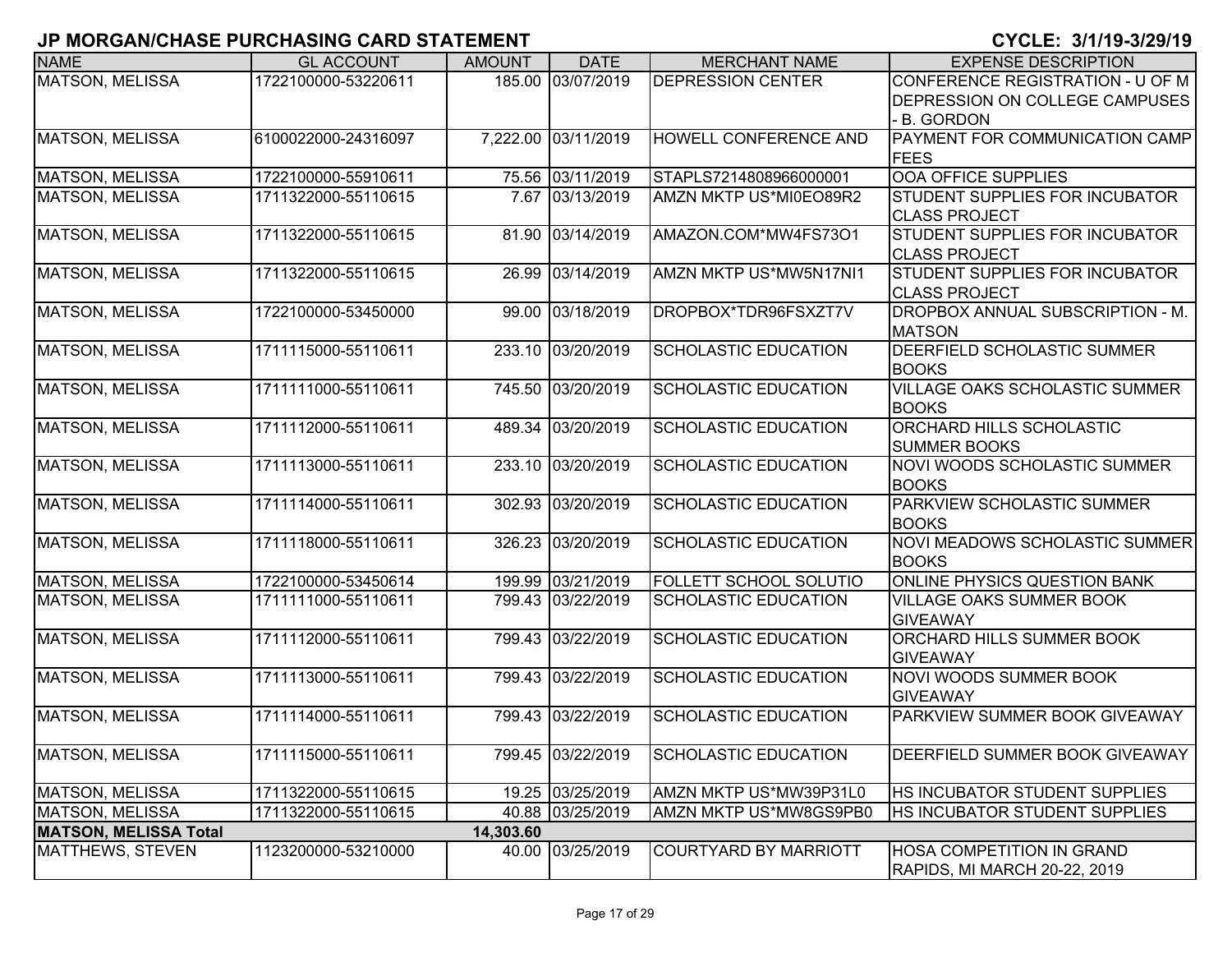| <b>NAME</b>                     | <b>GL ACCOUNT</b>   | <b>AMOUNT</b> | <b>DATE</b>         | <b>MERCHANT NAME</b>              | <b>EXPENSE DESCRIPTION</b>                 |
|---------------------------------|---------------------|---------------|---------------------|-----------------------------------|--------------------------------------------|
| MATTHEWS, STEVEN                | 1123200000-53220000 |               | 50.00 03/26/2019    | MI ASSOC SCH ADM                  | MASA UNDER THE DOME 2019                   |
|                                 |                     |               |                     |                                   | CONFERENCE REGISTRATION,                   |
|                                 |                     |               |                     |                                   | LANSING, MI APRIL 23, 2019                 |
| <b>MATTHEWS, STEVEN Total</b>   |                     | 90.00         |                     |                                   |                                            |
| MCDERMOTT, JACOB                | 1126160000-55992000 |               | 45.96 03/11/2019    | THE HOME DEPOT #2737              | <b>HS BATTERIES</b>                        |
| MCDERMOTT, JACOB                | 1126160000-57410000 |               | 300.00 03/20/2019   | MI PERMIT LIC PLAN REV            | STATE OF MI PLUMBING LICENSE               |
| MCDERMOTT, JACOB                | 1126160000-57910000 |               | 32.69 03/27/2019    | <b>NOVI CONEY ISLAND</b>          | <b>MTCE BASS WORKING MEETING</b>           |
| <b>MCDERMOTT, JACOB Total</b>   |                     | 378.65        |                     |                                   |                                            |
| MCDOUGALL, BARBARA              | 6100061000-24316104 |               | 62.37 03/08/2019    | <b>CJ'S BREWING COMPANY</b>       | <b>LUNCH AT HOCKEY FINALS</b>              |
| MCDOUGALL, BARBARA              | 6100061000-24316104 |               | 157.01 03/08/2019   | <b>MARIA S ITALIAN BAKERY</b>     | <b>COOKIES FOR HOCKEY FINALS</b>           |
| MCDOUGALL, BARBARA              | 6100061000-24316104 |               | 54.53 03/11/2019    | <b>CJ'S BREWING COMPANY</b>       | <b>DINNER AT HOCKEY FINALS</b>             |
| MCDOUGALL, BARBARA              | 6100061000-24316104 |               | 23.08 03/15/2019    | <b>GRAND TRAV RSRT FOOD/B</b>     | <b>DINNER AT MIAAA</b>                     |
| MCDOUGALL, BARBARA              | 6100061000-24316104 |               | 11.66 03/15/2019    | <b>OMELETTE SHOPPE</b>            | <b>BREAKFAST MIAAA</b>                     |
| MCDOUGALL, BARBARA              | 6100061000-24316104 |               | 27.38 03/18/2019    | <b>GRAND TRAV RSRT FOOD/B</b>     | <b>DINNER MIAAA</b>                        |
| MCDOUGALL, BARBARA              | 6100061000-24316104 |               | 18.00 03/18/2019    | <b>GRAND TRAV RSRT FOOD/B</b>     | <b>BREAKFAST MIAAA</b>                     |
| MCDOUGALL, BARBARA              | 6100061000-24316104 |               | 23.07 03/18/2019    | <b>RED MESA GRILL</b>             | <b>DINNER AT MIAAA</b>                     |
| MCDOUGALL, BARBARA              | 6100061000-24316104 |               | 648.89 03/19/2019   | <b>GRAND TRAV RESORT</b>          | <b>MIAAA LODGING</b>                       |
| MCDOUGALL, BARBARA              | 6100061000-24316104 |               | 628.90 03/19/2019   | <b>GRAND TRAV RESORT</b>          | <b>MIAAA LODGING</b>                       |
| <b>MCDOUGALL, BARBARA Total</b> |                     | 1,654.89      |                     |                                   |                                            |
| NESMITH, RUSSELL                | 1126160000-55980000 |               | 194.55 03/01/2019   | <b>BEST PLUMBING SPECIALT</b>     | <b>MTCE TOILET SNAKE</b>                   |
| NESMITH, RUSSELL                | 1126160000-55980000 |               | 79.92 03/04/2019    | THE HOME DEPOT #2737              | <b>IMTCE TOOLS</b>                         |
| NESMITH, RUSSELL                | 1126160000-55992000 |               | 7.97 03/04/2019     | THE HOME DEPOT #2737              | <b>MTCE PLUMBING PARTS</b>                 |
| NESMITH, RUSSELL                | 1126160000-55992000 |               | 837.34 03/07/2019   | <b>BEST PLUMBING SPECIALT</b>     | <b>MTCE PLUMBING STOCK</b>                 |
| NESMITH, RUSSELL                | 1126160000-55992000 |               | 46.83 03/11/2019    | <b>CONTRACTORS PIPE &amp; SUP</b> | NM6 TEACHER'S LOUNGE FLOOR                 |
|                                 |                     |               |                     |                                   | <b>DRAIN REPAIR</b>                        |
| NESMITH, RUSSELL                | 1126160000-55992000 |               | 24.87 03/13/2019    | <b>BEST PLUMBING SPECIALT</b>     | <b>MTCE PLUMBING STOCK</b>                 |
| NESMITH, RUSSELL                | 1126160000-55992000 |               | 4.34 03/14/2019     | THE HOME DEPOT #2737              | HS TENNIS NETS REPAIRS                     |
| NESMITH, RUSSELL                | 1126160000-55992000 |               | 184.60 03/18/2019   | <b>BEST PLUMBING SPECIALT</b>     | <b>ITC DRINKING FOUNTAIN BOTTLE</b>        |
|                                 |                     |               |                     |                                   | <b>FILLER</b>                              |
| NESMITH, RUSSELL                | 1126160000-55992000 |               | 23.98 03/18/2019    | THE HOME DEPOT #2704              | <b>MTCE PLUMBING SUPPLIES</b>              |
| <b>NESMITH, RUSSELL</b>         | 1126160000-55992000 |               | 51.90 03/22/2019    | <b>BEST PLUMBING SPECIALT</b>     | <b>MTCE PLUMBING SUPPLIES</b>              |
| NESMITH, RUSSELL                | 1126160000-55992000 |               | 6.32 03/22/2019     | <b>CONTRACTORS PIPE &amp; SUP</b> | <b>IMTCE PLUMBING SUPPLIES</b>             |
| NESMITH, RUSSELL                | 1126160000-55992000 |               | 758.72 03/22/2019   | <b>CONTRACTORS PIPE &amp; SUP</b> | HS BASEBALL BATHROOM ON-DEMAND             |
|                                 |                     |               |                     |                                   | <b>WATER HEATER</b>                        |
| NESMITH, RUSSELL                | 1126160000-55993000 |               | 1,020.46 03/22/2019 | PIONEER REVERE 8008771            | <b>GRNDS FIELD PAINT, WALK-BEHIND</b>      |
|                                 |                     |               |                     |                                   | <b>SPRAYER PARTS</b>                       |
| NESMITH, RUSSELL                | 1126160000-55992000 |               | 75.08 03/25/2019    | <b>BEST PLUMBING SPECIALT</b>     | <b>MTCE PLUMBING SUPPLIES</b>              |
| NESMITH, RUSSELL                | 1126160000-55992000 |               | 26.68 03/25/2019    | THE HOME DEPOT #2737              | <b>IHS BASEBALL BATHROOM WATER</b>         |
|                                 |                     |               |                     |                                   | <b>HEATER</b>                              |
| NESMITH, RUSSELL                | 1126160000-55992000 |               | 85.21 03/27/2019    | THE HOME DEPOT 2737               | <b>ITC BOTTLE FILLER PARTS &amp; STOCK</b> |
| <b>NESMITH, RUSSELL</b>         | 1126160000-55992000 |               | 432.51 03/29/2019   | <b>BEST PLUMBING SPECIALT</b>     | OH NEW KOEHLER FAUCET                      |
| <b>NESMITH, RUSSELL</b>         | 1126160000-55992000 |               | 288.34 03/29/2019   | <b>BEST PLUMBING SPECIALT</b>     | VO NEW KOEHLER FAUCET                      |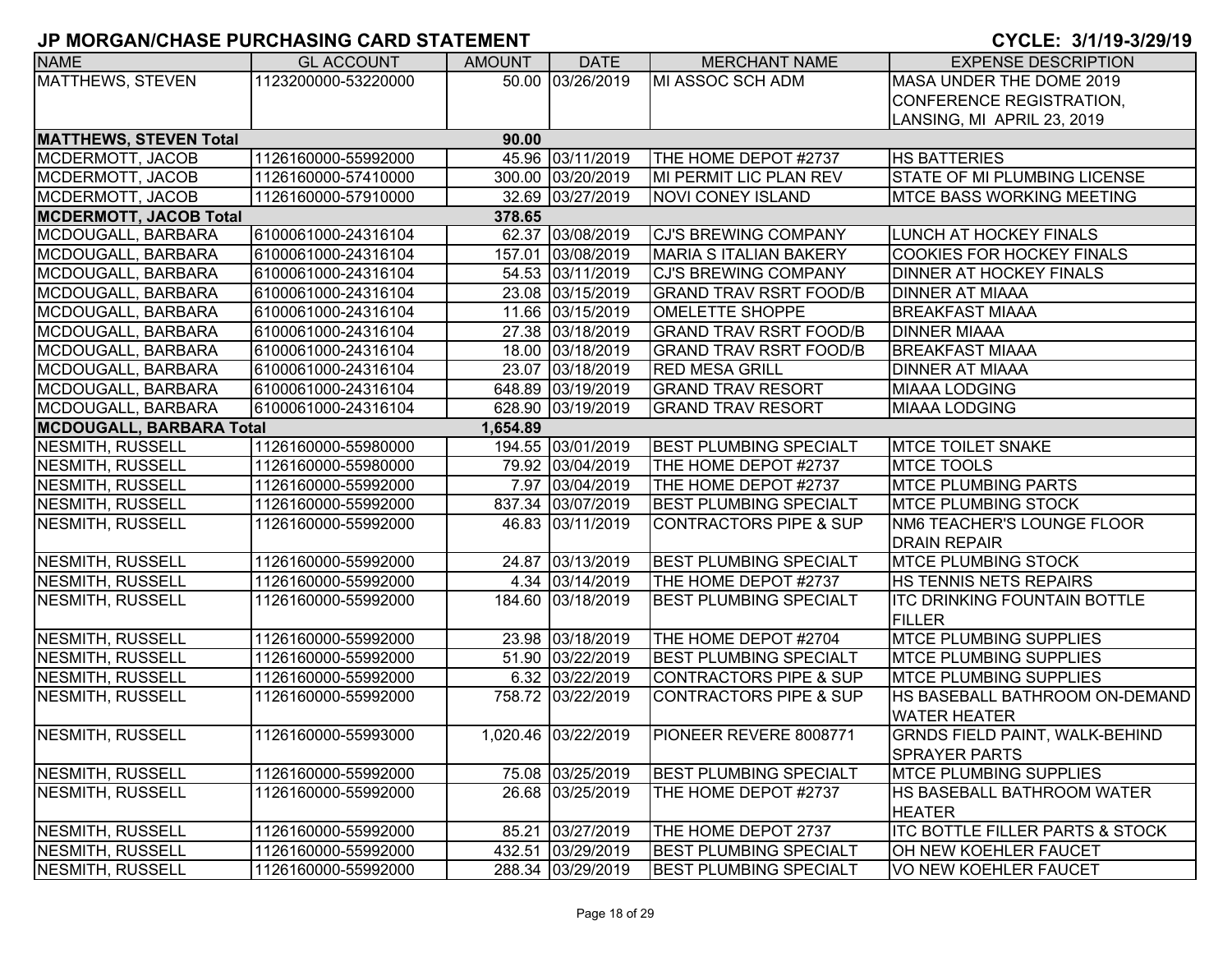| <b>NAME</b>                   | <b>GL ACCOUNT</b>   | <b>AMOUNT</b> | <b>DATE</b>         | <b>MERCHANT NAME</b>          | <b>EXPENSE DESCRIPTION</b>                         |
|-------------------------------|---------------------|---------------|---------------------|-------------------------------|----------------------------------------------------|
| <b>NESMITH, RUSSELL</b>       | 1126160000-55992000 |               | 432.51 03/29/2019   | <b>BEST PLUMBING SPECIALT</b> | <b>PV NEW KOEHLER FAUCET</b>                       |
| <b>NESMITH, RUSSELL</b>       | 1126160000-55992000 |               | 377.28 03/29/2019   | <b>BEST PLUMBING SPECIALT</b> | PLUMBING STOCK - KOEHLER FAUCET                    |
| NESMITH, RUSSELL              | 1126160000-55992000 |               | 35.98 03/29/2019    | NAPA PARTS M-2                | <b>BALL MOUNT FOR MTCE TRUCK</b>                   |
| NESMITH, RUSSELL              | 1126160000-55992000 |               | 29.31 03/29/2019    | NAPA PARTS M-2                | <b>BALL MOUNT FOR MTCE TRUCKS</b>                  |
| <b>NESMITH, RUSSELL Total</b> |                     | 5,024.70      |                     |                               |                                                    |
| OAKES, ROBERT                 | 1126160000-55992000 |               | 1,548.00 03/01/2019 | R L DEPPMANN CO               | HS AHU-28                                          |
| <b>OAKES, ROBERT</b>          | 1126160000-55992000 |               | 496.57 03/11/2019   | CONTRACTORS PIPE & SUP        | <b>PV WATER HEATER</b>                             |
| OAKES, ROBERT                 | 1126160000-55992000 |               | 13.54 03/11/2019    | CONTRACTORS PIPE & SUP        | <b>PV WATER HEATER</b>                             |
| OAKES, ROBERT                 | 2326160000-55992000 |               | (442.50) 03/11/2019 | CONTRACTORS PIPE & SUP        | <b>PV WATER HEATER RETURN</b>                      |
| OAKES, ROBERT                 | 1126160000-55992000 |               | 281.49 03/11/2019   | NATIONAL ENERGY CONTRO        | <b>DF BOILER</b>                                   |
| OAKES, ROBERT                 | 1126160000-55992000 |               | 19.98 03/11/2019    | THE HOME DEPOT #2762          | <b>PV WATER HEATER</b>                             |
| OAKES, ROBERT                 | 1126160000-55992000 |               | 38.71 03/19/2019    | <b>GRAINGER</b>               | <b>MS COMPRESSOR</b>                               |
| OAKES, ROBERT                 | 1126160000-55992000 |               | 383.82 03/22/2019   | <b>HERITAGE FOOD SERVICE</b>  | OH BATHROOM EXHAUST FANS                           |
| OAKES, ROBERT                 | 1126160000-55992000 |               | 448.05 03/27/2019   | NATIONAL ENERGY CONTRO        | <b>IMTCE STOCK HVAC SENSOR RELAYS</b>              |
| OAKES, ROBERT                 | 1126160000-55992000 |               | 2.58 03/28/2019     | THE HOME DEPOT #2737          | <b>NM6 ROOF REPAIR</b>                             |
| <b>OAKES, ROBERT Total</b>    |                     | 2,790.24      |                     |                               |                                                    |
| OCONNOR, GAIL                 | 1335100000-55410000 |               | 20.00 03/01/2019    | <b>NAT*GEO LITTLE KIDS</b>    | <b>NAT GEO SUBSCRIPTION</b>                        |
| <b>OCONNOR, GAIL</b>          | 1335100000-55110553 |               | 129.84 03/04/2019   | STAPLS7214249219000001        | <b>TEACHING SUPPLIES</b>                           |
| OCONNOR, GAIL                 | 1311800000-55110551 |               | 55.20 03/04/2019    | STAPLS7214368376000001        | <b>TEACHING SUPPLIES</b>                           |
| OCONNOR, GAIL                 | 1311800000-55110551 |               | 141.29 03/04/2019   | STAPLS7214398617000001        | <b>TEACHING SUPPLIES</b>                           |
| OCONNOR, GAIL                 | 1311800000-55110551 |               | 7.70 03/08/2019     | STAPLS7214368376000003        | <b>TEACHING SUPPLIES</b>                           |
| OCONNOR, GAIL                 | 1311800000-55110551 |               | 4.32 03/11/2019     | STAPLS7214368376000002        | <b>TEACHING SUPPLIES</b>                           |
| OCONNOR, GAIL                 | 1311800000-55110551 |               | 117.62 03/11/2019   | STAPLS7214811600000001        | <b>TEACHING SUPPLIES</b>                           |
| OCONNOR, GAIL                 | 1311800000-55110551 |               | 35.99 03/11/2019    | STAPLS7214812412000001        | <b>TEACHING SUPPLIES</b>                           |
| <b>OCONNOR, GAIL</b>          | 1311800000-55110551 |               | 137.44 03/11/2019   | STAPLS7214857975000001        | <b>TEACHING SUPPLIES</b>                           |
| OCONNOR, GAIL                 | 1311800000-55110551 |               | 12.13 03/12/2019    | <b>SSI*SCHOOL SPECIALTY</b>   | <b>TEACHING SUPPLIES</b>                           |
| OCONNOR, GAIL                 | 1311800000-55110551 |               | 27.35 03/12/2019    | SSI*SCHOOL SPECIALTY          | <b>TEACHING SUPPLIES</b>                           |
| OCONNOR, GAIL                 | 6100041000-24316355 |               | 10.00 03/18/2019    | PAYPAL *M2MSALEMI             | <b>TEACHING SUPPLIES</b>                           |
| OCONNOR, GAIL                 | 1311800000-55110551 |               | 37.48 03/20/2019    | STAPLS7215346732000001        | <b>TEACHING SUPPLIES</b>                           |
| OCONNOR, GAIL                 | 1311800000-55110551 |               | 322.92 03/21/2019   | STAPLS7215433996000001        | <b>TEACHING SUPPLIES</b>                           |
| OCONNOR, GAIL                 | 6100041000-24316355 |               | (599.99) 03/25/2019 | AMAZON.COM                    | <b>TEACHING SUPPLIES</b>                           |
| <b>OCONNOR, GAIL</b>          | 1311800000-55110551 |               | 4.99 03/25/2019     | STAPLS7214811600000002        | <b>TEACHING SUPPLIES</b>                           |
| <b>OCONNOR, GAIL</b>          | 1311800000-55110551 |               | 67.37 03/28/2019    | MEIJER INC #122 Q01           | <b>TEACHING SUPPLIES</b>                           |
| <b>OCONNOR, GAIL</b>          | 1311800000-55110551 |               | 120.19 03/28/2019   | STAPLS7215787610000001        | <b>TEACHING SUPPLIES</b>                           |
| <b>OCONNOR, GAIL</b>          | 1311800000-55110551 |               | 7.99 03/28/2019     | STAPLS7215787610000002        | <b>TEACHING SUPPLIES</b>                           |
| <b>OCONNOR, GAIL</b>          | 1311800000-55110551 |               | 100.02 03/29/2019   | STAPLS7215868944000001        | <b>TEACHING SUPPLIES</b>                           |
| <b>OCONNOR, GAIL Total</b>    |                     | 759.85        |                     |                               |                                                    |
| <b>OFILI, ALEXANDER</b>       | 6100011000-24316275 |               | 230.00 03/04/2019   | <b>GG *NOVI EDUCATIONAL F</b> | <b>GREEN GALA TICKETS-TEACHER</b><br><b>RAFFLE</b> |
| <b>OFILI, ALEXANDER Total</b> |                     | 230.00        |                     |                               |                                                    |
| PATEL, SHAILEE                | 6100000000-24316736 |               | 499.81 03/12/2019   | <b>MARIA S ITALIAN BAKERY</b> | UNIFIED BANQUET                                    |
| <b>PATEL, SHAILEE Total</b>   |                     | 499.81        |                     |                               |                                                    |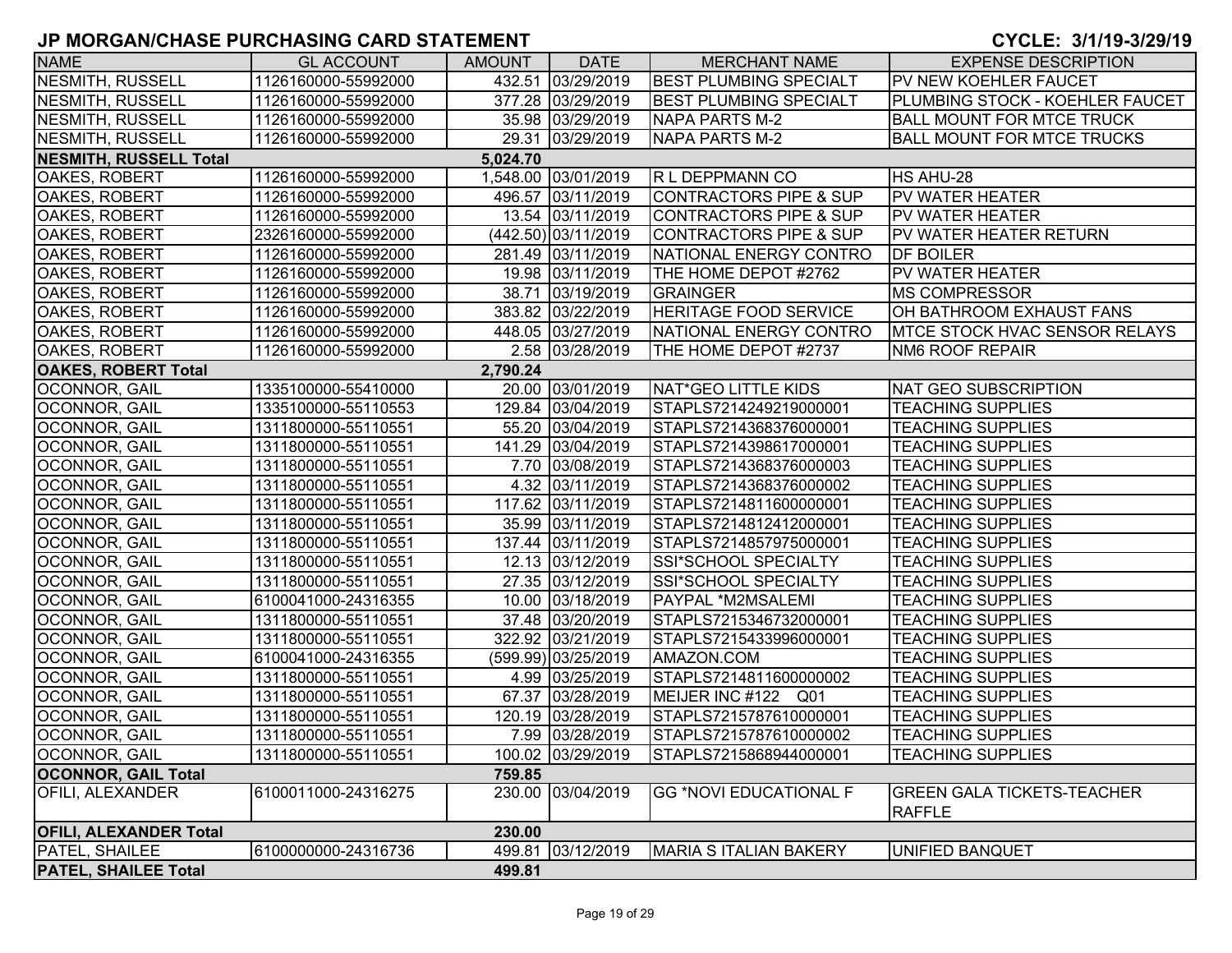| <b>NAME</b>                   | <b>GL ACCOUNT</b>   | <b>AMOUNT</b> | <b>DATE</b>             | <b>MERCHANT NAME</b>             | <b>EXPENSE DESCRIPTION</b>           |
|-------------------------------|---------------------|---------------|-------------------------|----------------------------------|--------------------------------------|
| POHLONSKI, EMILY              | 1111322730-57410000 |               | 12.99 03/01/2019        | <b>AMAZON PRIME</b>              | PRIME MEMBERSHIP                     |
| POHLONSKI, EMILY              | 6100022000-24316190 |               | 19.99 03/07/2019        | AMZN MKTP US*MI6O94IY0           | <b>HOSA STATES DUCK TAPE</b>         |
| POHLONSKI, EMILY              | 6100022000-24316190 |               | 10.70 03/08/2019        | AMZN MKTP US*MI47N4DY2           | HOSA STATES - STICKERS FOR NAME      |
|                               |                     |               |                         |                                  | <b>TAGS</b>                          |
| POHLONSKI, EMILY              | 6100022000-24316190 |               | 29.98 03/14/2019        | AMZN MKTP US*MI1US4IP2           | <b>HOSA DUCK TAPE FOR STATES</b>     |
| POHLONSKI, EMILY              | 6100022000-24316190 |               | 39.43 03/14/2019        | AMZN MKTP US*MW1984NS1           | <b>NUT FREE SNACK BARS FOR HOSA</b>  |
|                               |                     |               |                         |                                  | <b>STATES</b>                        |
| POHLONSKI, EMILY              | 6100022000-24316190 |               | 87.57 03/14/2019        | AMZN MKTP US*MW4G65NZ1           | <b>HOSA STATES SUPPLIES</b>          |
| POHLONSKI, EMILY              | 6100022000-24316190 |               | 25.98 03/15/2019        | AMZN MKTP US*MW3RZ53G1           | <b>FOLDERS HOSA STATES</b>           |
| POHLONSKI, EMILY              | 6100022000-24316190 |               | 39.56 03/18/2019        | AMAZON.COM*MW50G5ZH0             | <b>HOSA SCOTCH TAPE</b>              |
| POHLONSKI, EMILY              | 6100022000-24316190 |               | 75.96 03/18/2019        | AMZN MKTP US*MI3VY9W72           | <b>HOSA STATES MED BACKPACKS</b>     |
| POHLONSKI, EMILY              | 6100022000-24316190 |               | 23.98 03/18/2019        | AMZN MKTP US*MW1HE9ZV0           | <b>HOSA STATES FLAGS</b>             |
| POHLONSKI, EMILY              | 6100022000-24316190 |               | 893.12 03/20/2019       | WWW COSTCO COM                   | <b>HOSA STATES BREAKFAST FOODS</b>   |
| POHLONSKI, EMILY              | 6100022000-24316190 |               | 954.25 03/21/2019       | PAPA JOHN'S #1820                | <b>HOSA STATES PIZZA NIGHT 1</b>     |
| POHLONSKI, EMILY              | 6100022000-24316190 |               | 954.25 03/22/2019       | PAPA JOHN'S #1820                | HOSA STATES PIZZA NIGHT 2            |
| POHLONSKI, EMILY              | 6100022000-24316190 |               | 1,686.00 03/22/2019     | <b>SUBWAY</b><br>00025049        | <b>HOSA STATES FOOD</b>              |
| POHLONSKI, EMILY              | 6100022000-24316190 |               | 683.32 03/25/2019       | <b>GRAND RAPIDS BREWING C</b>    | <b>HOSA STATES DINNER</b>            |
| POHLONSKI, EMILY              | 1111322730-55110000 |               | 12.99 03/28/2019        | PRIME VIDEO*MW0PY4M00            | <b>BIOLOGY VIDEO</b>                 |
| POHLONSKI, EMILY              | 1111322730-57410000 |               | 12.99 03/29/2019        | <b>AMAZON PRIME</b>              | PRIME MEMBERSHIP                     |
| <b>POHLONSKI, EMILY Total</b> |                     | 5,563.06      |                         |                                  |                                      |
| QUITIQUIT, PAMELA             | 6100012000-24316275 |               | 21.20 03/25/2019        | LITTLE CAESARS #0057             | M. RISTAU CLASS PIZZA PARTY          |
|                               |                     |               |                         |                                  | <b>WINNERS</b>                       |
| QUITIQUIT, PAMELA Total       |                     | 21.20         |                         |                                  |                                      |
| <b>REICHLEY, CARRIE</b>       | 6100018000-24316501 |               | 485.00 03/07/2019       | <b>GUIDOS PIZZA - NOVI</b>       | PTO - PIZZA FOR FUN FEST             |
| <b>REICHLEY, CARRIE</b>       | 1111118000-55110708 |               | $(2,065.00)$ 03/08/2019 | VERITIV-MIDWEST                  | <b>CREDIT FOR RETURNED BAD PAPER</b> |
| <b>REICHLEY, CARRIE</b>       | 6100018000-24316275 |               | 975.00 03/11/2019       | <b>GG *NOVI EDUCATIONAL F</b>    | GREEN GALA (13 STAFF MEMBERS @       |
|                               |                     |               |                         |                                  | \$75 EACH)                           |
| REICHLEY, CARRIE              | 1111118000-55110708 |               | 118.33 03/12/2019       | SSI*SCHOOL SPECIALTY             | E. JENKINS-CLASSROOM SUPPLIES        |
| <b>REICHLEY, CARRIE</b>       | 6100018000-24316275 |               | 450.00 03/14/2019       | ACMETEC*MICHSCICEN               | MICHIGAN SCIENCE CENTER-STEM         |
|                               |                     |               |                         |                                  | <b>NIGHT</b>                         |
| <b>REICHLEY, CARRIE</b>       | 6100018000-24316275 |               | 73.00 03/25/2019        | <b>GUIDOS PIZZA - NOVI</b>       | <b>PIZZA PARTY FOR</b>               |
|                               |                     |               |                         |                                  | DUTHIE/RODRIGUEZ/MILLER              |
|                               |                     |               |                         |                                  | <b>CLASSROOMS</b>                    |
| <b>REICHLEY, CARRIE</b>       | 1111118000-55110799 |               | 60.50 03/25/2019        | <b>INT*IN *FLAGS &amp; POLES</b> | (2) PAKISTAN FLAGS FOR CAFETERIA     |
| <b>REICHLEY, CARRIE</b>       | 1111118000-55110731 |               | 71.66 03/25/2019        | SSI*SCHOOL SPECIALTY             | K. DUTHIE-SOCIAL STUDIES SUPPLIES    |
| <b>REICHLEY, CARRIE</b>       | 1124118000-55910000 |               | 66.34 03/25/2019        | STAPLS7215573928000002           | PAPER CUTTER AND CLIPBOARDS          |
| <b>REICHLEY, CARRIE</b>       | 1124118000-55910000 |               | 599.99 03/27/2019       | STAPLS7215573928000001           | SHREDDER FOR TEACHER WORK            |
|                               |                     |               |                         |                                  | <b>ROOM</b>                          |
| <b>REICHLEY, CARRIE</b>       | 6100018000-24316275 |               | 73.00 03/28/2019        | <b>GUIDOS PIZZA - NOVI</b>       | PIZZA PARTY FOR MCDONALD/AKCASU      |
|                               |                     |               |                         |                                  | <b>CLASSROOMS</b>                    |
| <b>REICHLEY, CARRIE</b>       | 1124118000-53610000 |               | 55.00 03/28/2019        | <b>PRINTNOLOGY INC</b>           | S. FILLIPPS-BUSINESS CARDS FOR       |
|                               |                     |               |                         |                                  | <b>JAPAN TRIP</b>                    |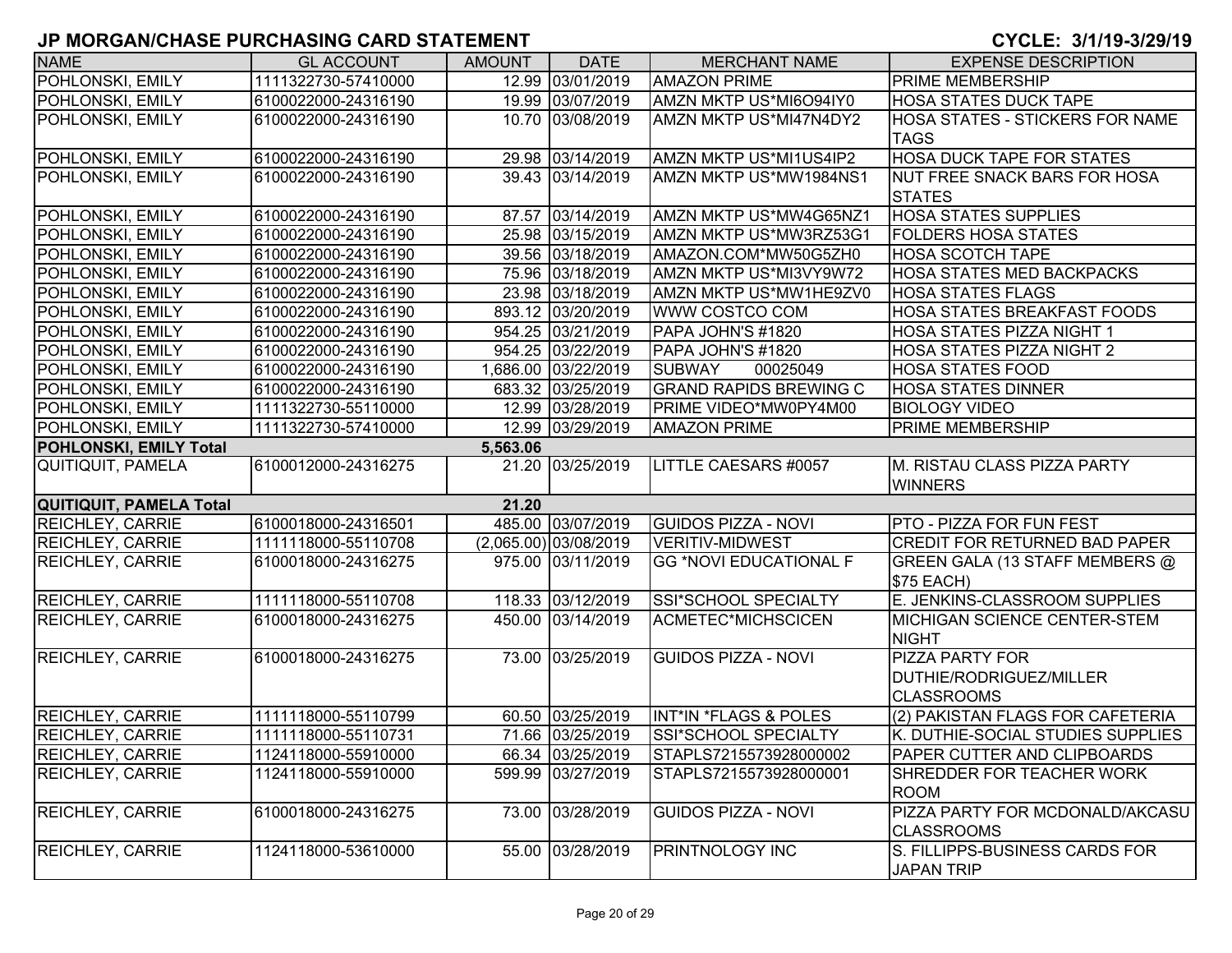| <b>NAME</b>                    | <b>GL ACCOUNT</b>   | <b>AMOUNT</b> | <b>DATE</b>         | <b>MERCHANT NAME</b>          | <b>EXPENSE DESCRIPTION</b>                                   |
|--------------------------------|---------------------|---------------|---------------------|-------------------------------|--------------------------------------------------------------|
| <b>REICHLEY, CARRIE</b>        | 1111118724-55110000 |               | 74.87 03/29/2019    | J W PEPPER AND SON INC        | <b>VOCAL MUSIC SUPPLIES-LENGERICH</b>                        |
| <b>REICHLEY, CARRIE Total</b>  |                     | 1,037.69      |                     |                               |                                                              |
| RODRIGUEZ, SANDRA              | 6100013000-24316275 |               | 1,821.73 03/04/2019 | SSI*SCHOOL SPECIALTY          | <b>RUGS FOR HALLWAYS - PART OF</b>                           |
|                                |                     |               |                     |                               | <b>SCHOOL ENRICHMENT PTO</b>                                 |
| RODRIGUEZ, SANDRA              | 6100013000-24316275 |               | 146.26 03/08/2019   | SSI*SCHOOL SPECIALTY          | CONSTRUCTION PAPER FOR DENS -                                |
| <b>RODRIGUEZ, SANDRA</b>       | 6100013000-24316277 |               | 20.56 03/11/2019    | AMZN MKTP US*MI3D32WZ0        | INK STAMPS FOR FRONT OFFICE                                  |
| RODRIGUEZ, SANDRA              | 1111113000-55110708 |               | 286.24 03/12/2019   | SSI*SCHOOL SPECIALTY          | <b>FOURTH GRADE CLASSROOM</b><br><b>SUPPLIES -</b>           |
| RODRIGUEZ, SANDRA              | 1124113000-55990000 |               | 54.89 03/13/2019    | <b>CONTAINERSTORENOVI</b>     | <b>BINS FOR FRONT OFFICE STUDENT</b>                         |
|                                |                     |               |                     |                               | <b>MEDICATION AND MEDICAL SUPPLIES</b>                       |
| RODRIGUEZ, SANDRA              | 1111113000-54910000 | 54.41         | 03/15/2019          | SHRED-IT                      | SHREDDING OF STUDENT PERSONAL                                |
|                                |                     |               |                     |                               | AND CA60 INFORMATION                                         |
| RODRIGUEZ, SANDRA              | 6100013000-24316275 |               | 6.39 03/21/2019     | AMZN MKTP US*MW9GW4EF0        | <b>FLAG FOR KIVA</b>                                         |
| RODRIGUEZ, SANDRA              | 6100013000-24316275 |               | 5.95 03/21/2019     | <b>ANLEY INC</b>              | <b>FLAG FOR KIVA</b>                                         |
| RODRIGUEZ, SANDRA              | 6100013000-24316275 |               | 234.94 03/28/2019   | <b>SSI*SCHOOL SPECIALTY</b>   | <b>DENS</b>                                                  |
| RODRIGUEZ, SANDRA              | 1111113000-55110708 |               | 132.73 03/28/2019   | SSI*SCHOOL SPECIALTY          | 4TH GRADE CLASSROOM BUDGET                                   |
| <b>RODRIGUEZ, SANDRA Total</b> |                     | 2,764.10      |                     |                               |                                                              |
| RONNING, ADAM                  | 1111220000-55110723 |               | 275.99 03/11/2019   | J W PEPPER AND SON INC        | NEW CONCERT MUSIC FOR THE                                    |
|                                |                     |               |                     |                               | <b>SPRING CONCERT AND UPCOMING</b>                           |
|                                |                     |               |                     |                               | <b>MUSIC IN THE PARK COMPETITION</b>                         |
| <b>RONNING, ADAM</b>           | 6100020000-24316239 |               | 167.66 03/12/2019   | <b>CENTURY RESOURCES</b>      | <b>BAND FUNDRAISER</b>                                       |
| RONNING, ADAM                  | 6100020000-24316239 |               | 237.23 03/12/2019   | J W PEPPER AND SON INC        | JAZZ BAND MUSIC FOR THE SPRING                               |
|                                |                     |               |                     |                               | CONCERT AND FINGERING CHARTS                                 |
| RONNING, ADAM                  | 6100020000-24316239 |               | 27.54 03/18/2019    | <b>GCI*MUSICIAN'S FRIEND</b>  | <b>LARGE PERCUSSION MALLET</b>                               |
| <b>RONNING, ADAM Total</b>     |                     | 708.42        |                     |                               |                                                              |
| <b>ROSS, NICOLE</b>            | 6100022000-24316129 |               | (125.00) 03/20/2019 | RAINBOW DANCE CONNECTI        | PHOTO/VIDEO PACKAGE REFUND<br><b>FROM SECOND COMPETITION</b> |
| ROSS, NICOLE                   | 6100022000-24316131 |               | 1.00 03/21/2019     | CANVA* 02269-4783839          | <b>DANCE PROMOTION</b>                                       |
| ROSS, NICOLE                   | 6100022000-24316131 |               | 12.95 03/22/2019    | CANVA* FOR WORK MONTH         | <b>DANCE PROMOTION</b>                                       |
| <b>ROSS, NICOLE Total</b>      |                     | (111.05)      |                     |                               |                                                              |
| RUDY, MICHELLE                 | 1311800000-55110551 |               | 20.00 03/18/2019    | <b>DOLLAR TREE</b>            | <b>TEACHING SUPPLIES</b>                                     |
| <b>RUDY, MICHELLE</b>          | 1311800000-55110551 |               | 15.00 03/18/2019    | <b>DOLLAR TREE</b>            | <b>TEACHING SUPPLIES</b>                                     |
| <b>RUDY, MICHELLE</b>          | 1311800000-55110551 |               | 7.00 03/25/2019     | <b>DOLLAR TREE</b>            | <b>TEACHING SUPPLIES</b>                                     |
| RUDY, MICHELLE                 | 1311800000-55110551 |               | 20.07 03/25/2019    | <b>MICHAELS STORES 3744</b>   | <b>TEACHING SUPPLIES</b>                                     |
| <b>RUDY, MICHELLE</b>          | 1311800000-55110551 |               | 13.67 03/25/2019    | WM SUPERCENTER #5893          | <b>TEACHING SUPPLIES</b>                                     |
| <b>RUDY, MICHELLE Total</b>    |                     | 75.74         |                     |                               |                                                              |
| RUTKOWSKI, MELANIE             | 1612500686-55110000 |               | 71.00 03/04/2019    | AMAZON.COM*MI0UP8931          | <b>BOOKS FOR EL CLASSROOM AT DF</b>                          |
| <b>RUTKOWSKI, MELANIE</b>      | 1612500686-55110000 |               | 12.14 03/04/2019    | AMAZON.COM*MI44E8MD2          | EL DICTIONARIES FOR HS TITLE III                             |
| <b>RUTKOWSKI, MELANIE</b>      | 1612500686-55110000 | 802.01        | 03/04/2019          | <b>BILINGUAL DICTIONARIES</b> | <b>DICTIONARIES FOR EL CLASSROOM-</b><br><b>HIGH SCHOOL</b>  |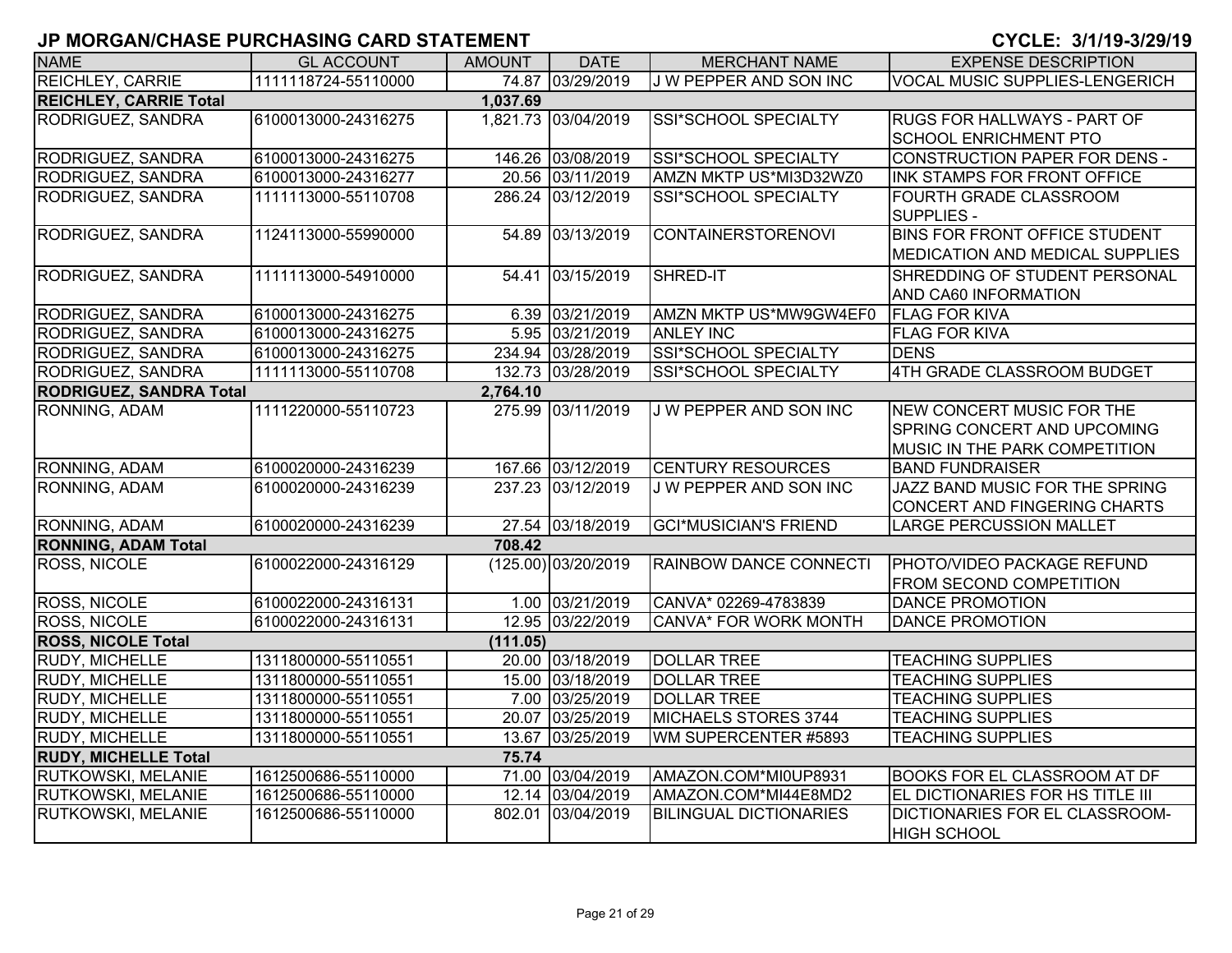| <b>NAME</b>               | <b>GL ACCOUNT</b>   | <b>AMOUNT</b> | <b>DATE</b>         | <b>MERCHANT NAME</b>          | <b>EXPENSE DESCRIPTION</b>                                  |
|---------------------------|---------------------|---------------|---------------------|-------------------------------|-------------------------------------------------------------|
| <b>RUTKOWSKI, MELANIE</b> | 1622100686-53220000 | 200.00        | 03/04/2019          | OAKLAND SCHOOLS-RC INT        | SUPPORTING DIVERSE LEARNERS IN                              |
|                           |                     |               |                     |                               | <b>SECONDARY MATH FOR HADLEY,</b>                           |
|                           |                     |               |                     |                               | KOWALSKI, CATRINE, ZUK, NARRA                               |
| RUTKOWSKI, MELANIE        | 1612500686-55110000 | 62.94         | 03/04/2019          | STAPLS7214370477000001        | <b>CLASSROOM SUPPLIES FOR EL ROOM</b>                       |
|                           |                     |               |                     |                               | <b>AT DF</b>                                                |
| RUTKOWSKI, MELANIE        | 1612500686-55110000 |               | 258.62 03/04/2019   | STAPLS7214374849000002        | <b>CLASSROOMS SUPPLIES FOR EL</b>                           |
|                           |                     |               |                     |                               | CLASSROOM @PARKVIEW                                         |
| RUTKOWSKI, MELANIE        | 1612500686-55110000 | 100.70        | 03/05/2019          | <b>SSI*SCHOOL SPECIALTY</b>   | <b>CLASSROOM SUPPLIES FOR EL</b>                            |
|                           |                     |               |                     |                               | <b>CLASSROOM AT PV</b>                                      |
| RUTKOWSKI, MELANIE        | 1612500686-55110000 | 75.21         | 03/07/2019          | AMAZON.COM*MI9118I80          | <b>CLASSROOM SUPPLIES FOR EL</b>                            |
|                           |                     |               |                     |                               | <b>CLASSROOM AT MEADOWS</b>                                 |
| RUTKOWSKI, MELANIE        | 1612500686-55110000 | 31.87         | 03/07/2019          | AMAZON.COM*MI9QJ2UK0          | <b>CLASSROOM SUPPLIES FOR EL</b>                            |
|                           |                     |               |                     |                               | <b>CLASSROOM AT MEADOWS</b>                                 |
| RUTKOWSKI, MELANIE        | 1612500686-55110000 |               | 1,432.32 03/07/2019 | <b>LAKESHORE LEARNING MAT</b> | <b>CLASSROOM SUPPLIES FOR EL</b>                            |
|                           |                     |               |                     |                               | <b>CLASSROOM AT MEADOWS</b>                                 |
| RUTKOWSKI, MELANIE        | 1612500686-55110000 | 265.98        | 03/11/2019          | STAPLS7214374849000001        | <b>ICLASSROOM SUPPLIES FOR EL</b>                           |
|                           |                     |               |                     |                               | <b>CLASSROOM AT PV</b>                                      |
| RUTKOWSKI, MELANIE        | 1711112000-55110611 | 104.82        | 03/12/2019          | AMZN MKTP US*MI5NQ5772        | <b>SUPPLIES FOR MATH FOR KATIE</b>                          |
|                           |                     |               |                     |                               | <b>WALKER AT OH</b>                                         |
| RUTKOWSKI, MELANIE        | 1612500686-55110000 | 21.87         | 03/12/2019          | SSI*SCHOOL SPECIALTY          | <b>CLASSROOM SUPPLIES FOR EL</b>                            |
|                           |                     |               |                     |                               | <b>CLASSROOM AT MEADOWS</b>                                 |
| RUTKOWSKI, MELANIE        | 1711112000-55110611 | 9.99          | 03/13/2019          | AMZN MKTP US*MW53C1Z21        | <b>CLASSROOM SUPPLIES FOR KATIE</b>                         |
|                           |                     |               |                     |                               | <b>WALKER OH</b>                                            |
| RUTKOWSKI, MELANIE        | 1722100000-53220611 | 50.00         | 03/13/2019          | <b>OAISD INSTR SVC</b>        | <b>GIFTED CONFERENCE REGISTRATION</b>                       |
|                           |                     |               |                     |                               | <b>FEE FOR LISA LAPORTE</b>                                 |
| RUTKOWSKI, MELANIE        | 1722100000-53220611 | 50.00         | 03/13/2019          | <b>OAISD INSTR SVC</b>        | <b>GIFTED CONFERENCE REGISTRATION</b>                       |
|                           |                     |               |                     |                               | <b>FEE FOR M. TURCHI</b>                                    |
| <b>RUTKOWSKI, MELANIE</b> | 1722100000-53220611 | 50.00         | 03/13/2019          | <b>OAISD INSTR SVC</b>        | <b>GIFTED CONFERENCE REGISTRATION</b>                       |
|                           |                     |               |                     |                               | <b>FEE FOR D. STOTLER</b>                                   |
| <b>RUTKOWSKI, MELANIE</b> | 1722100000-53220611 |               | 50.00 03/13/2019    | <b>OAISD INSTR SVC</b>        | <b>GIFTED CONFERENCE REGISTRATION</b>                       |
|                           |                     |               |                     |                               | <b>FEE FOR M. LEE</b>                                       |
| <b>RUTKOWSKI, MELANIE</b> | 1722100000-53220611 | 50.00         | 03/13/2019          | <b>OAISD INSTR SVC</b>        | <b>GIFTED CONFERENCE REGISTRATION</b>                       |
| <b>RUTKOWSKI, MELANIE</b> | 1722100000-53220611 | 50.00         | 03/18/2019          | <b>OAISD INSTR SVC</b>        | <b>FEE K. ADER</b><br><b>GIFTED CONFERENCE REGISTRATION</b> |
|                           |                     |               |                     |                               | <b>FEE FOR S. BOERSMA</b>                                   |
| <b>RUTKOWSKI, MELANIE</b> | 1722100000-55990611 |               | 32.29 03/21/2019    | AMZN MKTP US*MW0820AG0        | <b>FRAME FOR ADVANCED</b>                                   |
|                           |                     |               |                     |                               | <b>CERTIFICATION - OOA</b>                                  |
| RUTKOWSKI, MELANIE        | 1637100776-53220748 |               | 95.00 03/21/2019    | <b>RVT*SALINE AREA SCHOO</b>  | <b>REGISTRATION FEE FOR CI IN THE</b>                       |
|                           |                     |               |                     |                               | MITTEN FOR CATHOLIC CENTRAL                                 |
|                           |                     |               |                     |                               | <b>TITLE II</b>                                             |
| RUTKOWSKI, MELANIE        | 1612500686-55110000 |               | 11.87 03/25/2019    | AMZN MKTP US*MW9V733P2        | CLASSROOM SUPPLIES FOR EL AT NW                             |
|                           |                     |               |                     |                               |                                                             |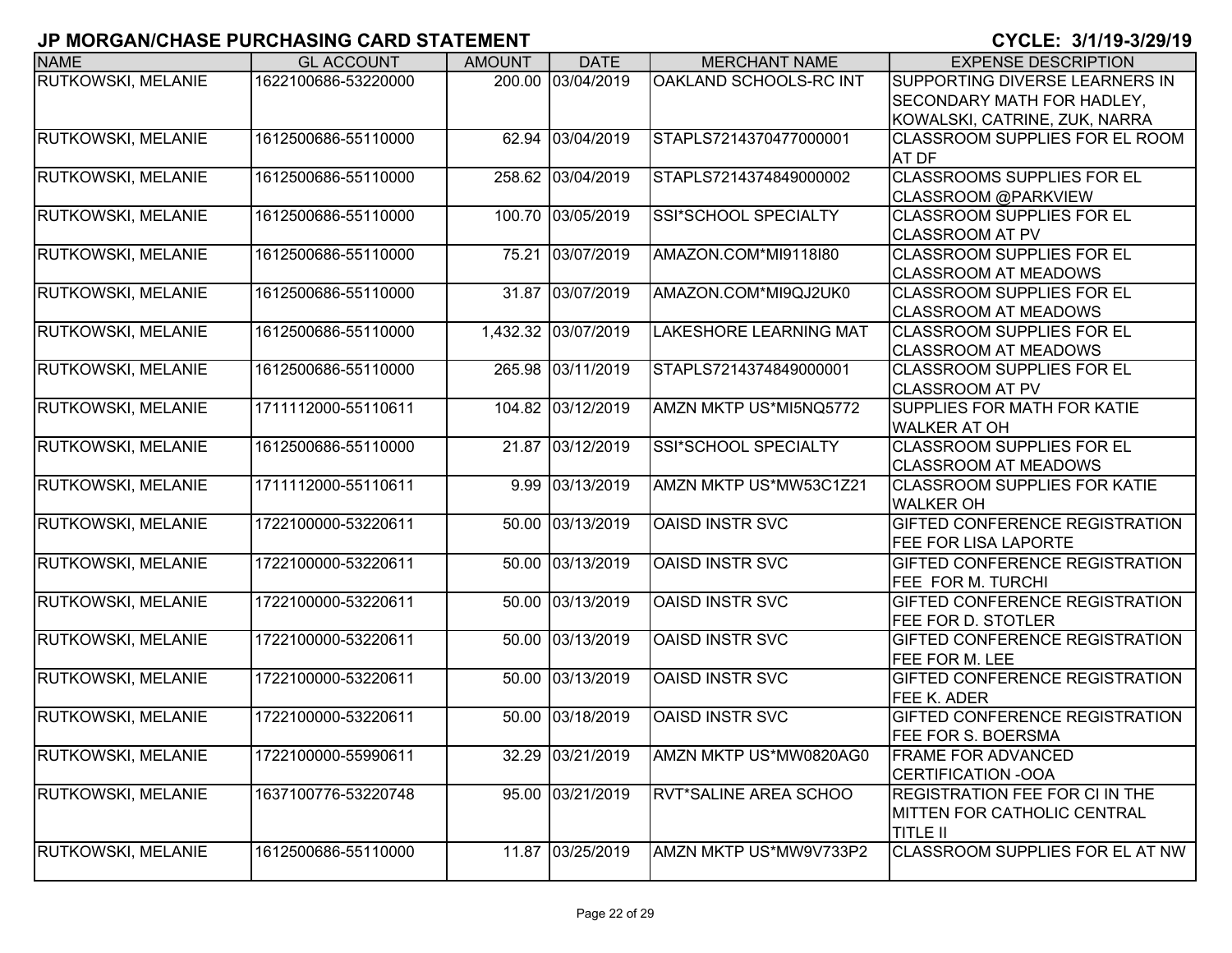| <b>NAME</b>                     | <b>GL ACCOUNT</b>   | <b>AMOUNT</b> | <b>DATE</b>       | <b>MERCHANT NAME</b>          | <b>EXPENSE DESCRIPTION</b>             |
|---------------------------------|---------------------|---------------|-------------------|-------------------------------|----------------------------------------|
| <b>RUTKOWSKI, MELANIE</b>       | 1722100000-53450000 |               | 354.50 03/25/2019 | <b>LRP PUBLICATIONS</b>       | TITLE I MONITOR SUBSCRIPTION           |
|                                 |                     |               |                   |                               | <b>RENEWAL</b>                         |
| <b>RUTKOWSKI, MELANIE</b>       | 1722100000-55990630 |               | 149.05 03/25/2019 | <b>LRP PUBLICATIONS</b>       | <b>BOOKS FOR GRANT COORDINATOR</b>     |
| <b>RUTKOWSKI, MELANIE</b>       | 1622100686-53220000 |               | 560.00 03/25/2019 | <b>MABE</b>                   | CONFERENCE REGISTRATION FOR EL         |
|                                 |                     |               |                   |                               | TEACHERS- STIFF, GAYLORD,              |
|                                 |                     |               |                   |                               | HUBENSCHMIDT, TANNER,                  |
| <b>RUTKOWSKI, MELANIE</b>       | 1612500686-55110000 |               | 7.23 03/26/2019   | AMZN MKTP US*MW5NT8G80        | <b>DICTIONARY FOR EL AT MS</b>         |
| <b>RUTKOWSKI, MELANIE</b>       | 1612500686-55110000 |               | 6.99 03/27/2019   | AMZN MKTP US*MW7N21022        | <b>CLASSROOM SUPPLIES AT MS EL</b>     |
| <b>RUTKOWSKI, MELANIE</b>       | 1612500686-55110000 |               | 6.98 03/27/2019   | AMZN MKTP US*MW8431X60        | <b>CLASSROOM SUPPLIES FOR MS EL</b>    |
| <b>RUTKOWSKI, MELANIE</b>       | 1612500686-55110000 |               | 6.98 03/27/2019   | AMZN MKTP US*MW8TM7MK1        | <b>DICTIONARY FOR EL AT MS</b>         |
| RUTKOWSKI, MELANIE              | 1612500686-55110000 |               | 13.96 03/27/2019  | AMZN MKTP US*MW8ZN6VO0        | <b>CLASSROOM SUPPLIES AT EL MIDDLE</b> |
|                                 |                     |               |                   |                               | <b>SCHOOL</b>                          |
| <b>RUTKOWSKI, MELANIE</b>       | 1612500686-55110000 |               | 6.98 03/28/2019   | AMZN MKTP US*MW51P0MO0        | <b>CLASSROOM SUPPLIES FOR MS EL</b>    |
| <b>RUTKOWSKI, MELANIE</b>       | 1612500686-55110000 |               | 6.98 03/28/2019   | AMZN MKTP US*MW9CT0PH2        | <b>CLASSROOM SUPPLIES MD</b>           |
| <b>RUTKOWSKI, MELANIE</b>       | 1612500686-55110000 |               | 119.72 03/28/2019 | SSI*SCHOOL SPECIALTY          | <b>CLASSROOM SUPPLIES FOR EL</b>       |
|                                 |                     |               |                   |                               | <b>MIDDLE SCHOOL</b>                   |
| <b>RUTKOWSKI, MELANIE</b>       | 1722100000-55910611 |               | 46.90 03/28/2019  | STAPLS7214059009000001        | <b>STAMP FOR FEDERAL GRANT</b>         |
|                                 |                     |               |                   |                               | IDENTIFICATION                         |
| <b>RUTKOWSKI, MELANIE</b>       | 1612500686-55110000 |               | 46.90 03/28/2019  | STAPLS7214059009000002        | STAMP FOR TITLE III IDENTIFICATION     |
| <b>RUTKOWSKI, MELANIE</b>       | 1722100000-55910611 |               | 48.35 03/28/2019  | STAPLS7215821302000001        | <b>OFFICE SUPPLIES FOR OOA</b>         |
| <b>RUTKOWSKI, MELANIE</b>       | 1612500686-55110000 |               | 540.00 03/29/2019 | EARDLEY PUBLIC00 OF 00        | TITLE III CLASSROOM SUPPLIES MS        |
| <b>RUTKOWSKI, MELANIE</b>       | 1612500686-55110000 |               | 112.50 03/29/2019 | EARDLEY PUBLIC00 OF 00        | TITLE III CLASSROOM SUPPLIES HS        |
| <b>RUTKOWSKI, MELANIE Total</b> |                     | 5,922.65      |                   |                               |                                        |
| SAMMUT, CHRISTINA               | 1311800000-55110551 |               | 34.20 03/25/2019  | WAL-MART #5048                | <b>CLASSROOM SUPPLIES</b>              |
| <b>SAMMUT, CHRISTINA Total</b>  |                     | 34.20         |                   |                               |                                        |
| SATTERFIELD, EMILY              | 1311800000-55110551 |               | 5.30 03/04/2019   | <b>DOLLAR TREE</b>            | SUPPLIES FOR ST. PATTIES DAY!          |
| <b>SATTERFIELD, EMILY Total</b> |                     | 5.30          |                   |                               |                                        |
| <b>SCHURIG, CLAIRE</b>          | 1111322724-55110000 |               | 58.14 03/05/2019  | J W PEPPER AND SON INC        | <b>MUSIC FOR SPRING</b>                |
| <b>SCHURIG, CLAIRE</b>          | 1111322724-55110000 |               | 39.89 03/15/2019  | J W PEPPER AND SON INC        | <b>MUSIC FOR SPRING</b>                |
| <b>SCHURIG, CLAIRE</b>          | 1111322724-55110000 |               | 14.95 03/15/2019  | MUSICNOTES.COM                | <b>MUSIC FOR SPRING</b>                |
| <b>SCHURIG, CLAIRE Total</b>    |                     | 112.98        |                   |                               |                                        |
| <b>SCHYPINSKI, RACHEL</b>       | 6100022000-24316186 |               | 66.78 03/11/2019  | <b>DOLLAR TREE</b>            | <b>WISH WEEK CARNIVAL PRIZES</b>       |
| <b>SCHYPINSKI, RACHEL</b>       | 6100022000-24316186 |               | 449.70 03/11/2019 | SAMS CLUB #6657               | <b>WISH WEEK CANDY GRAMS</b>           |
| <b>SCHYPINSKI, RACHEL</b>       | 6100022000-24316186 |               | 614.50 03/11/2019 | SAMS CLUB #6657               | <b>WISH WEEK CANDY FOR PRIZES</b>      |
| <b>SCHYPINSKI, RACHEL</b>       | 6100022000-24316186 |               | 818.25 03/11/2019 | SAMSCLUB #6657                | <b>WISH WEEK POPCORN PRIZE</b>         |
| SCHYPINSKI, RACHEL              | 6100022000-24316186 |               | 14.65 03/12/2019  | <b>IRITE AID STORE - 4548</b> | WISH WEEK PIE-A-TEACHER                |
| SCHYPINSKI, RACHEL              | 6100022000-24316186 |               | 55.86 03/14/2019  | KROGER #661                   | <b>WISH WEEK WHIPPED CREAM PIE-A-</b>  |
|                                 |                     |               |                   |                               | <b>TEACHER</b>                         |
| <b>SCHYPINSKI, RACHEL</b>       | 6100022000-24316186 |               | 77.58 03/15/2019  | KROGER #661                   | <b>WISH WEEK CUPCAKE WALK + THANK</b>  |
|                                 |                     |               |                   |                               | YOU GIFT CARDS                         |
| SCHYPINSKI, RACHEL              | 6100022000-24316186 |               | 299.64 03/18/2019 | COTTAGE INN PIZZA - NO        | <b>WISH WEEK CARNIVAL PIZZA</b>        |
| SCHYPINSKI, RACHEL              | 6100022000-24316186 |               | 50.00 03/18/2019  | TIM HORTONS #915432           | <b>WISH WEEK THANK YOU GIFT CARDS</b>  |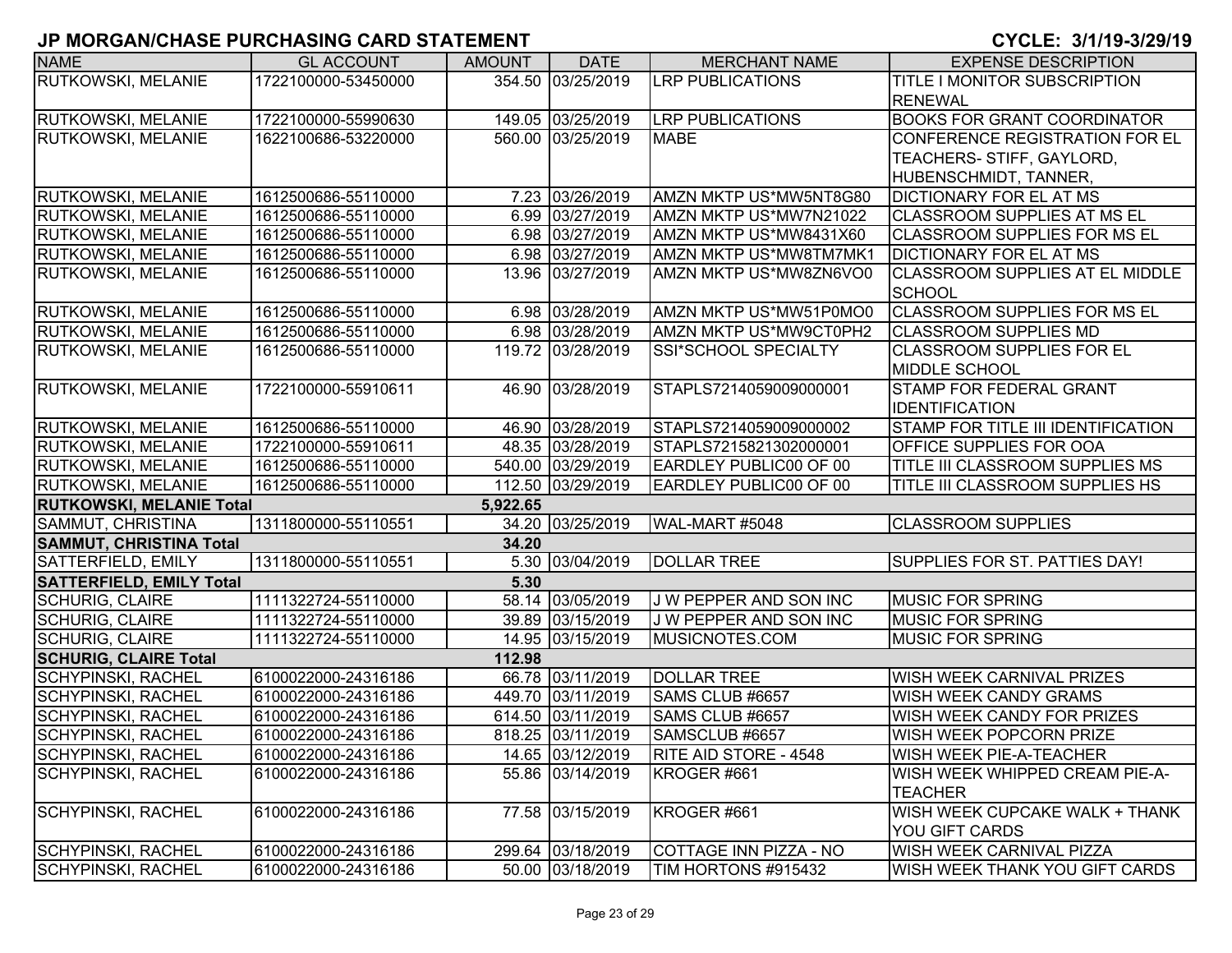| <b>NAME</b>                     | <b>GL ACCOUNT</b>   | <b>AMOUNT</b> | <b>DATE</b>         | <b>MERCHANT NAME</b>          | <b>EXPENSE DESCRIPTION</b>          |
|---------------------------------|---------------------|---------------|---------------------|-------------------------------|-------------------------------------|
| <b>SCHYPINSKI, RACHEL</b>       | 6100022000-24316186 |               | 96.66 03/19/2019    | SAMS CLUB #6657               | <b>SNACKS FOR STUDENT COUNCIL</b>   |
|                                 |                     |               |                     |                               | <b>STATES</b>                       |
| <b>SCHYPINSKI, RACHEL</b>       | 6100022000-24316186 |               | 180.92 03/25/2019   | HUNGRY HOWIES 530             | PIZZA FOR DINNER FOR STUDENT        |
|                                 |                     |               |                     |                               | <b>COUNCIL STATES</b>               |
| <b>SCHYPINSKI, RACHEL Total</b> |                     | 2,724.54      |                     |                               |                                     |
| <b>SHAFER, RACHELLE</b>         | 1124112000-55910000 |               | 6.99 03/01/2019     | AMZN MKTP US*MI1081VI2        | <b>KEY RINGS-OFFICE SUPPLIES</b>    |
| <b>SHAFER, RACHELLE</b>         | 6100012000-24316275 |               | 16.47 03/04/2019    | AMZN MKTP US*MI5956230        | <b>MATH DONATION</b>                |
| <b>SHAFER, RACHELLE</b>         | 1124112000-55910000 |               | 8.99 03/04/2019     | AMZN MKTP US*MI5956230        | <b>OFFICE SUPPLIES</b>              |
| <b>SHAFER, RACHELLE</b>         | 6100012000-24316275 |               | 171.35 03/04/2019   | <b>LAKESHORE LEARNING MAT</b> | <b>MATH GAMES- FUNDS DONATED</b>    |
| <b>SHAFER, RACHELLE</b>         | 1111112000-55110708 |               | 87.70 03/07/2019    | DIDAX, INC.                   | WALKER, CLASSROOM BUDGET            |
| <b>SHAFER, RACHELLE</b>         | 6100012000-24316275 |               | 33.19 03/07/2019    | <b>HOBBY LOBBY ECOMM</b>      | MEASURING TAPES, MATH DONATION      |
| <b>SHAFER, RACHELLE</b>         | 6100012000-24316275 |               | 127.92 03/08/2019   | AMAZON.COM*MI2NM2YM1          | <b>MATH DONATION</b>                |
| <b>SHAFER, RACHELLE</b>         | 6100012000-24316701 |               | 131.95 03/08/2019   | <b>RITE AID STORE - 4534</b>  | J. EGLI, GIFT CARD FOR MAKING       |
|                                 |                     |               |                     |                               | <b>LEADERSHIP SHIRTS</b>            |
| <b>SHAFER, RACHELLE</b>         | 6100012000-24316275 |               | 35.96 03/11/2019    | AMZN MKTP US*MI6BX9KC2        | MATH DONATION, 1ST GRADE            |
| <b>SHAFER, RACHELLE</b>         | 1111112000-55110708 |               | 46.38 03/11/2019    | AMZN MKTP US*MW98H1C61        | <b>SKAGLIN-MARTIN'S CLASSROOM</b>   |
|                                 |                     |               |                     |                               | <b>BUDGET</b>                       |
| SHAFER, RACHELLE                | 6100012000-24316275 |               | 349.82 03/11/2019   | DIDAX, INC.                   | <b>MATH SUPPLIES, MATH DONATION</b> |
| <b>SHAFER, RACHELLE</b>         | 6100012000-24316275 |               | 13.77 03/11/2019    | MEIJER INC #054<br>Q01        | <b>FLOWER POT FOR THE OFFICE</b>    |
| <b>SHAFER, RACHELLE</b>         | 6100012000-24316275 |               | 5.81 03/11/2019     | THE HOME DEPOT #2704          | <b>PLANT FOR THE OFFICE</b>         |
| <b>SHAFER, RACHELLE</b>         | 1111112000-55110708 |               | 29.93 03/12/2019    | AMZN MKTP US*MW9ZY8LZ1        | <b>SKAGLIN-MARTIN CLASSROOM</b>     |
|                                 |                     |               |                     |                               | <b>BUDGET</b>                       |
| <b>SHAFER, RACHELLE</b>         | 1111112000-55110723 |               | 66.49 03/12/2019    | J W PEPPER AND SON INC        | MUSIC TEACHER'S CLASSROOM           |
|                                 |                     |               |                     |                               | <b>BUDGET</b>                       |
| <b>SHAFER, RACHELLE</b>         | 1111112000-55110708 |               | 69.58 03/12/2019    | REALLY GOOD *                 | <b>SKAGLIN-MARTIN'S CLASSROOM</b>   |
|                                 |                     |               |                     |                               | <b>BUDGET</b>                       |
| <b>SHAFER, RACHELLE</b>         | 6100012000-24316501 |               | 850.08 03/13/2019   | <b>PHOENIX THEATRES LAURE</b> | PTO EXPENSE-MOVIE TICKETS FOR 1/2   |
|                                 |                     |               |                     |                               | <b>DAY OF SCHOOL</b>                |
| <b>SHAFER, RACHELLE</b>         | 6100012000-24316275 |               | 2,018.11 03/13/2019 | <b>SCHOLASTIC INC</b>         | <b>SCHOLASTIC BOOK FAIR SALES</b>   |
| <b>SHAFER, RACHELLE</b>         | 1111112000-55110708 |               | 40.00 03/20/2019    | AMZN MKTP US*MB6X56IB2        | P. SMITH CLASSROOM BUDGET           |
| <b>SHAFER, RACHELLE</b>         | 1111112000-55110708 |               | 14.99 03/21/2019    | AMZN MKTP US*MW5PW0E30        | A. LEE CLASSROOM BUDGET             |
| <b>SHAFER, RACHELLE</b>         | 1111112000-55110708 |               | 19.98 03/21/2019    | AMZN MKTP US*MW7FO5ER0        | P. SMITH CLASSROOM BUDGET           |
| <b>SHAFER, RACHELLE</b>         | 1111112000-55110708 |               | 183.31 03/21/2019   | STAPLS7215409373000001        | M. KELLY CLASSROOM BUDGET           |
| <b>SHAFER, RACHELLE</b>         | 1111112000-55110708 |               | 66.73 03/22/2019    | AMZN MKTP US*MW16M21Q0        | P. SMITH CLASSROOM BUDGET           |
| <b>SHAFER, RACHELLE</b>         | 1111112000-55110708 |               | 68.85 03/22/2019    | AMZN MKTP US*MW69E8PF1        | M. KELLY CLASSROOM BUDGET           |
| <b>SHAFER, RACHELLE</b>         | 6100012000-24316271 |               | 100.00 03/25/2019   | <b>BAKERS OF MILFORD INC</b>  | <b>DEPOSIT FOR ROOM. RETIREMENT</b> |
|                                 |                     |               |                     |                               | PARTY FOR C. CLOKE                  |
| SHAFER, RACHELLE                | 6100012000-24316271 |               | 42.00 03/28/2019    | <b>MARIA S ITALIAN BAKERY</b> | SOCIAL COMMITTEE, CAKE FOR J.       |
|                                 |                     |               |                     |                               | <b>STEINHEBEL</b>                   |
| <b>SHAFER, RACHELLE Total</b>   |                     | 4,606.35      |                     |                               |                                     |
| SHEERAN, MARGARET               | 6100020000-24316257 |               | 100.00 03/25/2019   | NICKANDERSON                  | CANCELLATION OF DJ ACTIVITY         |
|                                 |                     |               |                     |                               | IAFTERNOON MARCH 22ND               |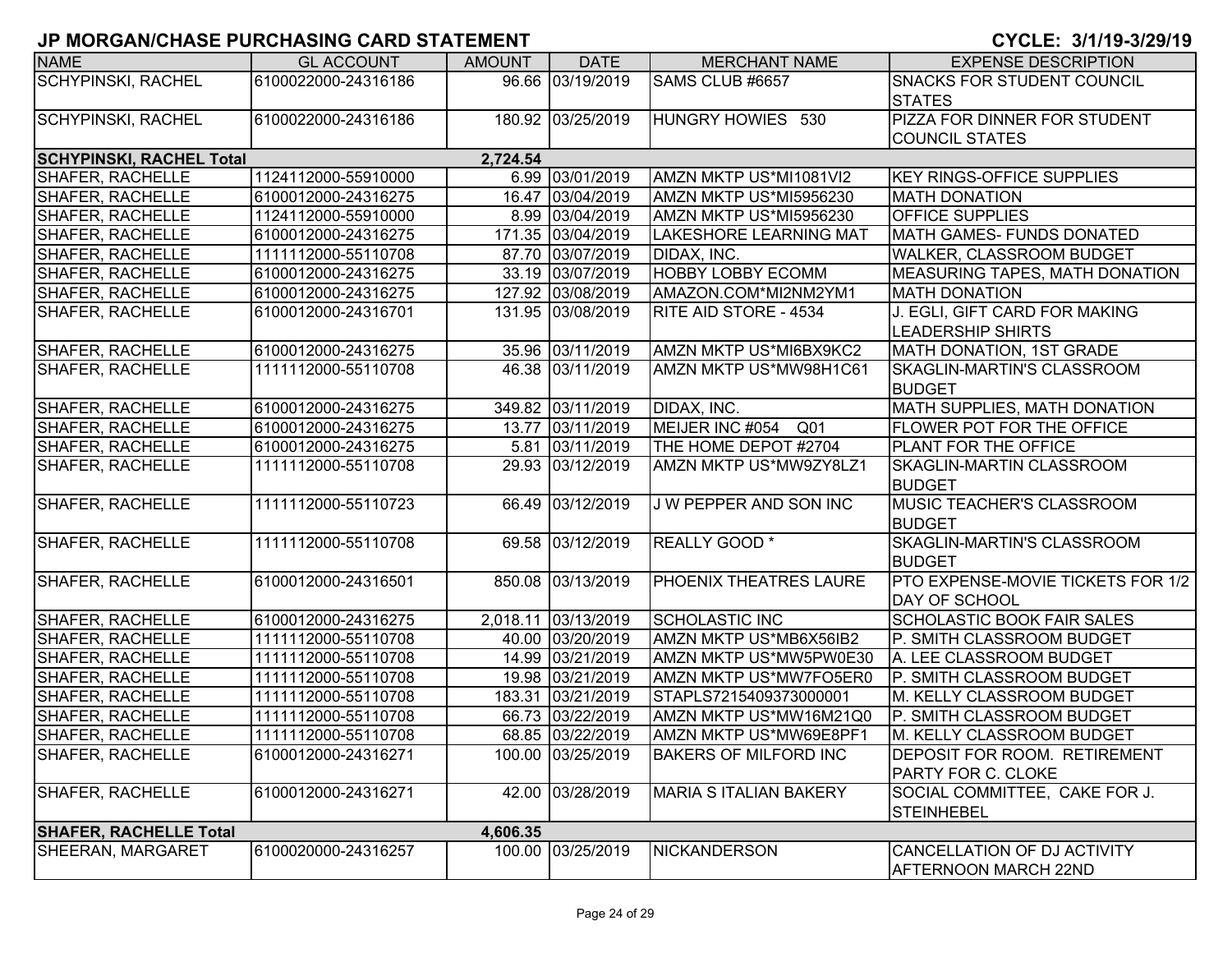| <b>NAME</b>                             | <b>GL ACCOUNT</b>   | <b>AMOUNT</b> | <b>DATE</b>         | <b>MERCHANT NAME</b>               | <b>EXPENSE DESCRIPTION</b>                                                  |  |
|-----------------------------------------|---------------------|---------------|---------------------|------------------------------------|-----------------------------------------------------------------------------|--|
| <b>SHEERAN, MARGARET Total</b>          |                     | 100.00        |                     |                                    |                                                                             |  |
| SHIELDS, SEBRINA                        | 1212226194-54910000 |               | 25.00 03/07/2019    | <b>EMAGINE NOVI</b>                | COMMUNITY-BASED INSTRUCTION FOR<br>5 STUDENTS                               |  |
| SHIELDS, SEBRINA                        | 1212226194-55110000 |               | 61.00 03/11/2019    | <b>DOLLARTREE</b>                  | NATC CURRICULUM MATERIAL - FIRST<br>AID KITS ALIGNED TO ULS LESSON          |  |
| SHIELDS, SEBRINA                        | 1212226194-55110000 |               | 15.67 03/20/2019    | KROGER #632                        | PAES LAB MATERIAL PURCHASE                                                  |  |
| SHIELDS, SEBRINA                        | 1212226194-55110000 |               | (0.24) 03/20/2019   | KROGER #632                        | <b>REFUND FOR TAXES</b>                                                     |  |
| <b>SHIELDS, SEBRINA Total</b>           |                     | 101.43        |                     |                                    |                                                                             |  |
| SIPPLE, GEORGE                          | 1128200000-53220000 |               | 153.70 03/18/2019   | <b>CROWNE PLAZA HOTELS</b>         | HOTEL FOR ANNUAL MSPRA<br><b>CONVENTION</b>                                 |  |
| <b>SIPPLE, GEORGE Total</b>             |                     | 153.70        |                     |                                    |                                                                             |  |
| SOUTHWORTH, ANGELA                      | 6100020000-24316256 |               | 14.00 03/08/2019    | MEIJER INC #122<br>Q <sub>01</sub> | <b>NOVI POWER SUPPLIES</b>                                                  |  |
| SOUTHWORTH, ANGELA                      | 6100020000-24316256 |               | 20.00 03/29/2019    | PUZZEL.ORG                         | <b>NOVI POWER SUPPLIES - ONLINE</b><br>INSTRUCTIONAL/ACTIVITY CREATOR       |  |
| <b>SOUTHWORTH, ANGELA Total</b>         |                     | 34.00         |                     |                                    |                                                                             |  |
| STEEH, ROBERT                           | 6100025000-24316301 |               | 26.44 03/07/2019    | DD/BR #336551                      | REFRESHMENTS FOR SCHOOL-<br><b>BUSINESS COUNCIL MEETING MARCH</b><br>6,2019 |  |
| <b>STEEH, ROBERT Total</b>              |                     | 26.44         |                     |                                    |                                                                             |  |
| THEOPHELIS, ANASTASIA                   | 1222600000-53229000 |               | 30.00 03/07/2019    | UNITED AIRLINES                    | CASE CONFERENCE - BAGGAGE FEE                                               |  |
| THEOPHELIS, ANASTASIA                   | 1222600000-53229000 |               | 46.70 03/08/2019    | CASA/QBAR/GRDNOS / HTL             | CASE CONFERENCE - FOOD - PATEL<br><b>AND THEOPHELIS</b>                     |  |
| THEOPHELIS, ANASTASIA                   | 1222600000-53229000 |               | 32.22 03/11/2019    | EL PINTO RESTAURANT                | CASE CONFERENCE - FOOD - PATEL<br><b>AND THEOPHELIS</b>                     |  |
| THEOPHELIS, ANASTASIA                   | 1222600000-53229000 |               | 339.34 03/11/2019   | HOTEL ALBUQ AT OLD TOW             | <b>CASE CONFERENCE - PATEL (HOTEL</b><br>NIGHTS 2 AND 3 OF 3)               |  |
| THEOPHELIS, ANASTASIA                   | 1222600000-53229000 |               | 169.67 03/11/2019   | HOTEL ALBUQ AT OLD TOW             | CASE CONFERENCE - HOTEL PATEL (1<br>NIGHT OUT OF 3)                         |  |
| THEOPHELIS, ANASTASIA                   | 1222600000-53229000 |               | 169.67 03/11/2019   | <b>HOTEL ALBUQ AT OLD TOW</b>      | <b>CASE CONFERENCE - HOTEL</b><br>THEOPHELIS (1 NIGHT OF 3)                 |  |
| THEOPHELIS, ANASTASIA                   | 1222600000-53229000 |               | 339.34 03/11/2019   | HOTEL ALBUQ AT OLD TOW             | CASE CONFERENCE - THEOPHELIS<br>(HOTEL NIGHTS 2/3 OF 3)                     |  |
| <b>THEOPHELIS, ANASTASIA</b>            | 1222600000-53229000 |               | 65.02 03/11/2019    | <b>SEASON'S ROTISSERIE</b>         | CASE CONFERENCE - FOOD - PATEL<br><b>AND THEOPHELIS</b>                     |  |
| THEOPHELIS, ANASTASIA Total<br>1,191.96 |                     |               |                     |                                    |                                                                             |  |
| <b>TIMMER, SANDRA</b>                   | 1522100331-53220000 |               | 915.00 03/12/2019   | <b>CASAS</b>                       | <b>REGISTRATION FEE FOR T. RAZORS</b><br>TO TRIP CASAS CONFERENCE           |  |
| <b>TIMMER, SANDRA</b>                   | 1522100331-53220000 |               | 825.10 03/12/2019   | EXPEDIA 7418654006896              | T. RAZOR TO ATTEND CASAS<br>CONFERENCE                                      |  |
| TIMMER, SANDRA                          | 1522100331-53220000 |               | (734.10) 03/12/2019 | EXPEDIA 7418654006896              | REFUND FOR T. RAZOR'S TRIP TO<br><b>CASAS CONFERENCE</b>                    |  |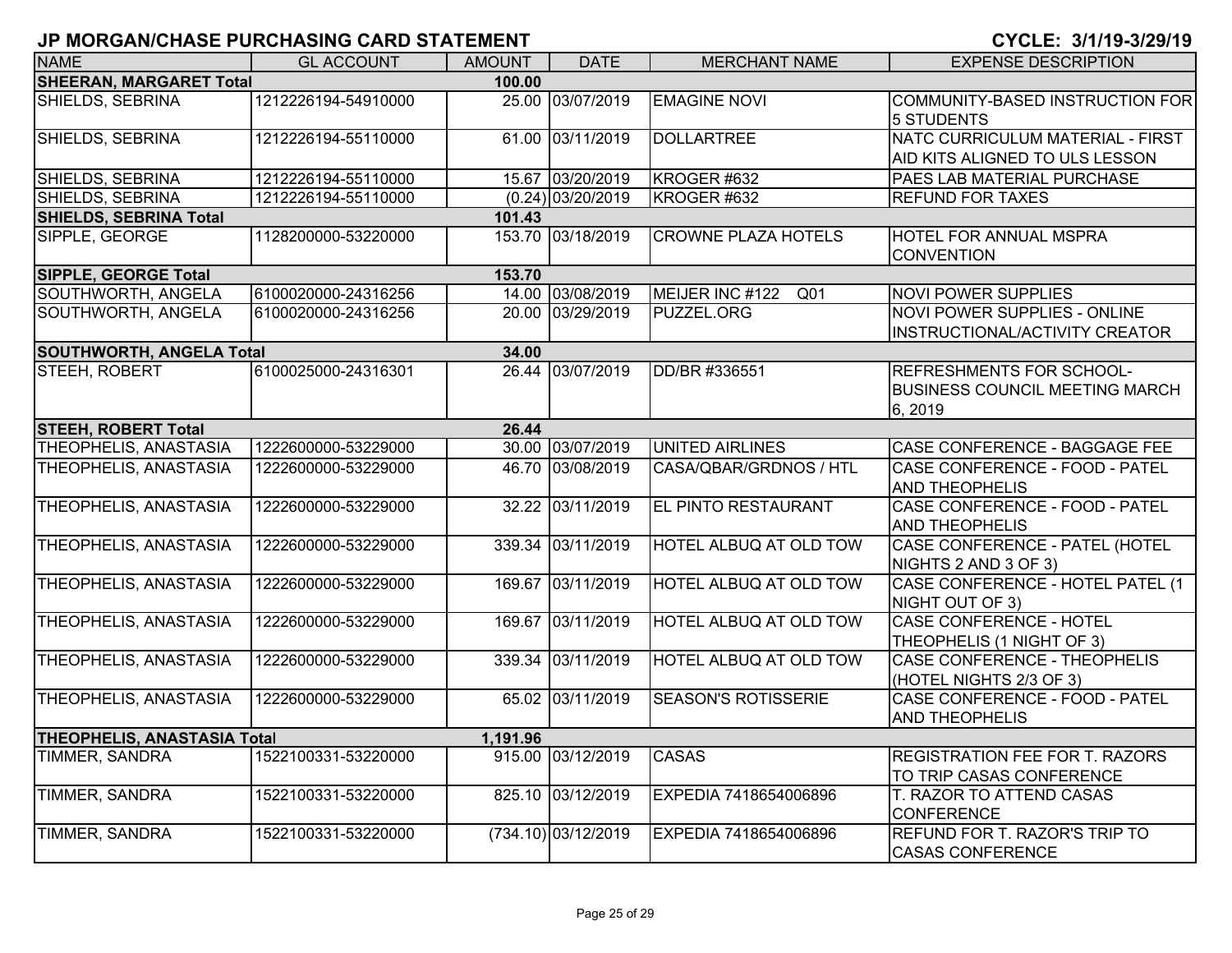| <b>NAME</b>                                 | <b>GL ACCOUNT</b>   | <b>AMOUNT</b> | <b>DATE</b>         | <b>MERCHANT NAME</b>          | <b>EXPENSE DESCRIPTION</b>           |  |
|---------------------------------------------|---------------------|---------------|---------------------|-------------------------------|--------------------------------------|--|
| TIMMER, SANDRA                              | 1522100331-53220000 |               | 255.00 03/13/2019   | <b>ALASKA AIRLINES INC.</b>   | T. RAZOR'S FLIGHT HOME FROM          |  |
|                                             |                     |               |                     |                               | <b>CASAS CONFERENCE</b>              |  |
| TIMMER, SANDRA                              | 1522100331-53220000 |               | 318.30 03/13/2019   | <b>DELTA</b>                  | T. RAZOR'S FLIGHT TO CASAS           |  |
|                                             |                     |               |                     |                               | <b>CONFERENCE</b>                    |  |
| <b>TIMMER, SANDRA Total</b>                 |                     | 1,579.30      |                     |                               |                                      |  |
| TURNER, NANCY                               | 1222600000-57410000 |               | 60.00 03/15/2019    | THE ARC OF OAKLAND COU        | <b>ESB DIRECTOR STUDENT SERVICES</b> |  |
| TURNER, NANCY                               | 1429300000-57410000 |               | 60.00 03/15/2019    | THE ARC OF OAKLAND COU        | <b>ATHLETICS DIRECTOR</b>            |  |
| TURNER, NANCY                               | 4445614000-56420000 |               | 175.74 03/26/2019   | SSI*SCHOOL SPECIALTY          | PV CHAIR FOR SELF CONT               |  |
| TURNER, NANCY                               | 1126160000-53450000 |               | 110.00 03/29/2019   | <b>ARC - MI MADISON HGTS</b>  | <b>MTCE SKYSITE FEE</b>              |  |
| TURNER, NANCY                               | 1127170000-54910000 |               | 453.75 03/29/2019   | <b>ARCH ENVIRONMENTAL GRO</b> | TRANS UST OPERATOR CONSULTING        |  |
| TURNER, NANCY                               | 1126160000-53840000 |               | 211.00 03/29/2019   | <b>ARCH ENVIRONMENTAL GRO</b> | <b>DISTRICT UNIVERSAL WASTE</b>      |  |
|                                             |                     |               |                     |                               | <b>DISPOSAL</b>                      |  |
| TURNER, NANCY                               | 1126115000-54120000 |               | 1,502.45 03/29/2019 | <b>DE-CAL INC</b>             | DF CSD1 INSPECTION                   |  |
| TURNER, NANCY                               | 1126113000-54120000 |               | 602.45 03/29/2019   | <b>DE-CAL INC</b>             | <b>NW CSDI INSPECTION</b>            |  |
| TURNER, NANCY                               | 1126115000-54120000 |               | 640.74 03/29/2019   | <b>DE-CAL INC</b>             | DF REPLACE HIGH LIMIT ON BOILER #1   |  |
| TURNER, NANCY                               | 1126600000-54910000 |               | 30.00 03/29/2019    | <b>PROTECTION 1</b>           | <b>ECEC ALARM SERVICES</b>           |  |
| <b>TURNER, NANCY Total</b>                  |                     | 3,846.13      |                     |                               |                                      |  |
| VALENTINE, CYNTHIA                          | 1127170000-53229000 |               | 25.60 03/18/2019    | <b>CHEESECAKE STONEBRIAR</b>  | MEAL AT CONFERENCE VALENTINE         |  |
| VALENTINE, CYNTHIA                          | 1222600000-53229000 |               | 25.59 03/18/2019    | <b>CHEESECAKE STONEBRIAR</b>  | <b>MEAL AT CONFERENCE PATEL</b>      |  |
| VALENTINE, CYNTHIA                          | 1127170000-53229000 |               | 33.00 03/18/2019    | <b>DFW CAB AND SHUTTLE SE</b> | CAB FROM AIRPORT TO HOTEL -          |  |
|                                             |                     |               |                     |                               | <b>VALENTINE</b>                     |  |
| VALENTINE, CYNTHIA                          | 1222600000-53229000 |               | 33.00 03/18/2019    | <b>DFW CAB AND SHUTTLE SE</b> | CAB FROM AIRPORT TO HOTEL - PATEL    |  |
|                                             |                     |               |                     |                               |                                      |  |
| VALENTINE, CYNTHIA                          | 6100070000-24316770 |               | 126.77 03/18/2019   | <b>HILTON</b>                 | TO BE REIMBURSED                     |  |
| VALENTINE, CYNTHIA                          | 1127170000-53229000 |               | 38.42 03/18/2019    | <b>PERRYS STEAKHOUSE AND</b>  | MEAL AT CONFERENCE - VALENTINE       |  |
| VALENTINE, CYNTHIA                          | 1222600000-53229000 |               | 38.42 03/18/2019    | PERRYS STEAKHOUSE AND         | MEAL AT CONFERENCE - PATEL           |  |
| VALENTINE, CYNTHIA                          | 1127170000-53229000 |               | 22.68 03/19/2019    | DEL FRISCOS GRILLE 872        | MEAL AT CONFERENCE VALENTINE         |  |
| VALENTINE, CYNTHIA                          | 1222600000-53229000 |               | 22.67 03/19/2019    | DEL FRISCOS GRILLE 872        | MEAL AT CONFERENCE PATEL             |  |
| VALENTINE, CYNTHIA                          | 1127170000-53229000 |               | 20.00 03/20/2019    | CALI PIZZA KITC INC #1        | MEAL AT CONFERENCE VALENTINE         |  |
| VALENTINE, CYNTHIA                          | 1222600000-53229000 |               | 20.00 03/20/2019    | CALI PIZZA KITC INC #1        | <b>MEAL AT CONFERENCE PATEL</b>      |  |
| VALENTINE, CYNTHIA                          | 1127170000-53229000 |               | 8.54 03/21/2019     | CHICK-FIL-A # 01292           | MEAL AT CONFERENCE VALENTINE         |  |
| VALENTINE, CYNTHIA                          | 1222600000-53229000 |               | 8.54 03/21/2019     | CHICK-FIL-A # 01292           | MEAL AT CONFERENCE PATEL             |  |
| VALENTINE, CYNTHIA                          | 1127170000-53229000 |               | 18.36 03/21/2019    | TGI FRIDAYS #0851             | MEAL AT CONFERENCE VALENTINE         |  |
| <b>VALENTINE, CYNTHIA</b>                   | 1222600000-53229000 |               | 18.35 03/21/2019    | TGI FRIDAYS #0851             | <b>MEAL AT CONFERENCE PATEL</b>      |  |
| <b>VALENTINE, CYNTHIA</b>                   | 1127170000-53229000 |               | 7.52 03/22/2019     | <b>EMBASSY CAFFEINAS CAFE</b> | MEAL AT CONFERENCE VALENTINE         |  |
| VALENTINE, CYNTHIA                          | 1222600000-53229000 |               | 911.34 03/22/2019   | <b>EMBASSY SUITES</b>         | HOTEL ROOMS FOR CONFERENCE           |  |
|                                             |                     |               |                     |                               | <b>PATEL</b>                         |  |
| <b>VALENTINE, CYNTHIA</b>                   | 1127170000-53229000 |               | 898.35 03/22/2019   | <b>EMBASSY SUITES</b>         | HOTEL ROOMS FOR CONFERENCE           |  |
|                                             |                     |               |                     |                               | <b>VALENTINE</b>                     |  |
| <b>VALENTINE, CYNTHIA Total</b><br>2,277.15 |                     |               |                     |                               |                                      |  |
| VANEIZENGA, JAMES                           | 6100022000-24316169 |               | 360.00 03/13/2019   | PAYPAL *REALTIMEMUS           | KEYBOARD PATCHES FOR INTO THE        |  |
|                                             |                     |               |                     |                               | <b>WOODS</b>                         |  |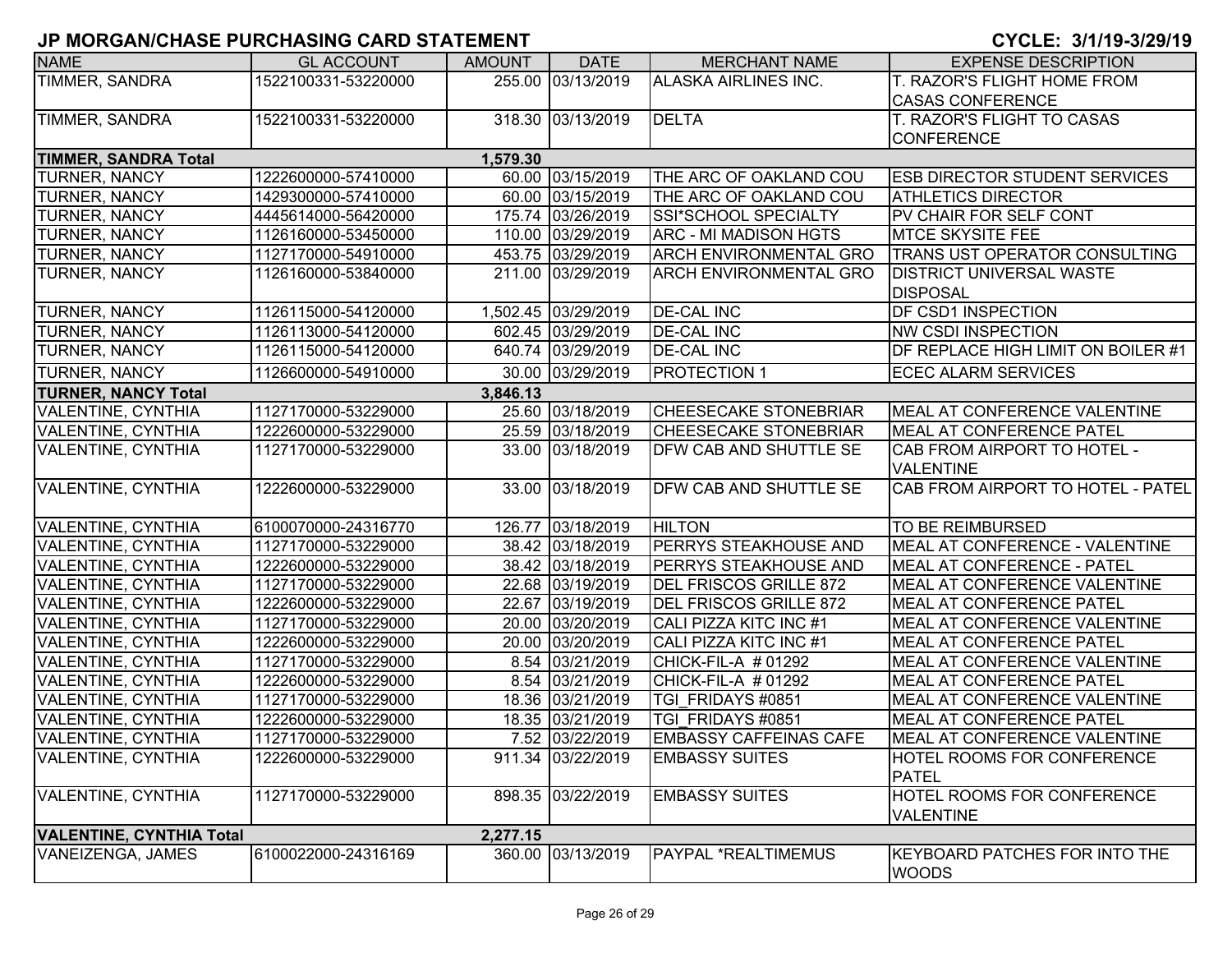| <b>NAME</b>                              | <b>GL ACCOUNT</b>                        | <b>AMOUNT</b> | <b>DATE</b>         | <b>MERCHANT NAME</b>              | <b>EXPENSE DESCRIPTION</b>                                                        |  |  |  |
|------------------------------------------|------------------------------------------|---------------|---------------------|-----------------------------------|-----------------------------------------------------------------------------------|--|--|--|
| VANEIZENGA, JAMES                        | 1111322725-55110000                      |               | 351.90 03/20/2019   | <b>LUCKS MUSIC LIBRARY</b>        | MUSIC FOR SPRING CONCERT                                                          |  |  |  |
| VANEIZENGA, JAMES                        | 1111322725-55110000                      |               | 8.06 03/22/2019     | <b>LUCKS MUSIC LIBRARY</b>        | <b>SCORE</b>                                                                      |  |  |  |
| VANEIZENGA, JAMES                        | 1111322725-55110000                      |               | 49.50 03/22/2019    | <b>LUCKS MUSIC LIBRARY</b>        | MUSIC FOR SPRING CONCERT                                                          |  |  |  |
| <b>VANEIZENGA, JAMES Total</b><br>769.46 |                                          |               |                     |                                   |                                                                                   |  |  |  |
| <b>VUICHARD, TATIANA</b>                 | 1331100000-55990000                      | 89.01         | 03/26/2019          | HOMEGOODS #0206                   | <b>ECEC SPRING OFFICE MATERIALS</b>                                               |  |  |  |
| <b>VUICHARD, TATIANA</b>                 | 1331100000-55990000                      |               | 43.25 03/26/2019    | MICHAELS STORES 3744              | <b>ECEC SPRING OFFICE MATERIAL</b>                                                |  |  |  |
| <b>VUICHARD, TATIANA</b>                 | 1331100000-55990000                      |               | 19.07 03/27/2019    | HOBBY-LOBBY #645                  | <b>ECEC SPRING OFFICE MATERIALS</b>                                               |  |  |  |
|                                          | <b>VUICHARD, TATIANA Total</b><br>151.33 |               |                     |                                   |                                                                                   |  |  |  |
| <b>WARECK, MICHELE</b>                   | 6100022000-24316108                      |               | (20.27) 03/01/2019  | MICHAELS STORES 2071              | <b>CREDIT FOR RETURNED FRAME</b>                                                  |  |  |  |
| <b>WARECK, MICHELE</b>                   | 1111322704-55110000                      |               | 814.42 03/01/2019   | STAPLS7214115290000001            | <b>CLASSROOM SUPPLIES FOR</b>                                                     |  |  |  |
|                                          |                                          |               |                     |                                   | <b>MARKETING (BUSINESS)</b>                                                       |  |  |  |
| <b>WARECK, MICHELE</b>                   | 6100022000-24316154                      |               | 9.15 03/04/2019     | <b>JOSTENS INC.</b>               | PAYMENT FOR REPLACEMENT<br><b>DIPLOMA</b>                                         |  |  |  |
| <b>WARECK, MICHELE</b>                   | 1124122000-53610000                      |               | 84.52 03/04/2019    | MAX PRINTING AND COPY             | PRINTING OF PICTURE AND<br>STATEMENT FOR PRESENTATION FOR<br><b>WALL OF HONOR</b> |  |  |  |
| <b>WARECK, MICHELE</b>                   | 1112722998-57910000                      |               | 398.83 03/04/2019   | <b>STORE SUPPLY WAREHOUSE</b>     | <b>CAT RACK SCHOOL STORE SUPPLIES</b>                                             |  |  |  |
| <b>WARECK, MICHELE</b>                   | 6100022000-24316133                      |               | 417.00 03/05/2019   | <b>BIG FROG OF NOVI</b>           | <b>T-SHIRTS FOR SPUD CLUB</b>                                                     |  |  |  |
| <b>WARECK, MICHELE</b>                   | 6100022000-24316175                      |               | 133.93 03/06/2019   | AMZN MKTP US*MI1QX3QF2            | TABLECLOTHS FOR SENIOR LOCAL<br><b>SCHOLARSHIP BREAKFAST</b>                      |  |  |  |
| <b>WARECK, MICHELE</b>                   | 6100022000-24316175                      |               | 84.79 03/06/2019    | AMZN MKTP US*MI36F79W0            | <b>TABLECLOTHS FOR SENIOR LOCAL</b><br><b>SCHOLARSHIP BREAKFAST</b>               |  |  |  |
| <b>WARECK, MICHELE</b>                   | 6100022000-24316174                      |               | 11.94 03/06/2019    | KROGER #632                       | <b>PSAT/PLAN TESTING SUPPLIES</b>                                                 |  |  |  |
| <b>WARECK, MICHELE</b>                   | 6100022000-24316174                      |               | 85.42 03/06/2019    | SAMSCLUB #6657                    | <b>PSAT/PLAN TESTING SUPPLIES</b>                                                 |  |  |  |
| <b>WARECK, MICHELE</b>                   | 6100022000-24316174                      |               | 119.88 03/06/2019   | <b>STAPLES</b><br>00115659        | <b>PSAT/PLAN TESTING SUPPLIES</b>                                                 |  |  |  |
| <b>WARECK, MICHELE</b>                   | 1111322730-55110000                      |               | 463.13 03/07/2019   | <b>VERNIER SOFTWARE &amp; TEC</b> | <b>SCIENCE CLASSROOM SUPPLIES</b>                                                 |  |  |  |
| <b>WARECK, MICHELE</b>                   | 6100022000-24316176                      |               | 390.68 03/07/2019   | <b>WASTE MGMT WM EZPAY</b>        | DUMPSTER/RECYCLE SERVICE FOR<br><b>NOVI HIGH SCHOOL</b>                           |  |  |  |
| <b>WARECK, MICHELE</b>                   | 6100022000-24316228                      |               | 24.94 03/11/2019    | AMAZON.COM*MW1Y04CG0              | TEXTBOOK FOR SALMON IN THE<br><b>CLASSROOM GRANT</b>                              |  |  |  |
| <b>WARECK, MICHELE</b>                   | 1111322712-55110000                      |               | 68.84 03/11/2019    | AMZN MKTP US*MI18L2RW0            | <b>FOREIGN LANGUAGE CLASSROOM</b><br><b>STUDY GUIDES</b>                          |  |  |  |
| <b>WARECK, MICHELE</b>                   | 1111322712-55110000                      |               | 41.97 03/11/2019    | AMZN MKTP US*MI4EW4282            | FOREIGN LANGUAGE CLASSROOM<br><b>STUDY GUIDES</b>                                 |  |  |  |
| <b>WARECK, MICHELE</b>                   | 1111322737-55110000                      |               | 56.49 03/11/2019    | COTTAGE INN PIZZA - NO            | PRINCIPAL - STUDENT FOCUS GROUP<br>LUNCHEON                                       |  |  |  |
| <b>WARECK, MICHELE</b>                   | 1124122000-55910000                      |               | 37.46 03/11/2019    | WAL-MART #5893                    | <b>OFFICE SUPPLIES</b>                                                            |  |  |  |
| <b>WARECK, MICHELE</b>                   | 1111322000-55110708                      |               | 18.69 03/12/2019    | AMAZON.COM*MW1J364M1              | FIRST ALERT FIRE EXTINGUISHER FOR<br><b>CLASSROOM</b>                             |  |  |  |
| <b>WARECK, MICHELE</b>                   | 1124122000-55910000                      |               | 26.99 03/12/2019    | AMZN MKTP US*MW4Y29FX0            | LONG-NECK STAPLER FOR SPECIAL<br><b>STAPLING PROJECTS</b>                         |  |  |  |
| <b>WARECK, MICHELE</b>                   | 1111322000-55110716                      |               | 1,216.00 03/13/2019 | EDWARD W. DUFFY & CO.             | <b>DRAFTING CLASSROOM SUPPLIES</b>                                                |  |  |  |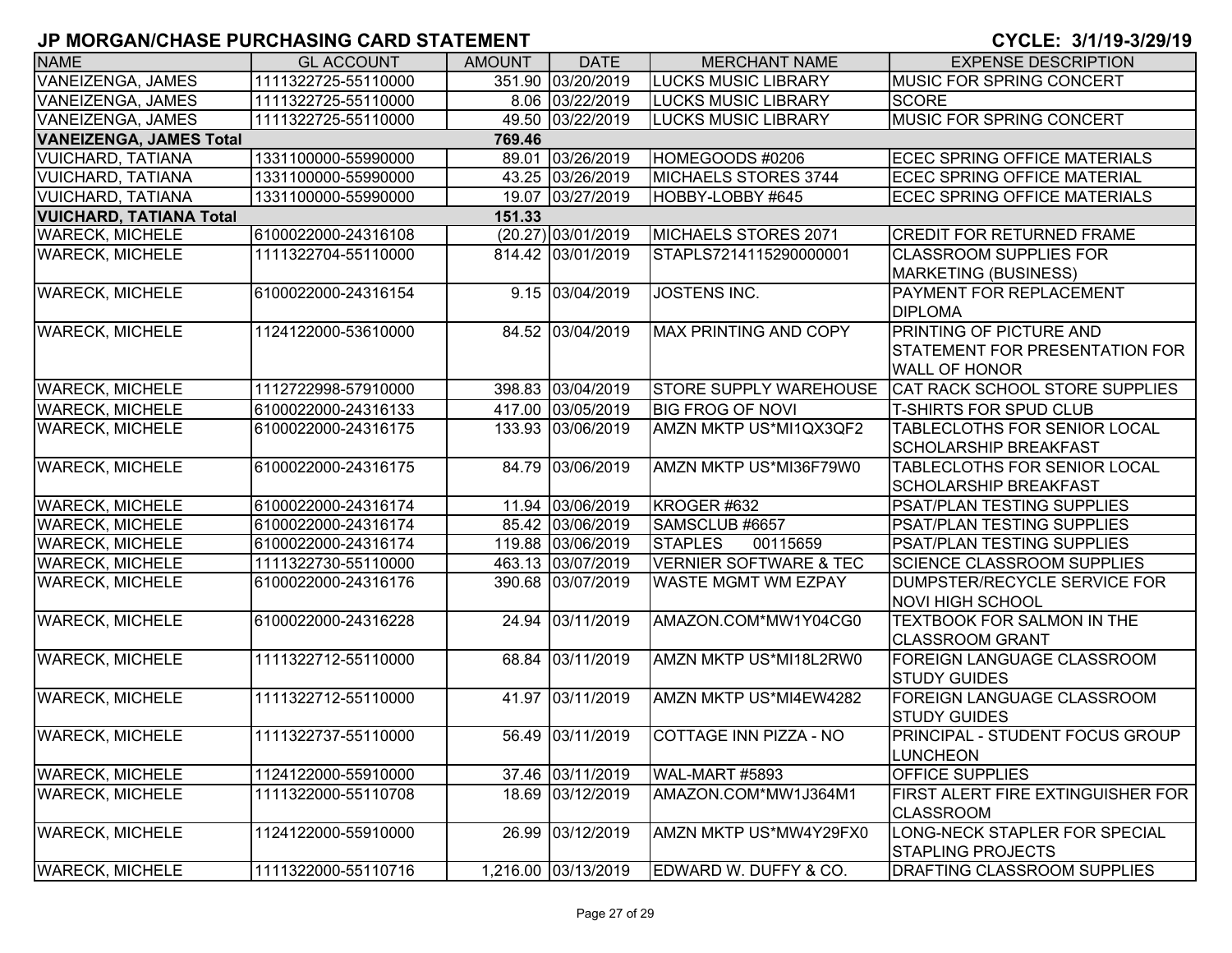| <b>NAME</b>                   | <b>GL ACCOUNT</b>   | <b>AMOUNT</b> | <b>DATE</b>         | <b>MERCHANT NAME</b>             | <b>EXPENSE DESCRIPTION</b>                               |
|-------------------------------|---------------------|---------------|---------------------|----------------------------------|----------------------------------------------------------|
| <b>WARECK, MICHELE</b>        | 6100022000-24316123 |               | 14.44 03/13/2019    | WM SUPERCENTER #2700             | SPECIAL NEEDS CLASSROOM                                  |
|                               |                     |               |                     |                                  | SUPPLIES FOR SPECIAL PROJECTS                            |
|                               |                     |               |                     |                                  | <b>FOR CHARITY WEEK</b>                                  |
| <b>WARECK, MICHELE</b>        | 6100022000-24316108 |               | 63.98 03/21/2019    | <b>EDIBLE ARRANGEMENTS</b>       | <b>GET WELL FRUIT ARRANGEMENT FOR</b>                    |
|                               |                     |               |                     |                                  | <b>STAFF MEMBER</b>                                      |
| <b>WARECK, MICHELE</b>        | 1111322704-55110000 |               | 166.61 03/21/2019   | STAPLS7215394202000002           | <b>CLASSROOM SUPPLIES FOR</b>                            |
|                               |                     |               |                     |                                  | <b>MARKETING - BUSINESS CLASSES</b>                      |
| <b>WARECK, MICHELE</b>        | 6100022000-24316136 |               | 1,071.00 03/22/2019 | <b>BOOKS FOR AFRICA</b>          | IB INTERNATIONAL TALENT SHOW                             |
|                               |                     |               |                     |                                  | <b>DONATION</b>                                          |
| <b>WARECK, MICHELE</b>        | 6100022000-24316176 |               | 135.23 03/26/2019   | <b>WASTE MGMT WM EZPAY</b>       | <b>RECYCLING SERVICES FOR NOVI HIGH</b>                  |
|                               |                     |               |                     |                                  | SCHOOL                                                   |
| <b>WARECK, MICHELE</b>        | 1122122349-53220000 |               | 105.00 03/27/2019   | SQU*SQ *MICHIGAN CAREE           | <b>CAREER CONFERENCE PAYMENT</b>                         |
| <b>WARECK, MICHELE</b>        | 1111322704-55110000 |               | 69.99 03/27/2019    | STAPLS7215394202000001           | <b>BLUE MICROPHONES FOR MARKETING</b>                    |
|                               |                     |               |                     |                                  | <b>CLASSROOM'S</b>                                       |
| <b>WARECK, MICHELE</b>        | 6100022000-24316136 |               | 210.00 03/28/2019   | <b>BOOKS FOR AFRICA</b>          | <b>ADDITIONAL DONATION FROM IB</b>                       |
|                               |                     |               |                     |                                  | <b>INTERNATIONAL TALENT SHOW</b>                         |
| <b>WARECK, MICHELE</b>        | 6100022000-24316186 |               | 2,129.00 03/28/2019 | <b>MAKEAWISH AMERIC</b>          | <b>MAKE A WISH DONATION FROM</b>                         |
|                               |                     |               |                     | <b>MAKEAWISH AMERIC</b>          | <b>CHARITY WEEK</b><br><b>MAKE A WISH DONATION FROM</b>  |
| <b>WARECK, MICHELE</b>        | 6100022000-24316186 |               | 9,693.35 03/28/2019 |                                  |                                                          |
|                               | 6100022000-24316174 |               | 204.78 03/28/2019   | SAMS CLUB #6657                  | <b>CHARITY WEEK</b><br><b>PSAT/PLAN TESTING SUPPLIES</b> |
| <b>WARECK, MICHELE</b>        |                     |               |                     | <b>NASSP PRODUCT &amp; SERVI</b> |                                                          |
| <b>WARECK, MICHELE</b>        | 6100022000-24316173 |               | 113.97 03/29/2019   |                                  | NATIONAL HONOR SOCIETY PINS AND                          |
| <b>WARECK, MICHELE Total</b>  |                     | 18,462.15     |                     |                                  | <b>PATCHES</b>                                           |
| <b>WATSON, MICHAELA</b>       | 6100041000-24316355 |               | 16.96 03/11/2019    | HOBBY LOBBY #417                 | <b>CLASSROOM SUPPLIES</b>                                |
| <b>WATSON, MICHAELA</b>       | 6100041000-24316355 |               | 8.00 03/13/2019     | <b>DOLLAR TREE</b>               | <b>CLASSROOM SUPPLIES</b>                                |
| <b>WATSON, MICHAELA</b>       | 6100041000-24316355 |               | 10.59 03/18/2019    | T.J. MAXX #1475                  | PURCHASED IN ERROR, SEE CREDIT                           |
| <b>WATSON, MICHAELA</b>       | 6100041000-24316355 |               | (10.59) 03/18/2019  | T.J. MAXX #1475                  | <b>CREDIT</b>                                            |
| <b>WATSON, MICHAELA</b>       | 6100041000-24316355 |               | 4.49 03/20/2019     | WM SUPERCENTER #2693             | <b>CLASSROOM SUPPLIES</b>                                |
| <b>WATSON, MICHAELA</b>       | 6100041000-24316355 |               | 2.99 03/27/2019     | MICHAELS STORES 1595             | <b>CLASSROOM SUPPLIES</b>                                |
| <b>WATSON, MICHAELA Total</b> |                     | 32.44         |                     |                                  |                                                          |
| <b>WEBBER, RONALD</b>         | 1722100000-53220611 |               | 3.60 03/14/2019     | RPS ANN ARBOR-METERQ02           | <b>PARKING FOR UNIVERSITY OF</b>                         |
|                               |                     |               |                     |                                  | <b>MICHIGAN DEPRESSION ON COLLEGE</b>                    |
|                               |                     |               |                     |                                  | <b>CAMPUSES CONFERENCE</b>                               |
| <b>WEBBER, RONALD</b>         | 1722100000-53220611 |               | 3.60 03/14/2019     | <b>RPS ANN ARBOR-METERQ02</b>    | <b>PARKING FOR UNIVERSITY OF</b>                         |
|                               |                     |               |                     |                                  | <b>MICHIGAN DEPRESSION ON COLLEGE</b>                    |
|                               |                     |               |                     |                                  | <b>CAMPUSES CONFERENCE</b>                               |
| <b>WEBBER, RONALD</b>         | 1722100000-53450000 |               | 149.90 03/20/2019   | ZOOM.US                          | ZOOM VIDEO COMMUNICATION                                 |
|                               |                     |               |                     |                                  | <b>ANNUAL SUBSCRIPTION</b>                               |
| <b>WEBBER, RONALD Total</b>   |                     | 157.10        |                     |                                  |                                                          |
| <b>WESNER, KIMBERLY</b>       | 1122220000-55310000 |               | 54.53 03/05/2019    | AMAZON.COM*MI3NO6I11             | <b>BOOKS FOR MEDIA CENTER</b>                            |